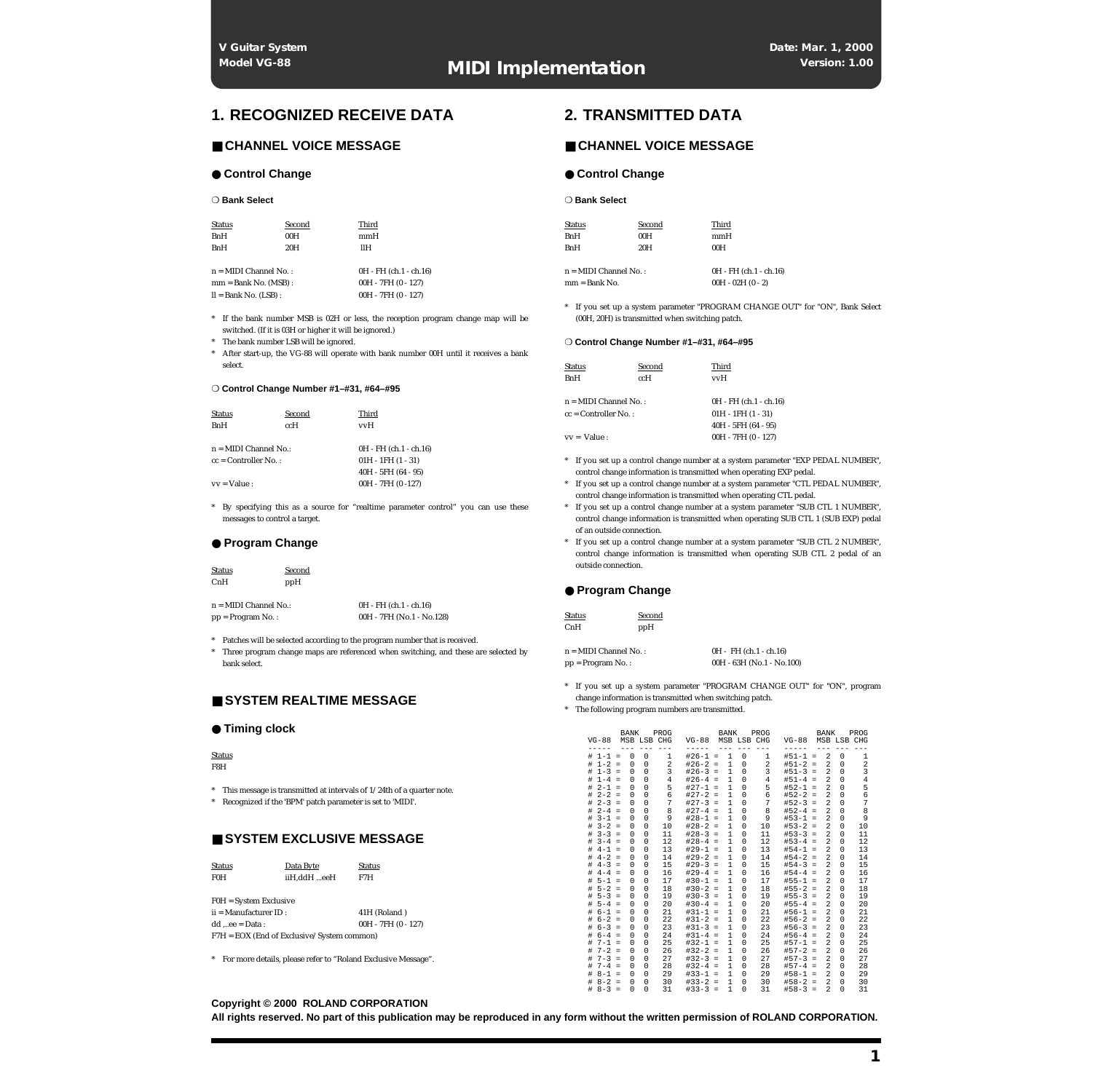| $8 - 4 =$<br>#<br>#<br>$9 - 1$<br>$=$<br>$9 - 2 =$<br>#<br>$# 9-3$<br>$\equiv$<br>$# 9-4$<br>$\equiv$<br>$\equiv$<br>$#10-1$<br>$#10-2$<br>$\equiv$<br>$#10-3 =$<br>$#10-4 =$<br>$#11 - 1 =$<br>$#11-2 =$<br>$#11-3 =$<br>$#11 - 4 =$<br>$#12 - 1 =$<br>$#12-2 =$<br>#12-3<br>$\equiv$<br>$#12-4 =$<br>$#13 - 1 =$<br>$#13-2 =$<br>$#13-3 =$<br>$#13-4 =$<br>$#14-1 =$<br>$#14-2 =$<br>$#14-3 =$<br>$#14-4 =$<br>#15-1<br>$\equiv$<br>$#15-2$<br>$\,$ $\,$ $\,$<br>$#15-3 =$<br>$#15 - 4 =$<br>$#16-1 =$<br>$#16-2 =$<br>$#16-3 =$<br>$#16-4 =$<br>$#17-1 =$<br>$#17-2 =$<br>$#17-3 =$<br>$#17-4 =$<br>$#18-1 =$<br>$#18-2 =$<br>$#18-3 =$<br>$#18-4 =$<br>$#19-1 =$<br>$#19-2 =$<br>$#19-3 =$<br>$#19-4 =$<br>$#20-1 =$<br>$#20-2 =$<br>$#20-3 =$<br>$#20-4 =$<br>$#21 - 1 =$<br>$#21-2 =$<br>$#21-3 =$<br>$#21-4 =$<br>$#22 - 1 =$<br>$#22-2 =$<br>$#22-3 =$<br>$#22-4 =$<br>$#23-1 =$<br>$#23-2 =$<br>$#23-3 =$<br>$#23-4 =$<br>$#24-1 =$<br>$#24-2 =$<br>$#24-3$<br>$\equiv$<br>$#24-4 =$<br>$#25 - 1 =$<br>$#25-2 =$<br>$#25-3 =$<br>$#25 - 4 =$ | 0<br>0<br>33<br>34<br>0<br>0<br>35<br>0<br>0<br>36<br>0<br>0<br>37<br>0<br>0<br>38<br>0<br>0<br>39<br>0<br>0<br>$\mathsf 0$<br>40<br>0<br>0<br>41<br>0<br>0<br>42<br>0<br>0<br>0<br>43<br>$\mathsf 0$<br>44<br>0<br>$\circ$<br>$\mathsf 0$<br>45<br>46<br>0<br>0<br>47<br>0<br>0<br>0<br>$\mathbf 0$<br>48<br>49<br>$\mathbf{0}$<br>$\circ$<br>50<br>0<br>0<br>0<br>0<br>51<br>52<br>0<br>0<br>0<br>$\circ$<br>53<br>54<br>0<br>$\circ$<br>0<br>55<br>0<br>56<br>0<br>0<br>57<br>0<br>0<br>0<br>$\circ$<br>58<br>59<br>0<br>$\circ$<br>0<br>60<br>0<br>0<br>0<br>61<br>62<br>0<br>0<br>0<br>0<br>63<br>64<br>0<br>0<br>0<br>65<br>0<br>0<br>0<br>66<br>67<br>0<br>0<br>0<br>$\circ$<br>68<br>0<br>0<br>69<br>70<br>0<br>0<br>71<br>0<br>0<br>72<br>0<br>0<br>0<br>73<br>$\circ$<br>74<br>0<br>0<br>75<br>0<br>0<br>76<br>0<br>0<br>77<br>0<br>0<br>$\circ$<br>78<br>0<br>79<br>0<br>0<br>0<br>0<br>80<br>0<br>0<br>81<br>0<br>0<br>82<br>$\mathsf 0$<br>83<br>0<br>0<br>0<br>84<br>85<br>0<br>0<br>0<br>86<br>0<br>0<br>0<br>87<br>88<br>0<br>0<br>0<br>0<br>89<br>0<br>0<br>90<br>91<br>0<br>0<br>0<br>0<br>92<br>93<br>0<br>0<br>0<br>94<br>0<br>95<br>0<br>0<br>96<br>0<br>0<br>97<br>0<br>$\mathbf 0$<br>$\mathsf 0$<br>98<br>0<br>$\circ$<br>0<br>99<br>100<br>0<br>0 | $\mathbf 0$<br>0<br>0<br>0<br>0<br>0<br>0<br>$\mathsf{O}\xspace$<br>0<br>0<br>0<br>0<br>$\mathsf{O}\xspace$<br>0<br>0<br>$^{\circ}$<br>0<br>$\mathsf 0$<br>0<br>0<br>0<br>0<br>0<br>0<br>0<br>0<br>0<br>$\mathsf{O}\xspace$<br>0<br>0<br>0<br>$\mathbf 0$<br>$\mathbf 0$<br>0<br>0<br>$^{\circ}$<br>$^{\circ}$<br>$^{\circ}$<br>0<br>0<br>0<br>0<br>0<br>0<br>0<br>0<br>0<br>$^{\circ}$<br>0<br>0<br>$\mathbf 0$<br>$\mathbf 0$<br>0<br>$\mathbf 0$<br>0<br>$^{\circ}$<br>$^{\circ}$<br>0<br>0<br>0<br>0<br>0<br>0<br>0<br>$\mathbf 0$<br>0<br>$\mathbf 0$<br>0 | 33<br>34<br>35<br>36<br>37<br>38<br>39<br>40<br>41<br>42<br>43<br>44<br>45<br>46<br>47<br>48<br>49<br>50<br>51<br>52<br>53<br>54<br>55<br>56<br>57<br>58<br>59<br>60<br>61<br>62<br>63<br>64<br>65<br>66<br>67<br>68<br>69<br>70<br>71<br>72<br>73<br>74<br>75<br>76<br>77<br>78<br>79<br>80<br>81<br>82<br>83<br>84<br>85<br>86<br>87<br>88<br>89<br>90<br>91<br>92<br>93<br>94<br>95<br>96<br>97<br>98<br>99                                                      | $#59-1$<br>$\equiv$<br>$#59-2 =$<br>$#59-3 =$<br>$#59-4 =$<br>$\equiv$<br>#60-1<br>$#60-2 =$<br>$#60-3 =$<br>$#60-4 =$<br>$#61-1 =$<br>$#61-2 =$<br>$#61-3 =$<br>$#61-4 =$<br>$#62-1 =$<br>$#62-2 =$<br>#62-3<br>$\equiv$<br>$#62-4 =$<br>$#63-1 =$<br>$#63-2 =$<br>$#63-3 =$<br>$#63-4 =$<br>$#64-1 =$<br>$#64-2 =$<br>$#64-3 =$<br>$#64-4 =$<br>$#65 - 1 =$<br>$#65-2 =$<br>$#65-3 =$<br>$#65 - 4 =$ | $\overline{2}$<br>2<br>$\boldsymbol{2}$<br>2<br>2<br>$\overline{a}$<br>$\overline{\mathbf{c}}$<br>2<br>2<br>2<br>$\overline{a}$<br>$\overline{\mathbf{c}}$<br>2<br>2<br>2<br>$\overline{\mathbf{c}}$<br>$\overline{\mathbf{c}}$<br>$\sqrt{2}$<br>$\boldsymbol{2}$<br>$\overline{\mathbf{c}}$<br>$\overline{\mathbf{c}}$<br>$\overline{\mathbf{c}}$<br>$\boldsymbol{2}$<br>$\boldsymbol{2}$<br>2<br>$\overline{\mathbf{c}}$<br>$\overline{a}$<br>2 | 0<br>0<br>0<br>0<br>0<br>0<br>0<br>0<br>0<br>0<br>0<br>0<br>0<br>0<br>0<br>0<br>0<br>0<br>0<br>0<br>0<br>0<br>0<br>0<br>0<br>0<br>0<br>0 | 32<br>33<br>34<br>35<br>36<br>37<br>38<br>39<br>40<br>41<br>42<br>43<br>44<br>45<br>46<br>47<br>48<br>49<br>50<br>51<br>52<br>53<br>54<br>55<br>56<br>57<br>58<br>59<br>60 |
|-------------------------------------------------------------------------------------------------------------------------------------------------------------------------------------------------------------------------------------------------------------------------------------------------------------------------------------------------------------------------------------------------------------------------------------------------------------------------------------------------------------------------------------------------------------------------------------------------------------------------------------------------------------------------------------------------------------------------------------------------------------------------------------------------------------------------------------------------------------------------------------------------------------------------------------------------------------------------------------------------------------------------------------------------------|----------------------------------------------------------------------------------------------------------------------------------------------------------------------------------------------------------------------------------------------------------------------------------------------------------------------------------------------------------------------------------------------------------------------------------------------------------------------------------------------------------------------------------------------------------------------------------------------------------------------------------------------------------------------------------------------------------------------------------------------------------------------------------------------------------------------------------------------------------------------------------------------------------------------------------------------------------------------------------------------------------------------------------------------------------------------------------------------------------------------------------------------------------------------------------------------------------------------------------------------------------------------------|-----------------------------------------------------------------------------------------------------------------------------------------------------------------------------------------------------------------------------------------------------------------------------------------------------------------------------------------------------------------------------------------------------------------------------------------------------------------------------------------------------------------------------------------------------------------|---------------------------------------------------------------------------------------------------------------------------------------------------------------------------------------------------------------------------------------------------------------------------------------------------------------------------------------------------------------------------------------------------------------------------------------------------------------------|--------------------------------------------------------------------------------------------------------------------------------------------------------------------------------------------------------------------------------------------------------------------------------------------------------------------------------------------------------------------------------------------------------|---------------------------------------------------------------------------------------------------------------------------------------------------------------------------------------------------------------------------------------------------------------------------------------------------------------------------------------------------------------------------------------------------------------------------------------------------|------------------------------------------------------------------------------------------------------------------------------------------|----------------------------------------------------------------------------------------------------------------------------------------------------------------------------|
| 32<br>0<br>0                                                                                                                                                                                                                                                                                                                                                                                                                                                                                                                                                                                                                                                                                                                                                                                                                                                                                                                                                                                                                                          |                                                                                                                                                                                                                                                                                                                                                                                                                                                                                                                                                                                                                                                                                                                                                                                                                                                                                                                                                                                                                                                                                                                                                                                                                                                                            |                                                                                                                                                                                                                                                                                                                                                                                                                                                                                                                                                                 | 1<br>0<br>$\mathbf{1}$<br>1<br>1<br>1<br>1<br>$\mathbf{1}$<br>1<br>$\mathbf 1$<br>1<br>1<br>$\mathbf{1}$<br>1<br>1<br>1<br>1<br>1<br>$\mathbf{1}$<br>$\,1$<br>1<br>1<br>1<br>1<br>$\,1$<br>1<br>1<br>1<br>1<br>$\mathbf{1}$<br>1<br>1<br>1<br>1<br>1<br>1<br>1<br>1<br>1<br>1<br>1<br>1<br>1<br>1<br>$\mathbf{1}$<br>1<br>1<br>1<br>1<br>1<br>1<br>1<br>1<br>1<br>1<br>1<br>1<br>1<br>1<br>1<br>1<br>1<br>1<br>1<br>1<br>1<br>$\mathbf{1}$<br>1<br>$\mathbf 1$<br>1 | 32<br>100                                                                                                                                                                                                                                                                                                                                                                                              | $#58 - 4 =$                                                                                                                                                                                                                                                                                                                                                                                                                                       | 2                                                                                                                                        | 0                                                                                                                                                                          |

# ■ **SYSTEM EXCLUSIVE MESSAGE**

| <b>STATUS</b><br><b>F0H</b>                          | Data Byte<br>iiH,ddHeeH | <b>Status</b><br>F7H  |
|------------------------------------------------------|-------------------------|-----------------------|
| $FOH = System$ Exclusive<br>$ii =$ Manufacturer ID : |                         | 41H (Roland)          |
| $dd$ ee = $Data:$                                    |                         | $00H - 7FH (0 - 127)$ |

F7H = EOX (End of Exclusive/System common)

\* For more details, please refer to "Roland Exclusive Message".

# **3. EXCLUSIVE COMMUNICATION**

The VG-88 uses exclusive messages to transmit or receive data for all internal settings.

The model ID for VG-88 exclusive messages is 00H 27H, and you can set up the device ID at 00H– 1FH.

# ■ ONE WAY COMMUNICATION

# ● **Request Data 1 RQ1 (11H)**

| Byte             | Description                          |
|------------------|--------------------------------------|
| F <sub>0</sub> H | <b>Exclusive Status</b>              |
| 41H              | Manufacturer ID(Roland)              |
| Dev              | Device ID(Dev=00H-1FH)               |
| 00H              | Model ID(VG-88)MSB                   |
| 27H              | Model ID(VG-88)LSB                   |
| 11H              | Command ID(RQ1)                      |
| aaH              | <b>Address MSB</b>                   |
| bbH              | <b>Address</b>                       |
| ccH              | <b>Address</b>                       |
| Hbb              | Address LSB                          |
| ssH              | Size MSB                             |
| ttH              | Size                                 |
| uuH              | <b>Size</b>                          |
| vvH              | <b>Size LSB</b>                      |
| sum              | Checksum                             |
| F7H              | <b>EOX</b> (End of System Exclusive) |
|                  |                                      |

\* This message can only be received, and is not transmitted from the VG-88.

# ● **Data Set 1 DT1 (12H)**

| <b>Byte</b>      | <b>Description</b>            |
|------------------|-------------------------------|
| F <sub>0</sub> H | <b>Exclusive Status</b>       |
| 41H              | Manufacturer ID(Roland)       |
| Dev              | Device ID(Dev=00H-1FH)        |
| 00H              | Model ID(VG-88)MSB            |
| 27H              | Model ID(VG-88)LSB            |
| 12H              | Command ID(DT1)               |
| aaH              | <b>Address MSB</b>            |
| bbH              | <b>Address</b>                |
| ccH              | <b>Address</b>                |
| Hbb              | Address LSB                   |
| eeH              | Data                          |
| $\cdot$ :        | ÷                             |
| ffH              | Data                          |
| sum              | Checksum                      |
| F7H              | EOX (End of System Exclusive) |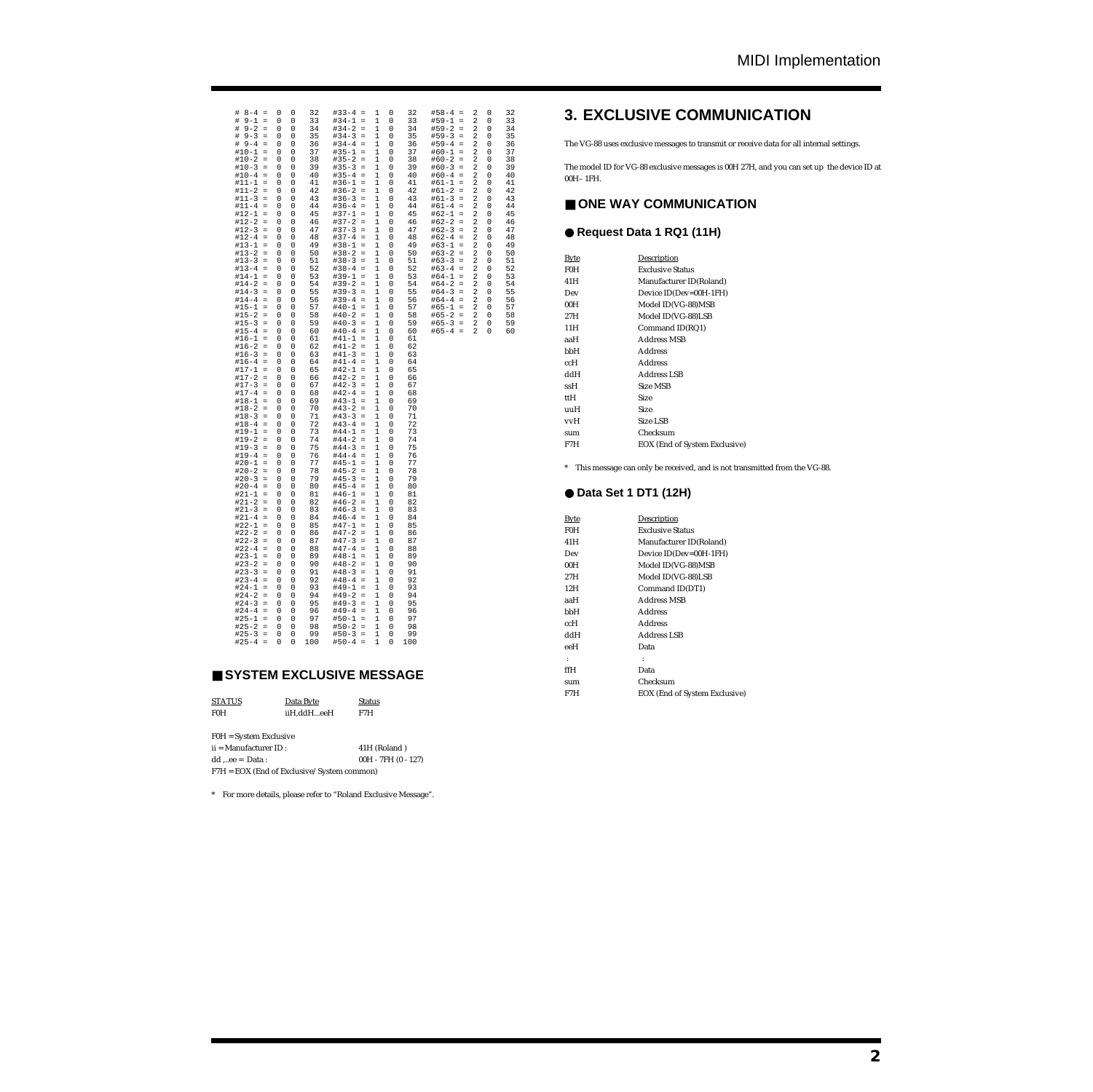# **4. ADDRESS MAPPING OF PARAMETER**

The address and size are displayed under 7-bit hexadecimal notation.

| <b>Address</b><br>Binary<br>7-bit Hexadecimal | <b>MSB</b><br>0aaa aaaa<br>AΑ        | 0 <sub>b</sub> h <sub>b</sub> h <sub>b</sub> h <sub>b</sub><br>BB | Occc cccc<br>CC | LSB<br><b>0ddd dddd</b><br>DD |
|-----------------------------------------------|--------------------------------------|-------------------------------------------------------------------|-----------------|-------------------------------|
| <b>Address</b><br>Binary<br>7-bit Hexadecimal | <b>MSB</b><br><b>OSSS SSSS</b><br>SS | Ottt tttt<br>TT                                                   | Ouuu uuuu<br>UU | LSB<br><b>OVVV VVVV</b><br>VV |

#### **Address Block Map**

| Address              | -----------------<br>Block  | Sub Block                                                      | Note                            | -----------------                                         |
|----------------------|-----------------------------|----------------------------------------------------------------|---------------------------------|-----------------------------------------------------------|
|                      | DISPLAY CONTRAST            |                                                                | *Refer to Table 'DISPLAY'       |                                                           |
|                      | GK FUNC                     | -------------------------------------                          | *Refer to Table 'GK FUNC'       |                                                           |
|                      | GLOBAL                      |                                                                | *Refer to Table 'GLOBAL'        |                                                           |
|                      | TUNER                       |                                                                | *Refer to Table 'TUNER'         |                                                           |
|                      | OUTPUT SELECT               |                                                                | *Refer to Table 'OUTPUT SELECT' |                                                           |
| 05 00 00 00          | SYSTEM                      | DRIVER                                                         | *Refer to Table 'DRIVER'        |                                                           |
| 06 00 00 00          |                             | I PEDAL                                                        | *Refer to Table 'PEDAL'         |                                                           |
| 07 00 00 00          |                             | DIAL                                                           | *Refer to Table 'DIAL'          |                                                           |
| 09 00 00 01          |                             | MIDI                                                           | *Refer to Table 'MIDI'          |                                                           |
| 09 00 02 00          |                             |                                                                |                                 | PROGRAM MAP(BANK0)   *Refer to Table 'PROGRAM MAP(BANK0)' |
| 09 00 04 00          |                             |                                                                |                                 | PROGRAM MAP(BANK1)   *Refer to Table 'PROGRAM MAP(BANK1)' |
| 09 00 06 00          |                             | PROGRAM MAP(BANK2)   *Refer to Table 'PROGRAM MAP(BANK2)'      |                                 |                                                           |
| 0C 00 00 00          | USER Patch                  | ----------------<br>$   #1 - 1$                                | *Refer to Table 'PATCH'         |                                                           |
| OC 01 00 00          |                             | $+1-2$                                                         |                                 |                                                           |
| $\mathbf{r}$         |                             | -------<br>$\cdot$<br>$\cdot$                                  |                                 |                                                           |
| OC 62 00 00          |                             | $#25-3$                                                        |                                 |                                                           |
| OC 63 00 00          |                             | ---------------+<br>--------------------<br>$+25-4$            |                                 |                                                           |
| 0E 00 00 00          | ----------+<br>PRESET Patch | --------------+<br>$+26-1$                                     | *Refer to Table 'PATCH'         |                                                           |
| 0E 01 00 00          |                             | ---------------+ (Read only)<br>-------------------<br>$+26-2$ |                                 |                                                           |
| $\ddot{\phantom{a}}$ |                             | ----------------<br>$\cdot$ :                                  |                                 |                                                           |
| 0E 7F 00 00          |                             | $\ddot{\phantom{a}}$                                           |                                 |                                                           |
| 0F 00 00 00          |                             | $#58-1$                                                        |                                 |                                                           |
| $\mathbf{r}$         |                             | .<br>$\cdot$ :<br>$\cdot$                                      |                                 |                                                           |
| OF 1E 00 00          |                             | $#65-3$                                                        |                                 |                                                           |
| OF 1F 00 00          |                             | $#65 - 4$                                                      |                                 |                                                           |

| | | #65-4 | +-------------------+ +--------------------+ ----------------------------------------------------------------------------------------------

\* Bulk data can be received only in the load-ready state of the MIDI parameter screen.

\* In order to receive a data request, select the load-ready state in the MIDI parameter screen.

\* When a data request is received, the data is transmitted in units of blocks that include the specified address (specified by the upper two bytes of the address).

\* Parameters for which Size is 2 or higher should not be separated; make sure these are sent in the same packet.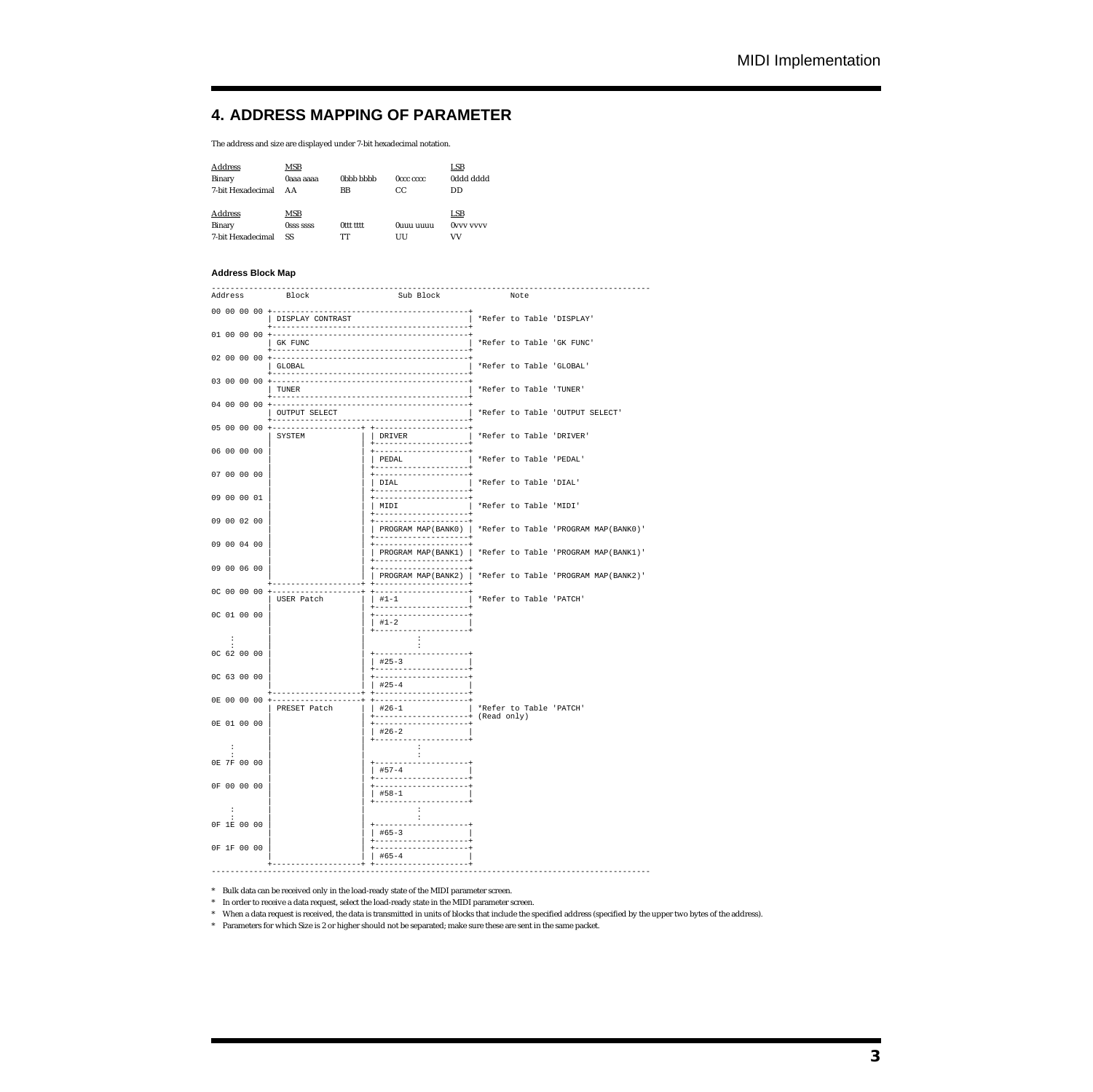# Table 'DISPLAY'

|                                        |                            |                                                                                    | Address(H)  Size(H)  Data(H)  Parameter Description                                                                                                                                                                                                                                                                                                                                                  |                                                                                                 |
|----------------------------------------|----------------------------|------------------------------------------------------------------------------------|------------------------------------------------------------------------------------------------------------------------------------------------------------------------------------------------------------------------------------------------------------------------------------------------------------------------------------------------------------------------------------------------------|-------------------------------------------------------------------------------------------------|
|                                        |                            |                                                                                    | 00 00 00 00 00 00 00 01 01 - 10 CONTRAST 1 - 16                                                                                                                                                                                                                                                                                                                                                      |                                                                                                 |
|                                        |                            |                                                                                    |                                                                                                                                                                                                                                                                                                                                                                                                      |                                                                                                 |
| Table 'GK FUNC'                        |                            |                                                                                    |                                                                                                                                                                                                                                                                                                                                                                                                      |                                                                                                 |
|                                        |                            |                                                                                    | Address(H)   Size(H)   Data(H)   Parameter Description                                                                                                                                                                                                                                                                                                                                               |                                                                                                 |
|                                        |                            |                                                                                    |                                                                                                                                                                                                                                                                                                                                                                                                      | 02 : PEDAL FUNC<br>03 : PATCH SELECT<br>04 : PU SELECT                                          |
|                                        |                            |                                                                                    | 01 00 00 01 00 00 00 01 00 - 03 SYNTH VOL                                                                                                                                                                                                                                                                                                                                                            | 05 : TUNER/BPM<br>00 : ASSIGNABLE<br>01 : PICKUP LEVEL<br>02 : MIXER LEVEL<br>03 : MASTER LEVEL |
| Table 'GLOBAL'                         |                            |                                                                                    |                                                                                                                                                                                                                                                                                                                                                                                                      |                                                                                                 |
| -----------                            |                            |                                                                                    | Address(H)   Size(H)   Data(H)   Parameter Description                                                                                                                                                                                                                                                                                                                                               |                                                                                                 |
|                                        |                            |                                                                                    |                                                                                                                                                                                                                                                                                                                                                                                                      | 01 : ON                                                                                         |
|                                        |                            |                                                                                    | $\begin{array}{cccccc} 02&00&00&01&00&00&00&01&00&-28&\text{LOW G}& & & & & 01&:\text{ON}\\ 02&00&00&02&00&00&00&01&00&-28&\text{HIGH G}& & & & & -20\text{dB} &+20\text{dB}\\ 02&00&00&03&00&00&00&01&00&-28&\text{NS} & & & & & -20\text{dB} &+20\text{dB}\\ 02&00&00&03&00&00&00&01&00&-64&\text{REVERB}& & &$                                                                                    |                                                                                                 |
|                                        |                            |                                                                                    |                                                                                                                                                                                                                                                                                                                                                                                                      |                                                                                                 |
|                                        |                            |                                                                                    |                                                                                                                                                                                                                                                                                                                                                                                                      |                                                                                                 |
|                                        |                            |                                                                                    |                                                                                                                                                                                                                                                                                                                                                                                                      |                                                                                                 |
|                                        |                            |                                                                                    |                                                                                                                                                                                                                                                                                                                                                                                                      |                                                                                                 |
| Table 'TUNER'                          |                            |                                                                                    |                                                                                                                                                                                                                                                                                                                                                                                                      |                                                                                                 |
|                                        |                            |                                                                                    | Address(H)   Size(H)   Data(H)   Parameter Description                                                                                                                                                                                                                                                                                                                                               |                                                                                                 |
|                                        |                            |                                                                                    | $\begin{array}{ccccccccc} \text{C1} & \text{C1} & \text{C1} & \text{C1} & \text{C1} & \text{C1} & \text{C1} & \text{C1} & \text{C1} & \text{C1} & \text{C1} & \text{C1} & \text{C1} & \text{C1} & \text{C1} & \text{C1} & \text{C1} & \text{C1} & \text{C1} & \text{C1} & \text{C1} & \text{C1} & \text{C1} & \text{C1} & \text{C1} & \text{C1} & \text{C1} & \text{C1} & \text{C1} & \text{C1} & \$ |                                                                                                 |
|                                        |                            |                                                                                    |                                                                                                                                                                                                                                                                                                                                                                                                      | 01:ON                                                                                           |
| Table 'OUTPUT SELECT'                  |                            |                                                                                    |                                                                                                                                                                                                                                                                                                                                                                                                      |                                                                                                 |
|                                        |                            |                                                                                    | $Address(H)$ $ Size(H)$ $  Data(H)$ $  Parameter$ Description                                                                                                                                                                                                                                                                                                                                        |                                                                                                 |
|                                        |                            |                                                                                    |                                                                                                                                                                                                                                                                                                                                                                                                      |                                                                                                 |
|                                        |                            |                                                                                    |                                                                                                                                                                                                                                                                                                                                                                                                      | 02 : POWER AMP + SP/RETURN COMBO<br>03 : POWER AMP + SP/RETURN STACK<br>04 : LINE/PHONES        |
| Table 'DRIVER'                         |                            |                                                                                    |                                                                                                                                                                                                                                                                                                                                                                                                      |                                                                                                 |
|                                        |                            |                                                                                    | Address(H)   Size(H)   Data(H)   Parameter Description                                                                                                                                                                                                                                                                                                                                               |                                                                                                 |
|                                        |                            |                                                                                    |                                                                                                                                                                                                                                                                                                                                                                                                      | $A - E$                                                                                         |
|                                        |                            |                                                                                    | 05 00 00 00 00 00 00 01 00 - 04 SETTING<br>05 00 00 01 00 00 00 01 ** - ** dummy data<br>05 00 00 03 00 00 00 01 ** - ** dummy data<br>05 00 00 03 00 00 00 01 ** - ** dummy data                                                                                                                                                                                                                    |                                                                                                 |
|                                        |                            |                                                                                    |                                                                                                                                                                                                                                                                                                                                                                                                      |                                                                                                 |
| $[SETTING = A]$                        |                            |                                                                                    | 05 00 00 04 00 00 00 01 00 - 02 A TYPE                                                                                                                                                                                                                                                                                                                                                               |                                                                                                 |
|                                        |                            |                                                                                    |                                                                                                                                                                                                                                                                                                                                                                                                      | $\begin{array}{ccc} 00 & : & \text{GK-2A} \\ 01 & : & \text{GK-2} \end{array}$                  |
|                                        |                            |                                                                                    | 05 00 00 05 00 00 00 01 00 - 01 A DIRECTION $\overline{00}$ : NORMAL 01 06 20 01 00 01 01 01 01 2 REVERSE                                                                                                                                                                                                                                                                                            |                                                                                                 |
|                                        |                            |                                                                                    | 05 00 00 06 00 00 00 01 00 - 2A A SCALE                                                                                                                                                                                                                                                                                                                                                              | $00 : 620$ mm                                                                                   |
|                                        |                            |                                                                                    |                                                                                                                                                                                                                                                                                                                                                                                                      | <b>Contract Contract</b><br>$\sim$ 1.1<br>28 : 660mm<br>29 : ST<br>2A : LP                      |
|                                        |                            |                                                                                    | 05 00 00 07 00 00 00 01 00 - 01 A GT PU PHASE                                                                                                                                                                                                                                                                                                                                                        | 00 : NORMAL<br>01 : INVERSE                                                                     |
| 05 00 00 08                            | 00 00 00 01                | $00 - 01$                                                                          | A S1/S2 POSITION                                                                                                                                                                                                                                                                                                                                                                                     | 00 : NORMAL                                                                                     |
| 05 00 00 09                            | 00 00 00 01                | $20 - 7F$                                                                          |                                                                                                                                                                                                                                                                                                                                                                                                      | 01 : REVERSE                                                                                    |
| 05 00 00 0A<br>$\sim$ 1.               | 00 00 00 01<br>$\sim$ 1.   | $20 - 7F$                                                                          | $\sim$ 1.                                                                                                                                                                                                                                                                                                                                                                                            | A SETTING NAME 1 *Refer to Table 'Namel'<br>A SETTING NAME 2 *Refer to Table 'Namel'            |
| 05 00 00 10<br>05 00 00 11             | 00 00 00 01<br>00 00 00 01 | $20 - 7F$<br>00                                                                    |                                                                                                                                                                                                                                                                                                                                                                                                      | A SETTING NAME 8 *Refer to Table 'Namel'                                                        |
| 05 00 00 12                            | 00 00 00 01                | $00 - 14$                                                                          | dummy data<br>A PU BRIDGE 1                                                                                                                                                                                                                                                                                                                                                                          |                                                                                                 |
| 05 00 00 13<br>05 00 00 14             | 00 00 00 01<br>00 00 00 01 | $00 - 14$<br>$00 - 14$                                                             | A PU BRIDGE 2<br>A PU BRIDGE 3                                                                                                                                                                                                                                                                                                                                                                       |                                                                                                 |
| 05 00 00 15<br>05 00 00 16             | 00 00 00 01<br>00 00 00 01 | $00 - 14$<br>$00 - 14$                                                             | A PU BRIDGE 4<br>A PU BRIDGE 5                                                                                                                                                                                                                                                                                                                                                                       |                                                                                                 |
| 05 00 00 17                            | 00 00 00 01                | $00 - 14$                                                                          | A PU BRIDGE 6                                                                                                                                                                                                                                                                                                                                                                                        | 00 : 10mm<br>$\sim$ 100 $\sim$<br>$\sim$ 1.                                                     |
| 05 00 00 18                            | 00 00 00 01                | $00 - 64$                                                                          | A SENSITIBITY 1                                                                                                                                                                                                                                                                                                                                                                                      | 14 : 30mm<br>$0 - 100$                                                                          |
| 05 00 00 19                            | 00 00 00 01                | $00 - 64$                                                                          | A SENSITIBITY 2                                                                                                                                                                                                                                                                                                                                                                                      | $0 - 100$                                                                                       |
| 05 00 00 1A<br>05 00 00 1B             | 00 00 00 01<br>00 00 00 01 | $00 - 64$<br>$00 - 64$                                                             | A SENSITIBITY 3<br>A SENSITIBITY 4                                                                                                                                                                                                                                                                                                                                                                   | $0 - 100$<br>$0 - 100$                                                                          |
| 05 00 00 1C<br>05 00 00 1D             | 00 00 00 01<br>00 00 00 01 | $00 - 64$<br>$00 - 64$                                                             | A SENSITIBITY 5<br>A SENSITIBITY 6 0 - 100                                                                                                                                                                                                                                                                                                                                                           | $0 - 100$                                                                                       |
| 05 00 00 1E<br>05 00 00 1F             | 00 00 00 01<br>00 00 00 01 | $\star\star\quad=\quad\star\star\quad$<br>$\star \star \quad = \quad \star \star$  | dummy data<br>dummy data                                                                                                                                                                                                                                                                                                                                                                             |                                                                                                 |
| $[SETTING = B]$                        |                            |                                                                                    |                                                                                                                                                                                                                                                                                                                                                                                                      |                                                                                                 |
| 05 00 00 20 00 00 00 01<br>$\sim 100$  | $\sim$ 10                  | $00 - 02$                                                                          | <b>B</b> TYPE                                                                                                                                                                                                                                                                                                                                                                                        |                                                                                                 |
| 05 00 00 39                            | 00 00 00 01                | $00 - 64$                                                                          | B SENSITIBITY 6                                                                                                                                                                                                                                                                                                                                                                                      | $0 - 100$                                                                                       |
| 05 00 00 3A<br>05 00 00 3B             | 00 00 00 01<br>00 00 00 01 | $\star \star \quad = \quad \star \star$<br>$\star \star \quad = \quad \star \star$ | dummy data<br>dummy data                                                                                                                                                                                                                                                                                                                                                                             |                                                                                                 |
| $[SETTING = C]$                        |                            |                                                                                    |                                                                                                                                                                                                                                                                                                                                                                                                      |                                                                                                 |
| 05 00 00 3C 00 00 00 01<br>$\cdot$ :   | $\cdot$ :                  | $00 - 02$                                                                          | C TYPE                                                                                                                                                                                                                                                                                                                                                                                               |                                                                                                 |
| 05 00 00 55<br>05 00 00 56 00 00 00 01 | 00 00 00 01                | $00 - 64$<br>$\star \star \quad = \quad \star \star$                               | C SENSITIBITY 6 0 - 100<br>dummy data                                                                                                                                                                                                                                                                                                                                                                |                                                                                                 |
|                                        |                            |                                                                                    |                                                                                                                                                                                                                                                                                                                                                                                                      |                                                                                                 |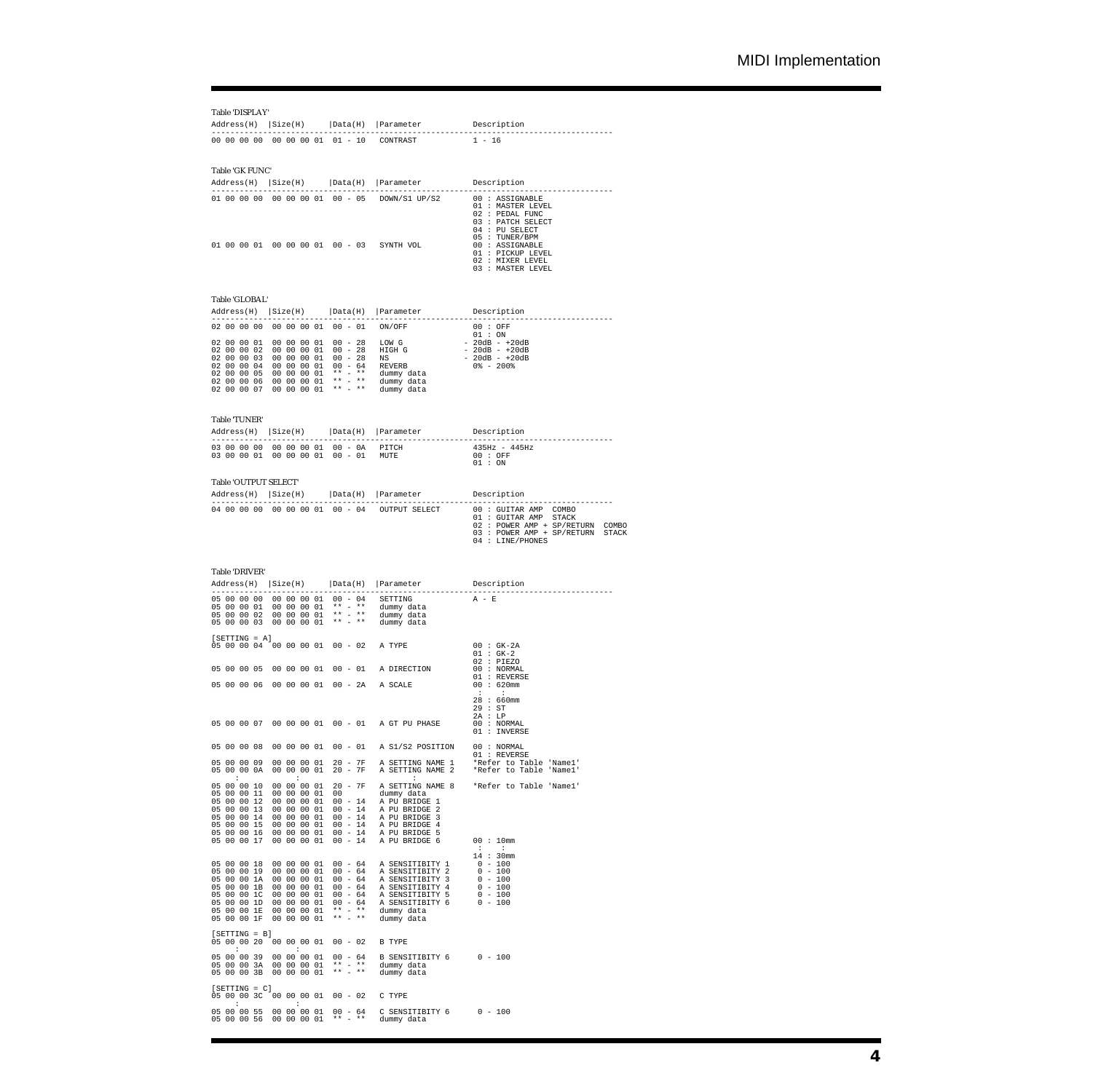|                                           |                 |          |                                           |             |          |                                                  | 05 00 00 57 00 00 00 01 ** - ** | dummy data                                          |           |  |
|-------------------------------------------|-----------------|----------|-------------------------------------------|-------------|----------|--------------------------------------------------|---------------------------------|-----------------------------------------------------|-----------|--|
| 05 00 00 58                               | $[SETTING = D]$ |          | 00 00 00 01<br>٠                          |             |          | $00 - 02$                                        |                                 | D TYPE                                              |           |  |
| 05 00 00 71<br>05 00 00 72<br>05 00 00 73 |                 |          | 00 00 00 01<br>00 00 00 01<br>00 00 00 01 |             |          | $***$ $***$                                      | $***$ $***$                     | 00 - 64 D SENSITIBITY 6<br>dummy data<br>dummy data | $0 - 100$ |  |
| 05 00 00 74                               | $[SETTING = E]$ |          | 00 00 00 01                               |             |          |                                                  | $00 - 02$                       | E TYPE                                              |           |  |
| 05 00 01 0D<br>05 00 01 0E<br>05 00 01 0F |                 | 00<br>00 | 00 00 00 01<br>00                         | 00 00<br>00 | 01<br>01 | $\star\star\quad=\quad\star\star$<br>$***$ $***$ |                                 | 00 - 64 E SENSITIBITY 6<br>dummy data<br>dummy data | $0 - 100$ |  |

# Table 'PEDAL'

| Address(H)  | Size(H)<br>$ \texttt{Data}(H) $    | Parameter Description                      |                                                                                         |
|-------------|------------------------------------|--------------------------------------------|-----------------------------------------------------------------------------------------|
|             | 06 00 00 00 00 00 00 01<br>00 - 02 | BANK SW MODE                               | $00:$ WAIT NUM<br>01: NUMBER 1<br>02 : SAME NUM                                         |
| 06 00 00 01 | 00 00 00 01<br>$01 - 41$           | BANK AREA(MIN) $1 - 65$                    |                                                                                         |
| 06 00 00 02 | 00 00 00 01<br>$01 - 41$           | BANK AREA(MAX) 1 - 65                      |                                                                                         |
| 06 00 00 03 | 00 00 00 01<br>$00 - 04$           | SUB CTL1                                   |                                                                                         |
| 06 00 00 04 | 00 00 00 01<br>$00 - 04$           | SUB CTL2                                   |                                                                                         |
|             |                                    |                                            | 00 : ASSIGNABLE<br>01 : TUNER<br>02 : BPM(TAP)<br>03 : PU to FRONT<br>$04$ : PU to REAR |
|             | 06 00 00 05 00 00 00 01            | 00 - 01<br>EXP/GK VOL HOLD                 | 00 : OFF<br>01 : ON                                                                     |
| 06 00 00 06 | 00 00 00 01                        | $00 - 7F$<br>EXP PEDAL CALIBRATION RELEASE | $*1$<br>$0 - 127$                                                                       |
| 06 00 00 07 | 00 00 00 01 00 - 7F                | EXP PEDAL CALIBRATION PRESS                | $*1$<br>$0 - 127$                                                                       |

#### Table 'DIAL'

| $Address(H)$ $Size(H)$ |                                 | Data(H) Parameter | Description                            |
|------------------------|---------------------------------|-------------------|----------------------------------------|
|                        | 07 00 00 00 00 00 00 01 00 - 01 | <b>FUNCTION</b>   | 00 : P.NUMBER&VALUE<br>01 : VALUE ONLY |

#### Table 'MIDI'

| Address(H)                                                                          |                |                                  | $ Size(H)$ $  Data(H)$ |  |                                                                                                    | Parameter Description |                                                                                                             |                                                                                                |                                                        |
|-------------------------------------------------------------------------------------|----------------|----------------------------------|------------------------|--|----------------------------------------------------------------------------------------------------|-----------------------|-------------------------------------------------------------------------------------------------------------|------------------------------------------------------------------------------------------------|--------------------------------------------------------|
| 09 00 00 01                                                                         |                |                                  |                        |  |                                                                                                    |                       | 00 00 00 01 00 - 0F                                                                                         | CHANNEL                                                                                        | 00:1                                                   |
| 09 00 00 02                                                                         |                |                                  |                        |  |                                                                                                    | 00 00 00 01           | $00 - 01$                                                                                                   | OMNI MODE                                                                                      | 0F : 16<br>00:<br>OMNI OFF<br>OMNI ON<br>01:           |
| 09 00 00 03                                                                         |                |                                  |                        |  | 00 00 00 01                                                                                        |                       | $00 - 01$                                                                                                   | PROGRAM CHANGE OUT                                                                             | $00:$ OFF<br>01 : ON                                   |
| 09 00 00 04                                                                         |                |                                  |                        |  |                                                                                                    | 00 00 00 01           | $00 - 01$                                                                                                   | PC MAP SELECT                                                                                  | $00$ : FIX<br>01 : PROG                                |
| 09 00 00 05<br>00<br>09<br>00<br>09<br>09 00 00 08                                  |                | 00 06<br>00 07                   |                        |  | 00 00 00 01<br>00 00 00 01<br>00 00 00 01<br>00 00 00 01                                           |                       | $00 - 3F$<br>$00 - 3F$<br>$00 - 3F$<br>$00 - 3F$                                                            | EXP PEDAL NUMBER<br>CTL PEDAL NUMBER<br>SUB CTL 1 NUMBER<br>SUB CTL 2 NUMBER                   | 00 : OFF                                               |
|                                                                                     |                |                                  |                        |  |                                                                                                    |                       |                                                                                                             |                                                                                                | 01 : CC#1<br>÷<br>1F : CCH31<br>20 : CC#64<br>$\sim$ 1 |
| 09<br>00<br>00<br>09<br>00<br>09<br>00<br>09<br>00<br>09<br>00<br>09<br>09 00 00 0F | 00 09<br>00 OE | 00 0A<br>00 0B<br>00 OC<br>00 OD | 00                     |  | 00 00 00 01<br>00 00 00 01<br>00 00 00 01<br>00 00 01<br>00 00 00 01<br>00 00 00 01<br>00 00 00 01 |                       | $*** = **$<br>$***$ $***$<br>$* *$<br>$***$ $-$<br>$***$ $***$<br>$***$ $***$<br>$***$ $***$<br>$***$ $***$ | dummy data<br>dummy data<br>dummy data<br>dummy data<br>dummy data<br>dummy data<br>dummy data | 3F : CC#95                                             |

## Table 'PROGRAM MAP(BANK0)'

|             |    | $Address(H)$ $ Size(H) $ |             | Data(H)  Parameter |                 |  |  | Description |  |                               |  |
|-------------|----|--------------------------|-------------|--------------------|-----------------|--|--|-------------|--|-------------------------------|--|
| 09 00 02 00 |    |                          | 00 00 00 02 | 0000<br>$-0203$    | BANK 0, PC 1    |  |  |             |  | *Refer to Table 'Program Map' |  |
| 09 00 02 7E |    |                          | 00 00 00 02 | 0000<br>$-0203$    | BANK 0, PC 64   |  |  |             |  | *Refer to Table 'Program Map' |  |
| 09 00 03 00 |    |                          | 00 00 00 02 | 0000<br>$-0203$    | BANK 0, PC 65   |  |  |             |  | *Refer to Table 'Program Map' |  |
| 09 00 03    | 7E |                          | 00 00 00 02 | 0000<br>$-0203$    | BANK 0 , PC 128 |  |  |             |  | *Refer to Table 'Program Map' |  |

#### Table 'PROGRAM MAP(BANK1)'

| $Address(H)$ $Size(H)$ |             | $ \texttt{Data}(H) $ | Parameter      | Description                   |
|------------------------|-------------|----------------------|----------------|-------------------------------|
| 09 00 04 00            | 00 00 00 02 | 0000<br>$-0203$      | BANK 1, PC 1   | *Refer to Table 'Program Map' |
| 09 00 04 7E            | 00 00 00 02 | 0000<br>$-0203$      | BANK 1, PC 64  | *Refer to Table 'Program Map' |
| 09 00 05 00            | 00 00 00 02 | 0000<br>$-0203$      | BANK 1, PC 65  | *Refer to Table 'Program Map' |
| 09 00 05 7E            | 00 00 00 02 | 0000<br>$-0203$      | BANK 1, PC 128 | *Refer to Table 'Program Map' |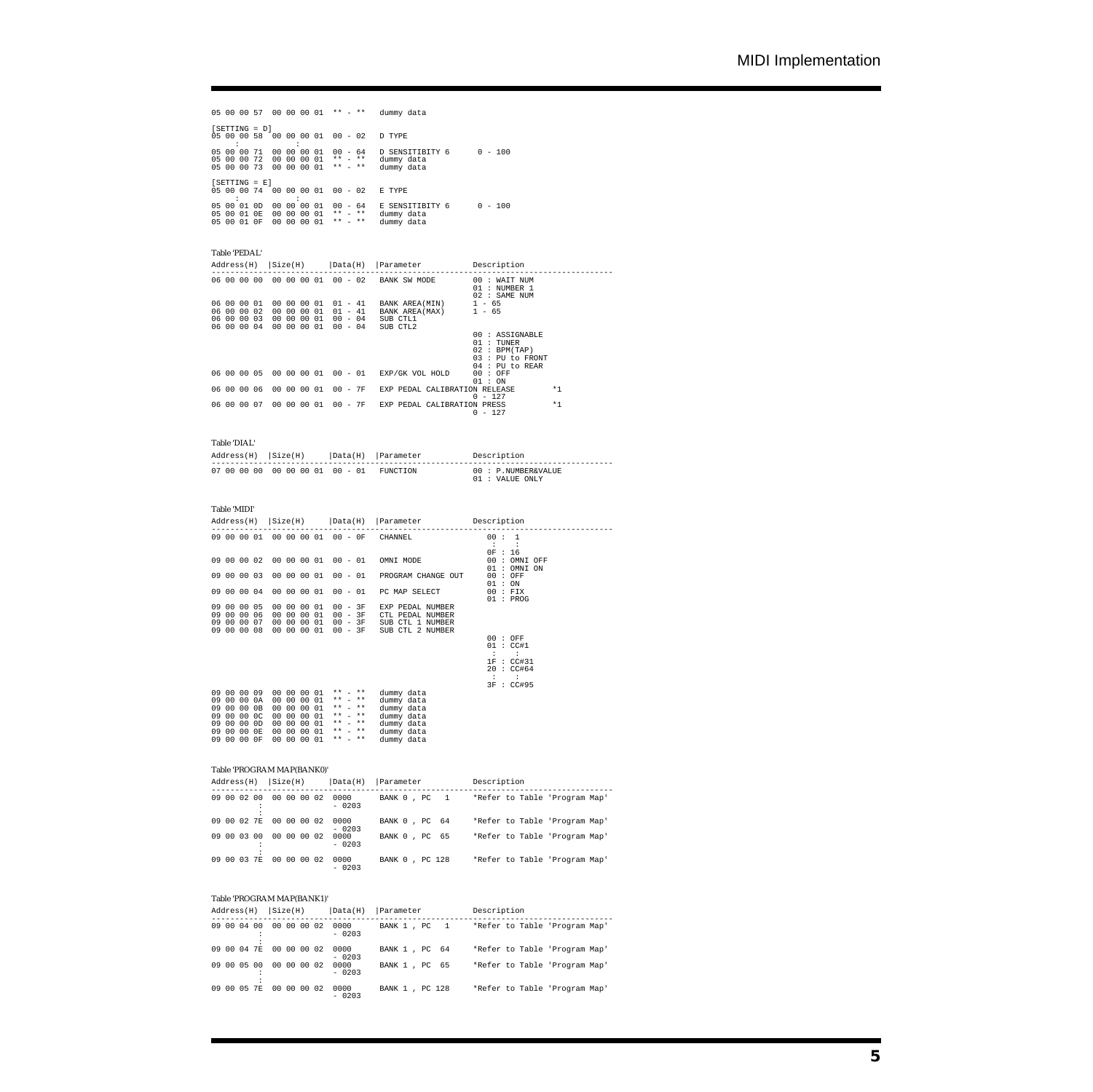Table 'PROGRAM MAP(BANK2)'

| Address(H)  | Size(H)     | Data(H)         | Parameter       | Description                   |
|-------------|-------------|-----------------|-----------------|-------------------------------|
| 09 00 06 00 | 00 00 00 02 | 0000<br>$-0203$ | BANK 2, PC 1    | *Refer to Table 'Program Map' |
| 09 00 06 7E | 00 00 00 02 | 0000<br>$-0203$ | BANK 2, PC 64   | *Refer to Table 'Program Map' |
| 09 00 07 00 | 00 00 00 02 | 0000<br>$-0203$ | BANK 2, PC 65   | *Refer to Table 'Program Map' |
| 09 00 07 7E | 00 00 00 02 | 0000<br>$-0203$ | BANK 2 , PC 128 | *Refer to Table 'Program Map' |

Table 'PATCH'

| $Offset(H)$ $ Size(H) $                   |  | Data(H) Parameter | Description |  |
|-------------------------------------------|--|-------------------|-------------|--|
| * All data is transmitted as nibble data. |  |                   |             |  |

 $\text{COSM} ==\text{COSM}$ 

\* The significance of the parameters of each address will change as follows, depending on the [ VARI GUITAR ] – [ BRASS ] type.

[ VARI GUITAR ]

| ----- Pickup -----<br>$***$<br>$\star\star$<br>00 08<br>$***$<br>$\star\star$<br>00 OA<br>$* *$<br>$\star\star$<br>00 OC<br>** ** 00 OE<br>$\star\star$<br>** 00 10                                                                                  | $00 - 0A$ MODEL<br>00 00 00 02<br>00 00 00 02<br>00 00 00 02<br>00 00 00 02<br>00 00 00 02<br>$00 - 01$                                                                                                                                                                                                                                                        | $00 - 04$ PICKUP<br>$00 - 64$ TONE<br>$00 - 64$ TONE<br>$00 - 64$ LEVEL<br>PHASE                                                                                        | *Refer to Table 'Pickup_Model'<br>*Refer to Table 'Pickup_Pickup'<br>$\begin{array}{cccc} -50 & - & +50 \\ 0 & - & 100 \end{array}$<br>00 : IN                                                                                                                                                                                                                |
|------------------------------------------------------------------------------------------------------------------------------------------------------------------------------------------------------------------------------------------------------|----------------------------------------------------------------------------------------------------------------------------------------------------------------------------------------------------------------------------------------------------------------------------------------------------------------------------------------------------------------|-------------------------------------------------------------------------------------------------------------------------------------------------------------------------|---------------------------------------------------------------------------------------------------------------------------------------------------------------------------------------------------------------------------------------------------------------------------------------------------------------------------------------------------------------|
| ** ** 00 12<br>** ** 00 14<br>** ** 00 16                                                                                                                                                                                                            | 00 00 00 02<br>00 00 00 02<br>00 00 00 02<br>----- Pitch Shift -----                                                                                                                                                                                                                                                                                           | dummy data                                                                                                                                                              | 01 : OUT<br>00 - 03 REAR PICKUP TYPE *Refer to Table 'Pickup_Type'<br>00 - 03 FRONT PICKUP TYPE *Refer to Table 'Pickup_Type'                                                                                                                                                                                                                                 |
| ** ** 00 18                                                                                                                                                                                                                                          | 00 00 00 02<br>$00 - 01$                                                                                                                                                                                                                                                                                                                                       | MODE                                                                                                                                                                    | 00 : SHIFT<br>01 : HARMO                                                                                                                                                                                                                                                                                                                                      |
| ** ** 00 1A<br>$\star\star$<br>** 00 1C<br>$\star\star$<br>** 00 1E<br>$* *$<br>$\star\star$<br>00 20<br>$* *$<br>$\star\star$<br>00 22<br>** 00 24<br>$\star\star$<br>** ** 00 26<br>** ** 00 28<br>** ** 00 2A<br>** **<br>00 2C<br>** **<br>00 2E | $00 - 30$<br>00 00 00 02<br>00 00 00 02<br>$00 - 30$<br>00 - 30 SHIFT3<br>00 00 00 02<br>00 - 30 SHIFT4<br>00 00 00 02<br>00 - 30 SHIFT5<br>00 00 00 02<br>00 - 30 SHIFT6<br>00 00 00 02<br>$00 - 64$ FINE1<br>00 00 00 02<br>$00 - 64$ FINE2<br>00 00 00 02<br>00 - 64 FINE3<br>00 00 00 02<br>00 - 64 FINE4<br>00 00 00 02<br>$00 - 64$ FINE5<br>00 00 00 02 | SHIFT1<br>SHIFT2<br>$-24 - +24$                                                                                                                                         |                                                                                                                                                                                                                                                                                                                                                               |
| ** **<br>00 30<br>** **<br>00 32<br>** **<br>00 34<br>** **<br>00 36<br>** **<br>00 38<br>** **<br>00 3A<br>** **<br>00 3C<br>** **                                                                                                                  | 00 00 00 02<br>00 00 00 02<br>00 00 00 02<br>00 00 00 02<br>00 00 00 02<br>00 00 00 02<br>00 00 00 02                                                                                                                                                                                                                                                          | $00 - 64$ FINE6<br>$-50 - +50$<br>$00 - 64$ E.LEVEL1<br>00 - 64 E.LEVEL2<br>00 - 64 E.LEVEL3<br>00 - 64 E.LEVEL4<br>00 - 64 E.LEVEL5<br>$0 - 100$<br>$00 - 64$ E.LEVEL6 |                                                                                                                                                                                                                                                                                                                                                               |
| 00 3E<br>** ** 00 40<br>** ** 00 42<br>** ** 00 44<br>** ** 00 46<br>** ** 00 48<br>** ** 00 4A<br>** ** 00 4C<br>** ** 00 4E<br>** ** 00 50<br>** ** 00 52<br>** ** 00 54<br>** ** 00 56                                                            | 00 00 00 02<br>00 00 00 02<br>00 00 00 02<br>00 00 00 02<br>00 00 00 02<br>00 00 00 02<br>$00 - 1C$ HARMO1<br>00 00 00 02<br>00 - 1C HARMO2<br>00 00 00 02<br>$00 - 10$<br>00 00 00 02<br>00 00 00 02<br>$00 - 10$<br>00 - 1C HARMO5<br>00 00 00 02<br>00 00 00 02<br>00 - 1C HARMO6<br>00 00 00 02                                                            | 00 - 64 D.LEVEL1<br>00 - 64 D.LEVEL2<br>00 - 64 D.LEVEL3<br>00 - 64 D.LEVEL4<br>00 - 64 D.LEVEL5<br>$0 - 100$<br>00 - 64 D.LEVEL6<br>HARMO3<br>HARMO4                   |                                                                                                                                                                                                                                                                                                                                                               |
| ----- Body -----<br>** ** 00 5A<br>** ** 00 5C<br>** ** 00 5E<br>** ** 00 60<br>** ** 00 62<br>** ** 00 64<br>** ** 00 66                                                                                                                            | ** ** 00 58 00 00 00 02<br>00 00 00 02<br>00 00 00 02<br>00 00 00 02<br>00 00 00 02<br>00 00 00 02<br>00 00 00 02<br>00 00 00 02                                                                                                                                                                                                                               | dummy data                                                                                                                                                              | $\begin{tabular}{lllllllllllll} 00&-64&\texttt{ATTACK} &0&-100 \\ 00&-64&\texttt{BODY} &0&-100 \\ 00&-0\textrm{A}&\texttt{LOW CUT}&*&\texttt{Refer to Table 'Low_Cut\_2'}\\ 00&-64&\texttt{LEVBL} &0&-100 \\ 00&-64&\texttt{RODY-TYPE}&*&\texttt{Refer to Table 'Body\_Type'}\\ 00&-64&\texttt{RESO}&0&-100 \\ 00&-64&\texttt{SIZE}&-50&-50 \\ \end{tabular}$ |
| ** ** 00 68                                                                                                                                                                                                                                          |                                                                                                                                                                                                                                                                                                                                                                | 00 00 00 02 00 - 01 PT SHIFT ON/OFF 00: OFF                                                                                                                             |                                                                                                                                                                                                                                                                                                                                                               |
| ** ** 00 6A<br>** **<br>00 6C<br>** ** 00 6E                                                                                                                                                                                                         | $\begin{array}{cccc} 00 & 00 & 00 & 02 \\ 00 & 00 & 00 & 02 \\ 00 & 00 & 00 & 02 \end{array}$                                                                                                                                                                                                                                                                  | dummy data<br>dummy data<br>dummy data                                                                                                                                  | 01 : ON                                                                                                                                                                                                                                                                                                                                                       |
| [ ACOUSTIC ]                                                                                                                                                                                                                                         |                                                                                                                                                                                                                                                                                                                                                                |                                                                                                                                                                         |                                                                                                                                                                                                                                                                                                                                                               |
| ----- Pickup -----<br>** ** 00 02<br>** ** 00 04                                                                                                                                                                                                     | ** ** 00 00 00 00 00 02 00 - 64                                                                                                                                                                                                                                                                                                                                |                                                                                                                                                                         | $-50 - +50$<br>$0 - 100$<br>00 : PIEZO                                                                                                                                                                                                                                                                                                                        |
|                                                                                                                                                                                                                                                      | ** ** 00 06 00 00 00 02                                                                                                                                                                                                                                                                                                                                        | dummy data                                                                                                                                                              | $01$ : MIC                                                                                                                                                                                                                                                                                                                                                    |
| ----- Body -----<br>** ** 00 0A<br>* *<br>** 00 0C<br>* *<br>$* *$<br>00 OE<br>* *<br>$* *$<br>00 10<br>* *<br>$* *$<br>00 12<br>$\star\star$<br>** 00 14<br>** 00 16                                                                                | ** ** 00 08 00 00 00 02 00 - 64 ATTACK<br>00 00 00 02 00 - 64 BODY<br>00 00 00 02<br>$00 - 0A$<br>00 00 00 02<br>$00 - 64$<br>00 00 00 02<br>$00 - 04$<br>00 00 00 02<br>$00 - 64$<br>00 00 00 02<br>$00 - 64$<br>00 00 00 02                                                                                                                                  | LOW CUT<br>LEVEL<br>BODY-TYPE<br>RESO<br>SIZE<br>dummy data                                                                                                             | $0 - 100$<br>$0 - 100$<br>*Refer to Table 'Low_Cut_2'<br>$0 - 100$<br>*Refer to Table 'Body_Type'<br>$0 - 100$<br>$-50 - +50$                                                                                                                                                                                                                                 |
| :<br>** 00 6E                                                                                                                                                                                                                                        | 00 00 00 02                                                                                                                                                                                                                                                                                                                                                    | dummy data                                                                                                                                                              |                                                                                                                                                                                                                                                                                                                                                               |
| [ NYLON STRINGS ]                                                                                                                                                                                                                                    |                                                                                                                                                                                                                                                                                                                                                                |                                                                                                                                                                         |                                                                                                                                                                                                                                                                                                                                                               |
| ----- Body -----                                                                                                                                                                                                                                     | ** ** 00 00 00 00 00 02 00 - 64<br>** ** 00 02 00 00 00 02<br>$00 - 0A$                                                                                                                                                                                                                                                                                        | LEVEL<br>BOTTOM                                                                                                                                                         | $0 - 100$<br>$0 - 10$                                                                                                                                                                                                                                                                                                                                         |
|                                                                                                                                                                                                                                                      |                                                                                                                                                                                                                                                                                                                                                                |                                                                                                                                                                         |                                                                                                                                                                                                                                                                                                                                                               |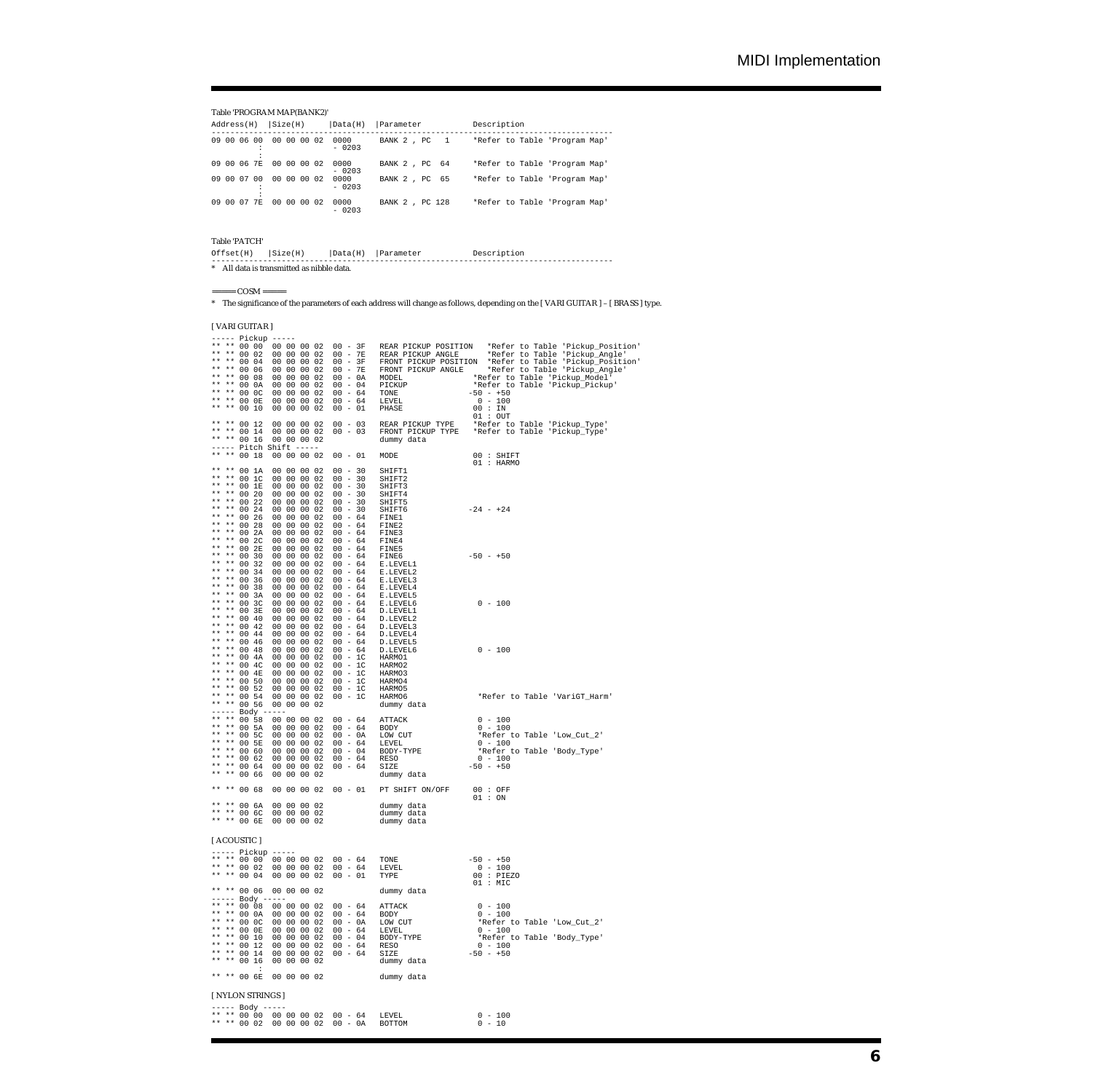\*\* \*\* 00 04 00 00 00 02 00 - 0A RESO 0 - 10 \*\* \*\* 00 06 00 00 00 02 00 - 64 SIZE -50 - +50 \*\* \*\* 00 08 00 00 00 02 dummy data : \*\* \*\* 00 6E 00 00 00 02 dummy data [ OPEN TUNE ] ----- Pickup ----- \*\* \*\* 00 00 00 00 00 02 00 - 3F REAR PICKUP POSITION \*Refer to Table 'Pickup\_Position' \*\* \*\* 00 02 00 00 00 02 00 - 7E REAR PICKUP ANGLE \*Refer to Table 'Pickup\_Angle' \*\* \*\* 00 04 00 00 00 02 00 - 3F FRONT PICKUP POSITION \*Refer to Table 'Pickup\_Position' \*\* \*\* 00 06 00 00 00 02 00 - 7E FRONT PICKUP ANGLE \*Refer to Table 'Pickup\_Angle' \*\* \*\* 00 08 00 00 00 02 00 - 0A MODEL \*Refer to Table 'Pickup\_Model' \*\* \*\* 00 0A 00 00 00 02 00 - 04 PICKUP \*Refer to Table 'Pickup\_Pickup' \*\* \*\* 00 0C 00 00 00 02 00 - 64 TONE -50 - +50<br>\*\* \*\* 00 0E 00 00 00 02 00 - 64 LEVEL - 0 - 100 \*\* \*\* 00 10 00 00 00 02 00 - 01 PHASE 00 : IN 01 : OUT \*\* \*\* 00 12 00 00 00 02 00 - 03 REAR PICKUP TYPE \*Refer to Table 'Pickup\_Type' \*\* \*\* 00 14 00 00 00 02 00 - 03 FRONT PICKUP TYPE \*Refer to Table 'Pickup\_Type' \*\* \*\* 00 16 00 00 00 02 dummy data ----- Tune ----- \*\* \*\* 00 18 00 00 00 02 00 - 06 TYPE 00 : OPEN-D 01 : OPEN-E<br>02 : OPEN-G<br>03 : OPEN-A<br>04 : DROP-D \*\* \*\* 00 1A 00 00 00 00 02 00 - 30 SHIFT1<br>\*\* \*\* 00 1C 00 00 00 00 02 00 - 30 SHIFT2<br>\*\* \*\* 00 1E 00 00 00 02 00 - 30 SHIFT2<br>\*\* \*\* 00 20 00 00 00 02 00 - 30 SHIFT4<br>\*\* \*\* 00 24 00 00 00 02 00 - 30 SHIFT4<br>\*\* \*\* 00 24 00 00 00  $\begin{tabular}{lllllllllll} 00 & -\ 64 & -\ 81 & -\ 90 & -\ 04 & -\ 100 & -\ 05 & 04 & -\ 06 & -\ 06 & -\ 07 & -\ 07 & -\ 08 & -\ 08 & -\ 09 & -\ 04 & -\ 09 & -\ 04 & -\ 09 & -\ 09 & -\ 04 & -\ 09 & -\ 09 & -\ 04 & -\ 09 & -\ 09 & -\ 09 & -\ 09 & -\ 09 & -\ 09 & -\ 09 & -\ 09 & -\ 09 & -\ 09 & -\ 09 &$ \*\* \*\* 00 32 00 00 00 02 00 - 64 RESO 0 - 100 \*\* \*\* 00 34 00 00 00 02 00 - 64 SIZE -50 - +50 \*\* \*\* 00 36 00 00 00 02 dummy data \*\* \*\* 00 38 00 00 00 02 00 - 01 OPEN TUNE ON/OFF 00 : OFF 01 : ON \*\* \*\* 00 3A 00 00 00 02 dummy data : \*\* \*\* 00 6E 00 00 00 02 dummy data [ STRINGS 12 ] ----- Pickup ----- \*\* \*\* 00 00 00 00 00 02 00 - 3F REAR PICKUP POSITION \*Refer to Table 'Pickup\_Position' \*\* \*\* 00 02 00 00 00 02 00 - 7E REAR PICKUP ANGLE \*Refer to Table 'Pickup\_Angle' \*\* \*\* 00 04 00 00 00 02 00 - 3F FRONT PICKUP POSITION \*Refer to Table 'Pickup\_Position' \*\* \*\* 00 06 00 00 00 02 00 - 7E FRONT PICKUP ANGLE \*Refer to Table 'Pickup\_Angle' \*\* \*\* 00 08 00 00 00 02 00 - 0A MODEL \*Refer to Table 'Pickup\_Model' \*\* \*\* 00 0A 00 00 00 02 00 - 04 PICKUP \*Refer to Table 'Pickup\_Pickup' \*\* \*\* 00 0C 00 00 00 02 00 - 64 TONE -50 - +50 \*\* \*\* 00 0E 00 00 00 02 00 - 64 LEVEL 0 - 100 \*\* \*\* 00 10 00 00 00 02 00 - 01 PHASE 00 : IN \*\* \*\* 00 02 00 00 00 02 00 - 64<br>
\*\* \*\* 00 02 00 00 00 02 00 - 64<br>
\*\* \*\* 00 02 00 00 00 02 00 - 64<br>
\*\* \*\* 00 10 00 00 00 02 00 - 01<br>
\*\* \*\* 00 10 00 00 00 02 00 - 01<br>
\*\* \*\* 00 14 00 00 00 02 00 - 03<br>
\*\* \*\* 00 14 00 00 00 02 \*\* \*\* 00 12 00 00 00 02 00 - 03 REAR PICKUP TYPE \*Refer to Table 'Pickup\_Type' \*\* \*\* 00 14 00 00 00 02 00 - 03 FRONT PICKUP TYPE \*Refer to Table 'Pickup\_Type' 00 12 00 00 00 02<br>00 14 00 00 00 02<br>00 16 00 00 00 02<br>Detume ---------- Detune ----- \* \* \* 00 18 00 00 00 02 00 - 64 DETUNE 0 - 100<br>\*\* \*\* 00 1A 00 00 00 02 dummy data<br>\*\* \*\* 00 1E 00 00 00 02 dummy data<br>\*\* \*\* 00 1E 00 00 00 02 dummy data ----- Body ----- \*\* \*\* 00 20 00 00 00 02 00 - 64 ATTACK 0 - 100 \*\* \*\* 00 22 00 00 00 02 00 - 64 BODY 0 - 100 \*\* \*\* 00 24 00 00 00 02 00 - 0A LOW CUT \*Refer to Table 'Low\_Cut\_2' \*\* \*\* 00 26 00 00 00 02 00 - 64 LEVEL 0 - 100 \*\* \*\* 00 28 00 00 00 02 00 - 04 BODY-TYPE \*Refer to Table 'Body\_Type' \*\* \*\* 00 2A 00 00 00 02 00 - 64 RESO 0 - 100 \*\* \*\* 00 2C 00 00 00 02 00 - 64 SIZE -50 - +50 \*\* \*\* 00 2E 00 00 00 02 dummy data \*\* \*\* 00 30 00 00 00 02 00 - 01 DETUNE ON/OFF 00 : OFF 01 : ON \*\* \*\* 00 32 00 00 00 02 dummy data : \*\* \*\* 00 6E 00 00 00 02 dummy data [ PD SHIFT ] ----- Pickup ----- \*\* \*\* 00 00 00 00 00 00 02 00 - 3F REAR PICKUP POSITION \*Refer to Table 'Pickup\_Position'<br>\*\* \*\* 00 02 00 00 00 00 02 00 - 7E REAR PICKUP ANGLE \*Refer to Table 'Pickup\_Angle'<br>\*\* \*\* 00 04 00 00 00 02 00 - 3F FRONT PICKUP POS \*\* \*\* 00 08 00 00 00 02 00 - 0A MODEL \*\* \*Refer to Table 'Pickup\_Model'<br>\*\* \*\* 00 0A 00 00 00 02 00 - 04 PICKUP \*\* \*Refer to Table 'Pickup\_Pickup' \*\* \*\* 00 0C 00 00 00 02 00 - 64 TONE -50 - +50<br>\*\* \*\* 00 0E 00 00 00 02 00 - 64 LEVEL - 0 - 100<br>\*\* \*\* 00 10 00 00 00 02 00 - 01 PHASE - 00 : IN \*\* \*\* 00 02 00 00 00 02 00 - 64<br>
\*\* \*\* 00 02 00 00 00 02 00 - 64<br>
\*\* \*\* 00 10 00 00 00 02 00 - 64<br>
\*\* \*\* 00 10 00 00 00 02 00 - 01<br>
PHASE<br>
\*\* \*\* 00 14 00 00 00 00 2 00 - 03<br>
\*\* \*\* 00 14 00 00 00 02 00 - 03<br>
\*\* \*\* 00 16 00 \*\* \*\* 00 12 00 00 00 02 00 - 03 REAR PICKUP TYPE \*Refer to Table 'Pickup\_Type' \*\* \*\* 00 14 00 00 00 02 00 - 03 FRONT PICKUP TYPE \*Refer to Table 'Pickup\_Type' 00 00 00 02 00 - 03 FRONT PICKU<br>00 00 00 02 dummy data ----- PD Shift ----- \*\* \*\* 00 18 00 00 00 04 0000 PITCH 0000 : -24 \*2  $-12$ CO : : :  $1200$   $1200$   $1960$   $0960$   $0$ the contract of the contract of the contract of the contract of the contract of the contract of the contract o \*\* \*\* 00 1C 00 00 00 02 00 - 01 STRING1 12C0 : +24<br>\*\* \*\* 00 1E 00 00 00 02 00 - 01 STRING2<br>\*\* \*\* 00 20 00 00 00 02 00 - 01 STRING3 \*\* 00 1C 00 00 00 02 00 - 01 STRING1<br>\*\* 00 1E 00 00 00 02 00 - 01 STRING2<br>\*\* 00 20 00 00 00 02 00 - 01 STRING4<br>\*\* 00 22 00 00 00 02 00 - 01 STRING5<br>\*\* 00 26 00 00 00 02 00 - 01 STRING5 \* \* \* 00 1E 00 00 00 02 00 - 01 STRING3<br>\*\* \*\* 00 22 00 00 00 02 00 - 01 STRING4<br>\*\* \*\* 00 24 00 00 00 02 00 - 01 STRING5<br>\*\* \*\* 00 26 00 00 00 02 00 - 01 STRING6 00 : OFF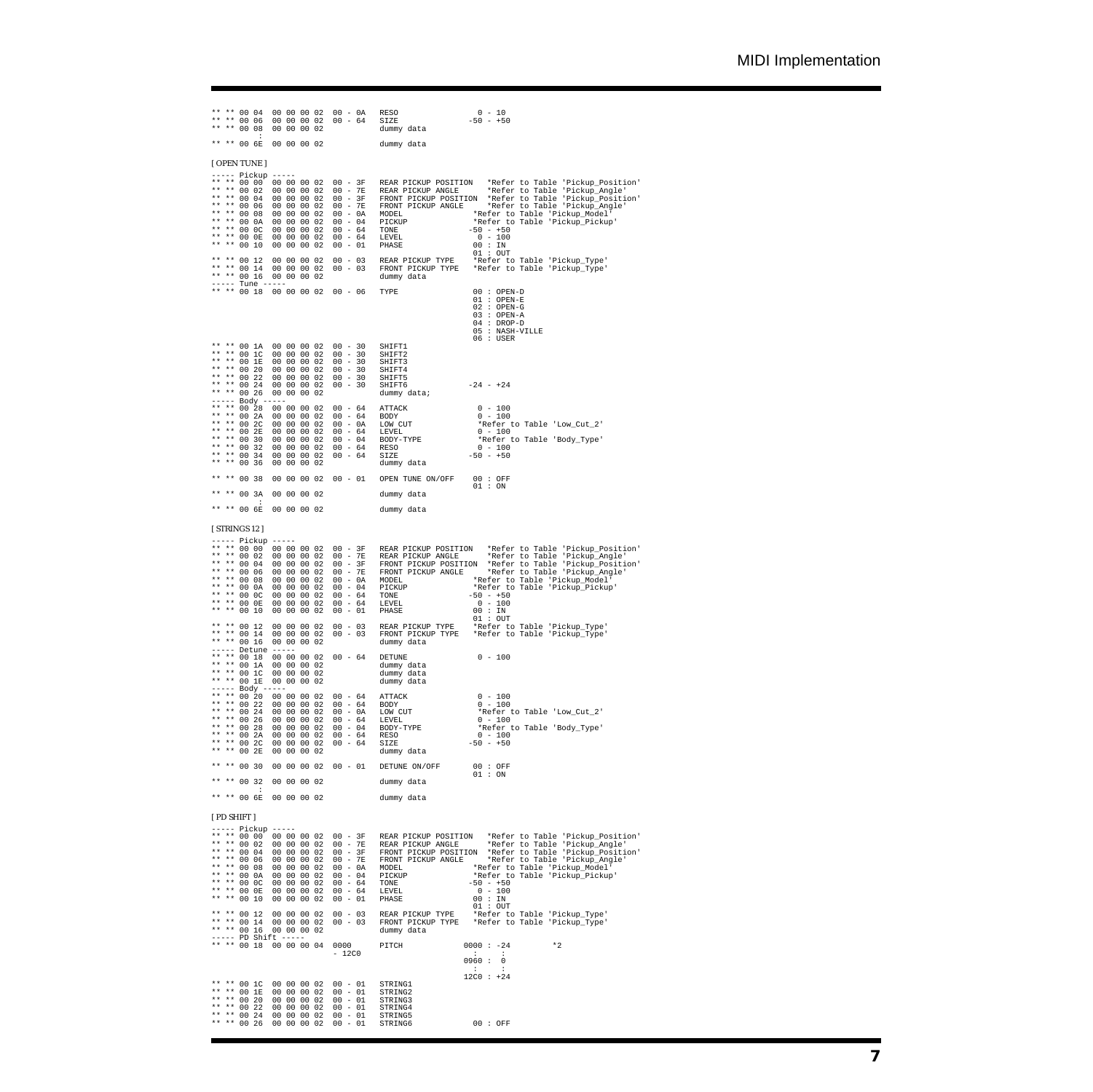01 : ON ----- Body<br>\*\* \*\* 00 28<br>\*\* \*\* 00 22<br>\*\* \*\* 00 22<br>\*\* \*\* 00 32<br>\*\* \*\* 00 34<br>\*\* \*\* 00 34<br>\*\* \*\* 00 34 \*\* \*\* 00 28 00 00 00 02 00 - 64 ATTACK 0 - 100 \*\* \*\* 00 2A 00 00 00 02 00 - 64 BODY 0 - 100 \*\* \*\* 00 2C 00 00 00 02 00 - 0A LOW CUT \*Refer to Table 'Low\_Cut\_2' \*\* \*\* 00 2E 00 00 00 02 00 - 64 LEVEL 0 - 100 \*\* \*\* 00 30 00 00 00 02 00 - 04 BODY-TYPE \*Refer to Table 'Body\_Type' \*\* \*\* 00 32 00 00 00 02 00 - 64 RESO 0 - 100 \*\* \*\* 00 34 00 00 00 02 00 - 64 SIZE -50 - +50 \*\* \*\* 00 36 00 00 00 02 dummy data \*\* \*\* 00 38 00 00 00 02 00 - 01 DETUNE ON/OFF 00 : OFF 01 : ON 01 : ON \*\* \*\* 00 3A 00 00 00 02 dummy data : \*\* \*\* 00 6E 00 00 00 02 dummy data [ POLY DIST ] ----- Pickup ----- \*\* \*\* 00 00 00 00 00 00 02 00 - 3F REAR PICKUP POSITION \*Refer to Table 'Pickup\_Position'<br>\*\* \*\* 00 02 00 00 00 00 02 00 - 7E REAR PICKUP ANGLE \*Refer to Table 'Pickup\_Angle'<br>\*\* \*\* 00 04 00 00 00 02 00 - 3F FRONT PICKUP POS \*\* \*\* 00 08 00 00 00 02 00 - 0A MODEL \*\* \*Refer to Table 'Pickup\_Model'<br>\*\* \*\* 00 0A 00 00 00 02 00 - 04 PICKUP \*\* \*Refer to Table 'Pickup\_Pickup' \*\* \*\* 00 0C 00 00 00 02 00 - 64 TONE -50 - +50<br>\*\* \*\* 00 0E 00 00 00 02 00 - 64 LEVEL - 0 - 100<br>\*\* \*\* 00 10 00 00 00 02 00 - 01 PHASE - 00 : IN 01 : OUT \*\* \*\* 00 12 00 00 00 02 00 - 03 REAR PICKUP TYPE \*Refer to Table 'Pickup\_Type' \*\* \*\* 00 14 00 00 00 02 00 - 03 FRONT PICKUP TYPE \*Refer to Table 'Pickup\_Type' \*\* \*\* 00 16 00 00 00 02 dummy data ----- Dist ----- \*\* \*\* 00 18 00 00 00 02 00 - 04 MODE 00 : CLA OD 01 : TURBO OD<br>02 : DS1<br>03 : DS2 \*\* \*\* 00 1<br/>A 00 00 00 02 00 - 64 DRIVE \*\* \*\* 00 1C 00 00 00 02 00 - 09 HIGH <br/>(\*\* \*\* 00 1E 00 00 00 02 00 - 64 LEVEL \*\* \*\* 00 20 00 00 00 02 00 - 64 POLY <br/>EVE \*\* \*\* 00 20 00 00 00 02 00 - 64 POLY B. \*\* \*\* 00 24 \*\* \*\* 00 1A 00 00 00 02 00 - 64 DRIVE 0 - 100  $\begin{array}{llll} \texttt{DRIVE} & 04: \texttt{FUCZ} \\ \texttt{HIGH CUT} & * \texttt{Refer to Table 'High_Cut'} \\ \texttt{LEVEL} & 0 - 100 \\ \texttt{DCV} & \texttt{BAL} & 0 - 100 \\ \texttt{DUV BAL} & 0 - 100 \\ \texttt{dummy data} & 0 - 100 \\ \texttt{dummy data} & \texttt{dummy} \end{array}$ \* \* \* 00 1E 00 00 00 00 2 00 - 64 LEVEL 0 - 100<br>\*\* \*\* 00 22 00 00 00 02 00 - 64 DRV BAL 0 - 100<br>\*\* \*\* 00 24 00 00 00 02 dummy data<br>\*\* \*\* 00 24 00 00 00 02 dummy data \*\* \*\* 00 28 00 00 00 02 00 - 01 DIST ON/OFF 00 : OFF 01 : ON \*\* \*\* 00 2A 00 00 00 02 dummy data : \*\* \*\* 00 6E 00 00 00 02 dummy data [ POLY COMP ] ----- Pickup ----- \*\* \*\* 00 00 00 00 00 02 00 - 3F REAR PICKUP POSITION \*Refer to Table 'Pickup\_Position' \*\* \*\* 00 02 00 00 00 02 00 - 7E REAR PICKUP ANGLE \*Refer to Table 'Pickup\_Angle' \*\* \*\* 00 04 00 00 00 02 00 - 3F FRONT PICKUP POSITION \*Refer to Table 'Pickup\_Position' \*\* \*\* 00 06 00 00 00 02 00 - 7E FRONT PICKUP ANGLE \*Refer to Table 'Pickup\_Angle' \*\* \*\* 00 08 00 00 00 02 00 - 0A MODEL \*Refer to Table 'Pickup\_Model' \*\* \*\* 00 0A 00 00 00 02 00 - 04 PICKUP \*Refer to Table 'Pickup\_Pickup' \*\* \*\* 00 0C 00 00 00 02 00 - 64 TONE -50 - +50 \*\* \*\* 00 0E 00 00 00 02 00 - 64 LEVEL 0 - 100 \*\* \*\* 00 10 00 00 00 02 00 - 01 PHASE 00 : IN 01 : OUT \*\* \*\* 00 12 00 00 00 02 00 - 03 REAR PICKUP TYPE \*Refer to Table 'Pickup\_Type' \*\* \*\* 00 14 00 00 00 02 00 - 03 FRONT PICKUP TYPE \*Refer to Table 'Pickup\_Type' \*\* \*\* 00 16 00 00 00 02 dummy data ----- Comp ----- \*\* \*\* 00 18 00 00 00 02 00 - 01 MODE 00 : COMP  $\begin{tabular}{lllllllllll} 00&-&01&\text{MODE} &\text{00}:\text{COMP} \\ 00&-&64&\text{SUSTAIN} &\text{01}: \text{LMITER} \\ 00&-&64&\text{ATTACK} &\text{0} &-100 \\ 00&-&64&\text{TONE} &\text{0} &-50&+50 \\ 00&-&64&\text{LNEEL} &\text{0} &\text{010} \\ 00&-&64&\text{CMP BAL} &\text{0} &-100 \\ \end{tabular}$ \*\* \*\* 00 1R 00 00 00 00 2 00 - 64 SUSTAIN 0 - 100<br>
\*\* \*\* 00 1E 00 00 00 02 00 - 64 ATTACK 0 - 100<br>
\*\* \*\* 00 1E 00 00 00 02 00 - 64 INNE -50 - +50<br>
\*\* \*\* 00 22 00 00 00 02 00 - 64 LEVEL 0 - 100<br>
\*\* \*\* 00 22 00 00 00 02 00 -\* 00 00 00 02 00 - 64 THRESHOLD 00 00 00 02 00 - 64 THRESHOLD 0 - 100<br>00 00 00 02 00 - 64 RELEASE 0 - 100 \*\* \*\* 00 1A<br>
\*\* \*\* 00 1C<br>
\*\* \*\* 00 1E<br>
\*\* \*\* 00 22<br>
\*\* \*\* 00 24<br>
\*\* \*\* 00 26 \*\* \*\* 00 28 00 00 00 02 00 - 01 COMP ON/OFF 00 : OFF 01 : ON 01 : ON \*\* \*\* 00 2A 00 00 00 02 dummy data : \*\* \*\* 00 6E 00 00 00 02 dummy data [ POLY OCT ]  $\begin{array}{l} \text{[POLY OCI]}\\ \text{---}-\text{Pickup}\text{---}\\ \text{---} \text{++} \times 000000000002\\ \text{++} \times 0002000000002\\ \text{++} \times 00060000000002\\ \text{++} \times 0006000000002\\ \text{++} \times 0008000000002\\ \text{++} \times 0000000000002\\ \text{++} \times 0000000000002\\ \text{++} \times 0000000000002\\ \text{++} \$ \*\* \*\* 00 00 00 00 00 02 00 - 3F REAR PICKUP POSITION \*Refer to Table 'Pickup\_Position' \*\* \*\* 00 02 00 00 00 02 00 - 7E REAR PICKUP ANGLE \*Refer to Table 'Pickup\_Angle' \*\* \*\* 00 04 00 00 00 02 00 - 3F FRONT PICKUP POSITION \*Refer to Table 'Pickup\_Position' \*\* \*\* 00 06 00 00 00 02 00 - 7E FRONT PICKUP ANGLE \*Refer to Table 'Pickup\_Angle' \*\* \*\* 00 08 00 00 00 02 00 - 0A MODEL \*Refer to Table 'Pickup\_Model' \*\* \*\* 00 0A 00 00 00 02 00 - 04 PICKUP \*Refer to Table 'Pickup\_Pickup' \*\* \*\* 00 0C 00 00 00 02 00 - 64 TONE -50 - +50<br>\*\* \*\* 00 0E 00 00 00 02 00 - 64 LEVEL - 0 - 100<br>\*\* \*\* 00 10 00 00 00 02 00 - 01 PHASE - 00 : IN 01 : OUT \*\* \*\* 00 12 00 00 00 02 00 - 03 REAR PICKUP TYPE \*Refer to Table 'Pickup\_Type' \*\* \*\* 00 14 00 00 00 02 00 - 03 FRONT PICKUP TYPE \*Refer to Table 'Pickup\_Type' \*\* \*\* 00 16 00 00 00 02 dummy data ----- Octave ----- \*\* \*\* 00 18 00 00 00 02 00 - 64 -1OCT1 \*\* \*\* 00 1A 00 00 00 02 00 - 64 -1OCT2 \*\* \*\* 00 1C 00 00 00 02 00 - 64 -1OCT3 \*\* \*\* 00 1E 00 00 00 02 00 - 64 -1OCT4 \*\* \*\* 00 20 00 00 00 02 00 - 64 -1OCT5 \*\* \*\* 00 22 00 00 00 02 00 - 64 -1OCT6 0 - 100 \*\* \*\* 00 24 00 00 00 02 00 - 64 -2OCT1 \*\* \*\* 00 26 00 00 00 02 00 - 64 -2OCT2 \*\* \*\* 00 28 00 00 00 02 00 - 64 -2OCT3 \*\* \*\* 00 2A 00 00 00 02 00 - 64 -2OCT4 \*\* \*\* 00 2C 00 00 00 02 00 - 64 -2OCT5 \*\* \*\* 00 2E 00 00 00 02 00 - 64 -2OCT6 0 - 100 \*\* \*\* 00 30 00 00 00 02 00 - 64 DIR1 \*\* \*\* 00 32 00 00 00 02 00 - 64 DIR2 \*\* \*\* 00 34 00 00 00 02 00 - 64 DIR3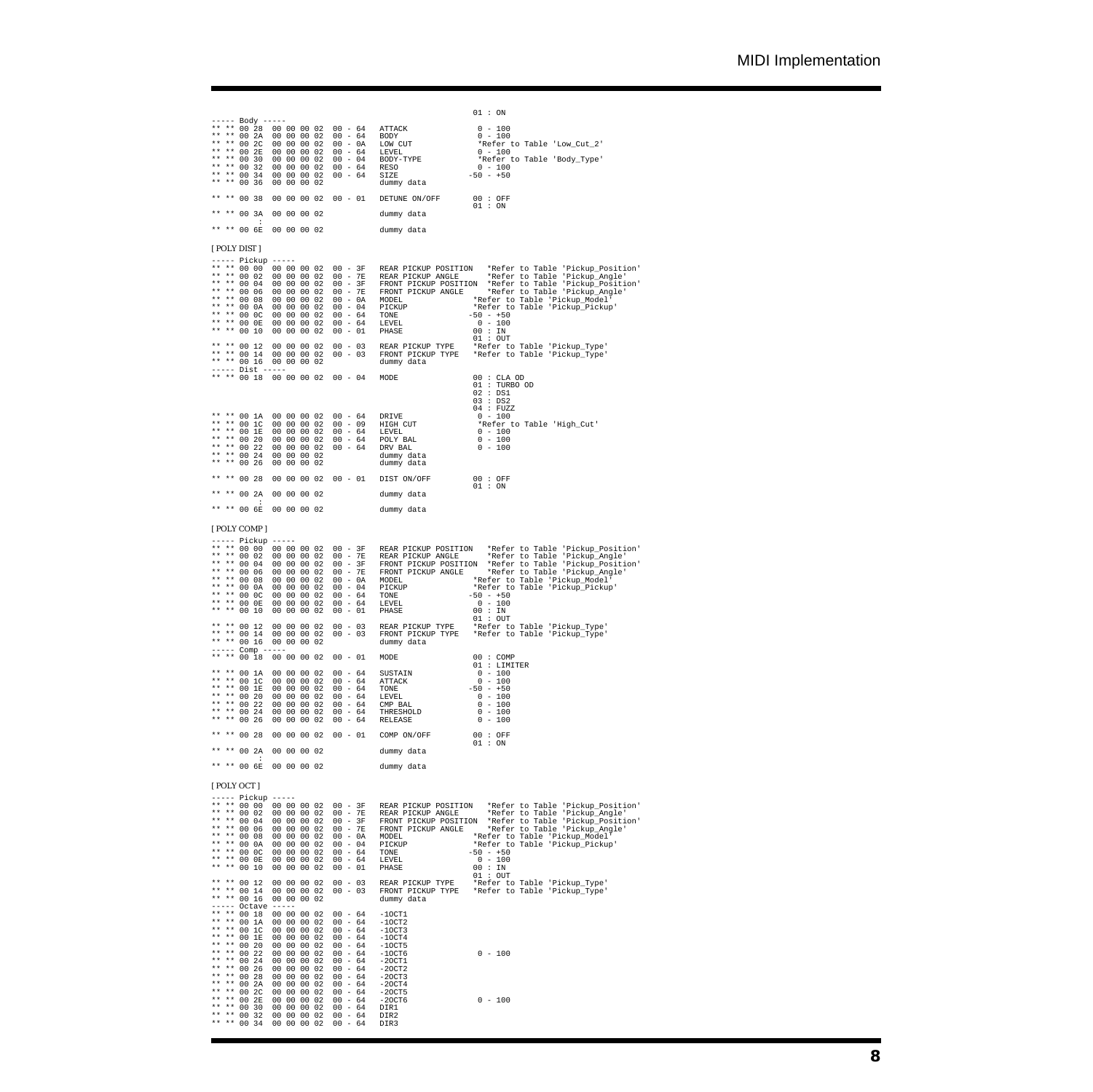| ** 00 36<br>* *<br>** 00 38<br>$* *$<br>$***$<br>00 3A<br>* *<br>** 00 3C<br>** 00 3E | 00 00 00 02<br>00 00 00 02<br>00 00 00 02<br>00 00 00 02<br>00 00 00 02 | $00 - 64$<br>$00 - 64$<br>$00 - 64$ | DIR4<br>DIR5<br>$0 - 100$<br>DIR6<br>dummy data<br>dummy data                                                           |                                                                   |
|---------------------------------------------------------------------------------------|-------------------------------------------------------------------------|-------------------------------------|-------------------------------------------------------------------------------------------------------------------------|-------------------------------------------------------------------|
| ** ** 00 40                                                                           | 00 00 00 02                                                             | $00 - 01$                           | OCT ON/OFF<br>00 : OFF<br>01 : ON                                                                                       |                                                                   |
| $** 00 42$<br>÷                                                                       | 00 00 00 02                                                             |                                     | dummy data                                                                                                              |                                                                   |
| ** ** 00 6E                                                                           | 00 00 00 02                                                             |                                     | dummy data                                                                                                              |                                                                   |
| [POLY SG]                                                                             |                                                                         |                                     |                                                                                                                         |                                                                   |
| ----- Pickup -----<br>** ** 00 00<br>** ** 00 02                                      | 00 00 00 02 00 - 3F<br>00 00 00 02                                      |                                     | 00 - 3F REAR PICKUP POSITION *Refer to Table 'Pickup_Position' 00 - 7E REAR PICKUP ANGLE *Refer to Table 'Pickup_Angle' |                                                                   |
| ** ** 00 04<br>** ** 00 06                                                            | 00 00 00 02<br>00 00 00 02                                              | $00 - 3F$<br>$00 - 7E$              | FRONT PICKUP POSITION *Refer to Table 'Pickup_Position'<br>FRONT PICKUP ANGLE *Refer to Table 'Pickup_Angle'            |                                                                   |
| ** ** 00 08<br>** ** 00 0A                                                            | 00 00 00 02<br>00 00 00 02                                              | $00 - 0A$<br>$00 - 04$              | MODEL<br>PICKUP                                                                                                         | *Refer to Table 'Pickup_Model'<br>*Refer to Table 'Pickup_Pickup' |
| ** ** 00 0C<br>** ** 00 OE                                                            | 00 00 00 02<br>00 00 00 02                                              | $00 - 64$<br>$00 - 64$<br>$00 - 01$ | $\begin{array}{cccc} -50 & - & +50 \\ 0 & - & 100 \end{array}$<br>TONE<br>LEVEL                                         |                                                                   |
| ** ** 00 10<br>** ** 00 12                                                            | 00 00 00 02<br>00 00 00 02                                              | $00 - 03$                           | PHASE<br>00 : IN<br>$01:$ OUT<br>REAR PICKUP TYPE                                                                       | *Refer to Table 'Pickup_Type'                                     |
| ** ** 00 14<br>** ** 00 16                                                            | 00 00 00 02<br>00 00 00 02                                              | $00 - 03$                           | FRONT PICKUP TYPE *Refer to Table 'Pickup_Type'<br>dummy data                                                           |                                                                   |
| ----- Sg -----<br>** ** 00 18                                                         | 00 00 00 02                                                             | $00 - 64$                           | $0 - 100$<br>RISE TIME                                                                                                  |                                                                   |
| ** ** 00 1A<br>** ** 00 1C                                                            | 00 00 00 02<br>00 00 00 02                                              | $00 - 64$<br>$00 - 01$              | $0 - 100$<br>SENS<br>SG ON/OFF<br>00 : OFF                                                                              |                                                                   |
| ** ** 00 1E                                                                           | 00 00 00 02                                                             |                                     | 01 : ON<br>dummy data                                                                                                   |                                                                   |
| и.<br>** ** 00 6E                                                                     | 00 00 00 02                                                             |                                     | dummy data                                                                                                              |                                                                   |
| [BOWED]                                                                               |                                                                         |                                     |                                                                                                                         |                                                                   |
| $---$ Filter $---$                                                                    | ** ** 00 00 00 00 00 02 00 - 64                                         |                                     | $0 - 100$<br>CUTOFF                                                                                                     |                                                                   |
| ** ** 00 02<br>** ** 00 04                                                            | 00 00 00 02<br>00 00 00 02                                              | $00 - 64$<br>$00 - 64$              | $0 - 100$<br>RESO<br>$0 - 100$<br>TOUCH-S                                                                               |                                                                   |
| ** ** 00 06<br>--- PBend ---                                                          | 00 00 00 02                                                             |                                     | dummy data                                                                                                              |                                                                   |
| ** ** 00 0A                                                                           | ** ** 00 08 00 00 00 02<br>00 00 00 02                                  | $00 - 64$<br>$00 - 64$              | $0 - 100$<br>$P-BEND$<br>$P-BEND-Q$<br>$0 - 100$                                                                        |                                                                   |
| $---$ Common $---$<br>** ** 00 0C<br>** ** 00 0E                                      | 00 00 00 02<br>00 00 00 02                                              | $00 - 64$                           | $0 - 100$<br>SUSTAIN<br>dummy data                                                                                      |                                                                   |
| ** ** 00 6E                                                                           | 00 00 00 02                                                             |                                     | dummy data                                                                                                              |                                                                   |
| [DUAL]                                                                                |                                                                         |                                     |                                                                                                                         |                                                                   |
| $---$ Filter $---$                                                                    | ** ** 00 00 00 00 00 02 00 - 64                                         |                                     | $0 - 100$<br>CUTOFF                                                                                                     |                                                                   |
| ** ** 00 02<br>** ** 00 04                                                            | 00 00 00 02<br>00 00 00 02                                              | $00 - 64$<br>$00 - 64$              | $0 - 100$<br>RESO<br>$0 - 100$<br>TOUCH-S                                                                               |                                                                   |
| ** ** 00 06<br>----- Glide -----                                                      | 00 00 00 02                                                             |                                     | dummy data                                                                                                              |                                                                   |
| ** ** 00 08<br>** ** 00 0A<br>----- Common -----                                      | 00 00 00 02<br>00 00 00 02                                              | $00 - 64$<br>$00 - 64$              | $0 - 100$<br>GLD-SENS<br>GLD-TIME<br>$0 - 100$                                                                          |                                                                   |
| ** ** 00 00<br>** ** 00 0E                                                            | 00 00 00 02<br>00 00 00 02                                              | $00 - 64$                           | $0 - 100$<br>SUSTAIN<br>dummy data                                                                                      |                                                                   |
| ** ** 00 6E                                                                           | 00 00 00 02                                                             |                                     | dummy data                                                                                                              |                                                                   |
| [ FILTER BASS ]                                                                       |                                                                         |                                     |                                                                                                                         |                                                                   |
| $---$ Filter $---$                                                                    | ** ** 00 00 00 00 00 02 00 - 64                                         |                                     | CUTOFF<br>$0 - 100$                                                                                                     |                                                                   |
| ** ** 00 02<br>** ** 00 04                                                            | 00 00 00 02<br>$00 00 00 02 00 - 64$                                    | $00 - 64$                           | RESO<br>$0 - 100$<br>$0 - 100$<br>TOUCH-S                                                                               |                                                                   |
| ** ** 00 06<br>----- Common -----                                                     | 00 00 00 02                                                             | $00 - 64$<br>$00 - 64$              | DECAY<br>$0 - 100$<br>COLOR                                                                                             |                                                                   |
| ** 00 0A<br>÷                                                                         | ** ** 00 08 00 00 00 02<br>00 00 00 02                                  |                                     | $0 - 100$<br>dummy data                                                                                                 |                                                                   |
| ** ** 00 6E                                                                           | 00 00 00 02                                                             |                                     | dummy data                                                                                                              |                                                                   |
| $[$ PIPE $]$                                                                          |                                                                         |                                     |                                                                                                                         |                                                                   |
| $---$ Filter $---$<br>** ** 00 02                                                     | ** ** 00 00 00 00 00 02 00 - 64<br>00 00 00 02                          | $00 - 64$                           | $0 - 100$<br>CUTOFF<br>$0 - 100$<br>RESO                                                                                |                                                                   |
| ** ** 00 04                                                                           | 00 00 00 02<br>** ** 00 06 00 00 00 02                                  | $00 - 64$                           | $0 - 100$<br>TOUCH-S<br>dummy data                                                                                      |                                                                   |
| $---$ PBend $---$                                                                     | ** ** 00 08 00 00 00 02                                                 | $00 - 64$                           | $0 - 100$<br>$P-BEND$                                                                                                   |                                                                   |
| $---$ Common $---$<br>** ** 00 00                                                     | ** ** 00 0A 00 00 00 02<br>00 00 00 02                                  | $00 - 64$<br>$00 - 64$              | $P-BEND-Q$<br>$0 - 100$<br>$0 - 100$<br>SUSTAIN                                                                         |                                                                   |
| ** ** 00 OE<br>$\cdot$                                                                | 00 00 00 02                                                             |                                     | dummy data                                                                                                              |                                                                   |
| ** ** 00 6E                                                                           | 00 00 00 02                                                             |                                     | dummy data                                                                                                              |                                                                   |
| [SOLO]<br>$---$ Filter $---$                                                          |                                                                         |                                     |                                                                                                                         |                                                                   |
| ** ** 00 02                                                                           | ** ** 00 00 00 00 00 02 00 - 64<br>00 00 00 02                          | $00 - 64$                           | $0 - 100$<br>CUTOFF<br>$0 - 100$<br>RESO                                                                                |                                                                   |
| ** ** 00 04<br>** ** 00 06                                                            | 00 00 00 02<br>00 00 00 02                                              | $00 - 64$                           | $0 - 100$<br>TOUCH-S<br>dummy data                                                                                      |                                                                   |
| ----- Common -----<br>** ** 00 0A                                                     | ** ** 00 08 00 00 00 02                                                 | $00 - 64$                           | $0 - 100$<br>COLOR                                                                                                      |                                                                   |
| ** ** 00 0C<br>÷                                                                      | 00 00 00 02<br>00 00 00 02                                              | $00 - 64$                           | SUSTAIN<br>$0 - 100$<br>dummy data                                                                                      |                                                                   |
| ** ** 00 6E                                                                           | 00 00 00 02                                                             |                                     | dummy data                                                                                                              |                                                                   |
| $[$ PWM $]$                                                                           |                                                                         |                                     |                                                                                                                         |                                                                   |
| $---$ Filter $---$                                                                    | ** ** 00 00 00 00 00 02 00 - 64<br>** ** 00 02 00 00 00 02 00 - 64      |                                     | $0 - 100$<br>CUTOFF<br>$0 - 100$<br>RESO                                                                                |                                                                   |
|                                                                                       |                                                                         |                                     |                                                                                                                         |                                                                   |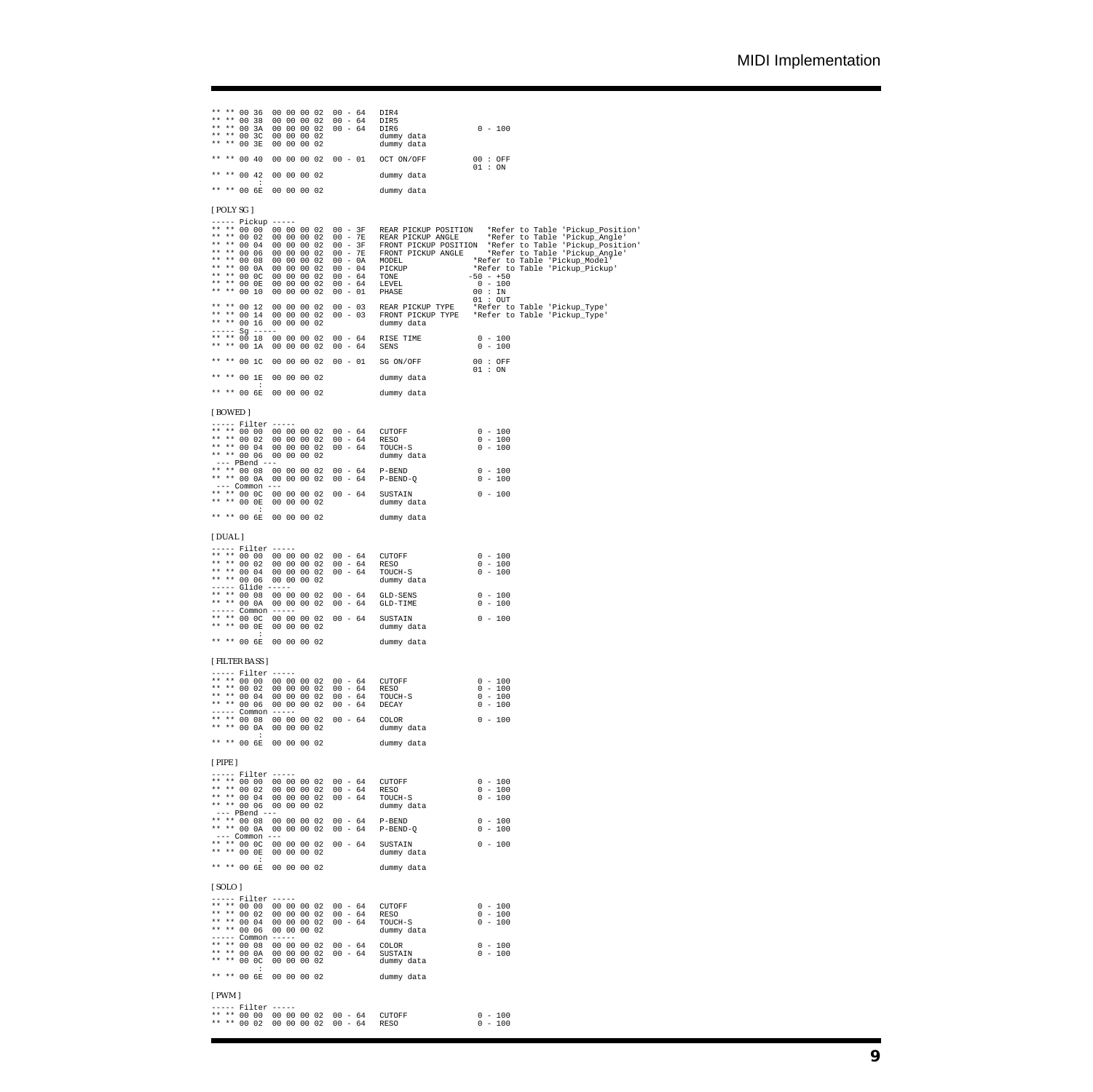|         |                                  |             |                                                                                                                                                                                                                                                                                                                                                                                                                                               | ** ** 00 04 00 00 00 02 00 - 64 TOUCH-S<br>** ** 00 06 00 00 00 02 00 - 04 100CH-8<br>----- Mod ----- Co 00 00 02 dummy data                                                                      | $0 - 100$                                                                                                                                                                                                                                                                                                                     |
|---------|----------------------------------|-------------|-----------------------------------------------------------------------------------------------------------------------------------------------------------------------------------------------------------------------------------------------------------------------------------------------------------------------------------------------------------------------------------------------------------------------------------------------|---------------------------------------------------------------------------------------------------------------------------------------------------------------------------------------------------|-------------------------------------------------------------------------------------------------------------------------------------------------------------------------------------------------------------------------------------------------------------------------------------------------------------------------------|
|         |                                  |             |                                                                                                                                                                                                                                                                                                                                                                                                                                               | ----- Nod -----<br>** ** 00 08 00 00 00 02 00 - 64 DEPTH<br>---- 10 00 00 00 00 02 00 - 64 RATE                                                                                                   | $0 - 100$<br>$0 - 100$                                                                                                                                                                                                                                                                                                        |
|         |                                  |             |                                                                                                                                                                                                                                                                                                                                                                                                                                               | ----- Common -----<br>** ** 00 0C 00 00 00 02 00 - 64 SUSTAIN 0 - 100<br>** ** 00 0E 00 00 00 02 dummy data                                                                                       |                                                                                                                                                                                                                                                                                                                               |
|         | $\cdot$ :<br>** ** 00 6E         | 00 00 00 02 |                                                                                                                                                                                                                                                                                                                                                                                                                                               | dummy data                                                                                                                                                                                        |                                                                                                                                                                                                                                                                                                                               |
|         | [ CRYSTAL ]                      |             |                                                                                                                                                                                                                                                                                                                                                                                                                                               |                                                                                                                                                                                                   |                                                                                                                                                                                                                                                                                                                               |
|         | ----- Mod -----                  |             |                                                                                                                                                                                                                                                                                                                                                                                                                                               |                                                                                                                                                                                                   |                                                                                                                                                                                                                                                                                                                               |
|         |                                  |             |                                                                                                                                                                                                                                                                                                                                                                                                                                               | ** ** 00 00 00 00 00 00 02 00 - 64 LENGTH<br>** ** 00 02 00 00 00 02 00 - 64 MOD-TUNE 0 - 100<br>** ** 00 04 00 00 00 02 00 - 64 LEVEL 0 - 100<br>** ** 00 06 00 00 00 02 00 - 64 MOD-DEP 0 - 100 |                                                                                                                                                                                                                                                                                                                               |
|         |                                  |             |                                                                                                                                                                                                                                                                                                                                                                                                                                               | ----- Color -----<br>** ** 00 08 00 00 00 02 00 - 64 BODY LEV                                                                                                                                     | $0 - 100$                                                                                                                                                                                                                                                                                                                     |
|         |                                  |             |                                                                                                                                                                                                                                                                                                                                                                                                                                               |                                                                                                                                                                                                   |                                                                                                                                                                                                                                                                                                                               |
|         | $\cdot$ :                        |             |                                                                                                                                                                                                                                                                                                                                                                                                                                               | ** ** 00 6E 00 00 00 02 dummy data                                                                                                                                                                |                                                                                                                                                                                                                                                                                                                               |
| [ORGAN] |                                  |             |                                                                                                                                                                                                                                                                                                                                                                                                                                               |                                                                                                                                                                                                   |                                                                                                                                                                                                                                                                                                                               |
|         | ----- Drawbar -----              |             |                                                                                                                                                                                                                                                                                                                                                                                                                                               |                                                                                                                                                                                                   |                                                                                                                                                                                                                                                                                                                               |
|         |                                  |             |                                                                                                                                                                                                                                                                                                                                                                                                                                               | **** 00 02 00 00 00 02 00 - 64 FEET-4 0 - 100<br>**** 00 02 00 00 00 02 00 - 64 FEET-8 0 - 100<br>**** 00 04 00 00 00 02 00 - 64 FEET-16 0 - 100<br>**** 00 06 00 00 00 02 dummy data; 0 - 100    |                                                                                                                                                                                                                                                                                                                               |
|         | ** ** 00 0A                      |             |                                                                                                                                                                                                                                                                                                                                                                                                                                               | $---$ Common $---$<br>** ** 00 08 00 00 00 02 00 - 64 SUSTAIN<br>00 00 00 02 dummy data                                                                                                           | $0 - 100$                                                                                                                                                                                                                                                                                                                     |
|         |                                  |             | ** ** 00 6E 00 00 00 02                                                                                                                                                                                                                                                                                                                                                                                                                       | dummy data                                                                                                                                                                                        |                                                                                                                                                                                                                                                                                                                               |
| [BRASS] |                                  |             |                                                                                                                                                                                                                                                                                                                                                                                                                                               |                                                                                                                                                                                                   |                                                                                                                                                                                                                                                                                                                               |
|         | ----- Filter -----               |             |                                                                                                                                                                                                                                                                                                                                                                                                                                               |                                                                                                                                                                                                   |                                                                                                                                                                                                                                                                                                                               |
|         |                                  |             |                                                                                                                                                                                                                                                                                                                                                                                                                                               |                                                                                                                                                                                                   |                                                                                                                                                                                                                                                                                                                               |
|         | ** ** 00 0A<br>$\cdot$ :         | 00 00 00 02 |                                                                                                                                                                                                                                                                                                                                                                                                                                               | $***$ 0.000 0.000 0.000 0.000 0.04<br>** ** 0.000 0.000 0.000 0.000 0.04<br>dummy data<br>dummy data                                                                                              |                                                                                                                                                                                                                                                                                                                               |
|         | ** ** 00 6E                      | 00 00 00 02 |                                                                                                                                                                                                                                                                                                                                                                                                                                               | dummy data                                                                                                                                                                                        |                                                                                                                                                                                                                                                                                                                               |
|         | $= == = \text{COSM}$ EQ $= == =$ |             |                                                                                                                                                                                                                                                                                                                                                                                                                                               |                                                                                                                                                                                                   |                                                                                                                                                                                                                                                                                                                               |
|         |                                  |             |                                                                                                                                                                                                                                                                                                                                                                                                                                               |                                                                                                                                                                                                   | $\begin{tabular}{lllllllllllll} \mbox{\small $+$ $+$ $0$ & $000$ & $100$ & $000$ & $000$ & $000$ & $000$ & $000$ & $000$ & $000$ & $000$ & $000$ & $000$ & $000$ & $000$ & $000$ & $000$ & $000$ & $000$ & $000$ & $000$ & $000$ & $000$ & $000$ & $000$ & $000$ & $000$ & $000$ & $000$ & $000$ & $000$ & $000$ & $000$ & $$ |
|         | $====$ COSM PAN $====$           |             |                                                                                                                                                                                                                                                                                                                                                                                                                                               |                                                                                                                                                                                                   |                                                                                                                                                                                                                                                                                                                               |
|         |                                  |             | $\begin{array}{cccccc} ** & ** & 01 & 08 & 00 & 00 & 00 & 02 & 00\; -\; 64 & & \text{STRING-1} \\ ** & ** & 01 & 0 \text{A} & 00 & 00 & 00 & 02 & 00\; -\; 64 & & \text{STRING-2} \\ ** & ** & 01 & 0 \text{C} & 00 & 00 & 00 & 02 & 00\; -\; 64 & & \text{STRING-3} \\ ** & ** & 01 & 0 \text{E} & 00 & 00 & 00 & 02 & 00\; -\; 64 & & \text{STRING$<br>** ** 01 10 00 00 00 02 00 - 64 STRING-5<br>** ** 01 12 00 00 00 02 00 - 64 STRING-6 |                                                                                                                                                                                                   | $00 : L=100 R=0$<br>$\cdot$ :<br>$\mathbb{R}^2$                                                                                                                                                                                                                                                                               |
|         |                                  |             |                                                                                                                                                                                                                                                                                                                                                                                                                                               |                                                                                                                                                                                                   | $32 : L=50 R=50$<br>$\cdot$ :<br>$\cdot$ :                                                                                                                                                                                                                                                                                    |
|         | ** ** 01 14 00 00 00 02          |             | ** ** 01 14 00 00 00 02<br>** ** 01 16 00 00 00 02                                                                                                                                                                                                                                                                                                                                                                                            | dummy data;<br>dummy data;                                                                                                                                                                        | $64 : L=0 R=100$                                                                                                                                                                                                                                                                                                              |
|         | ===== COSM MIXER =====           |             | ** ** 01 18 00 00 00 02 00 - 64 BALANCE                                                                                                                                                                                                                                                                                                                                                                                                       |                                                                                                                                                                                                   | $00 : CG = 0 NP = 100$                                                                                                                                                                                                                                                                                                        |
|         |                                  |             |                                                                                                                                                                                                                                                                                                                                                                                                                                               |                                                                                                                                                                                                   | <b>State State</b><br>32 : CG=50 NP=50                                                                                                                                                                                                                                                                                        |
|         | ** ** 01 1A                      |             | 00 00 00 02 00 - 01                                                                                                                                                                                                                                                                                                                                                                                                                           | PU POLA                                                                                                                                                                                           | $: 34 : CG=100 NP=0$<br>00 : NORMAL                                                                                                                                                                                                                                                                                           |
|         | ** ** 01 1C                      | 00 00 00 02 | $00 - 64$                                                                                                                                                                                                                                                                                                                                                                                                                                     | LEVEL                                                                                                                                                                                             | 01 : INVERT<br>$0 - 100$                                                                                                                                                                                                                                                                                                      |
|         | ** ** 01 1E<br>** ** 01 20       | 00 00 00 02 | 00 00 00 02 00 - 01                                                                                                                                                                                                                                                                                                                                                                                                                           | dummy data<br>EQ ON/OFF                                                                                                                                                                           | 00 : OFF<br>01 : ON                                                                                                                                                                                                                                                                                                           |
|         | $==== COSM GT == ==$             |             |                                                                                                                                                                                                                                                                                                                                                                                                                                               |                                                                                                                                                                                                   |                                                                                                                                                                                                                                                                                                                               |
|         |                                  |             | ** ** 01 22 00 00 00 02 00 - 12 TYPE                                                                                                                                                                                                                                                                                                                                                                                                          |                                                                                                                                                                                                   | 00: VARI GT<br>01 : ACOUSTIC<br>02 : NYLON STRINGS<br>03 : OPEN TUNE<br>04 : 12STRINGS<br>$05 : PD$ SHIFT<br>06 : POLY DIST<br>07 : POLY COMP<br>08 : POLY OCT<br>09 : POLY SG<br>0A : BOWED<br>$0B$ : $DUAL$<br>OC : FILTER BASS<br>OD : PIPE<br>OE : SOLO<br>$0F$ : PWM<br>10 : CRYSTAL                                     |
|         |                                  |             | ** ** 01 24 00 00 00 02 00 - 01 ON/OFF                                                                                                                                                                                                                                                                                                                                                                                                        |                                                                                                                                                                                                   | 11 : ORGAN<br>12 : BRASS<br>00 : OFF                                                                                                                                                                                                                                                                                          |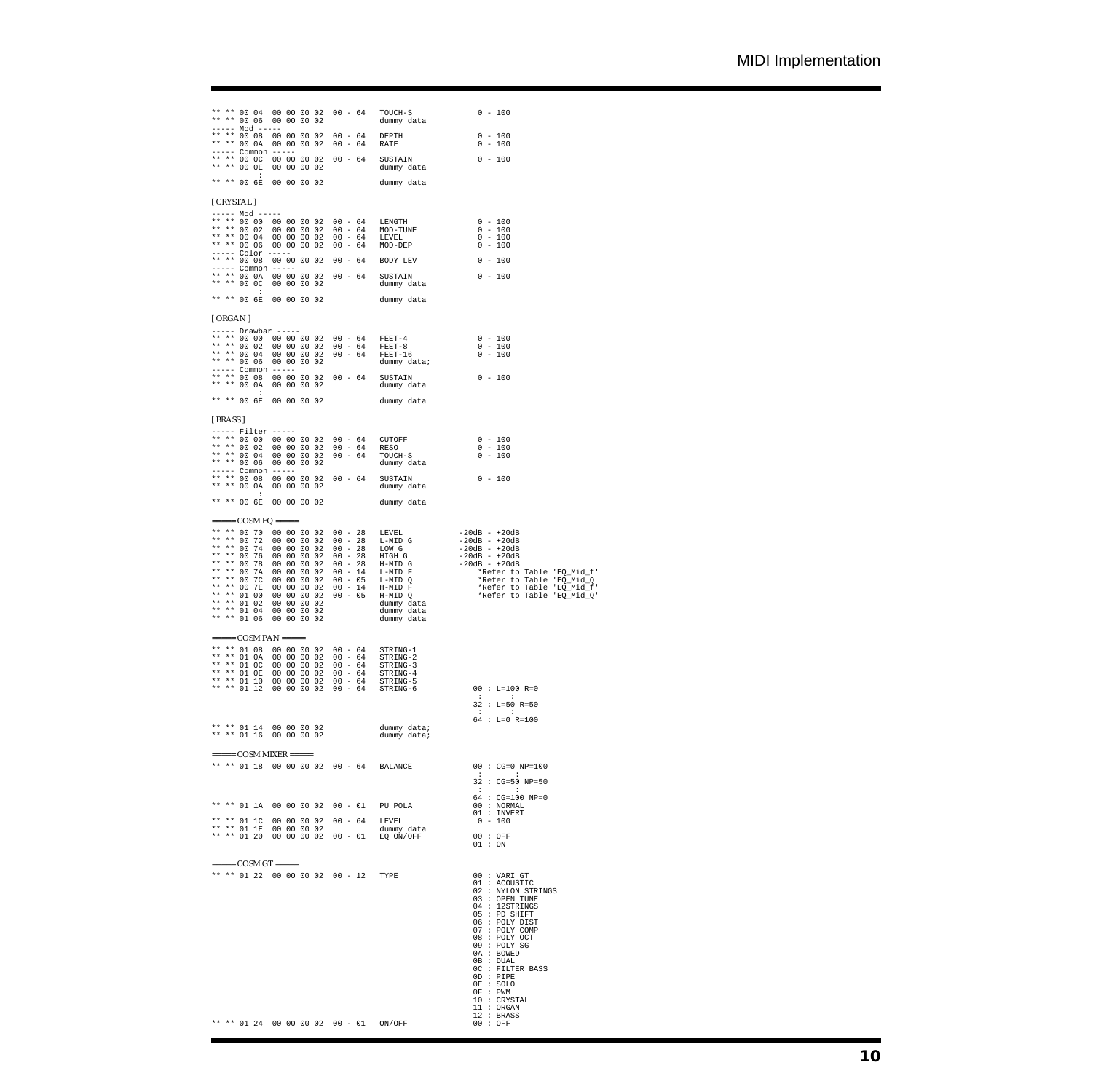| ** ** 01 2A                                                                                    | ** ** 01 26 00 00 00 02<br>** ** 01 28 00 00 00 02 00 - 01 ON/OFF<br>00 00 00 02 00 - 0D TYPE                                                                                                                                                              | dummy data                                             | 01 : ON<br>00 : OFF<br>01 : ON<br>$00 : JC-120$<br>01 : CLEAN TWIN<br>02 : CRUNCH<br>03 : MATCH DRIVE<br>04 : VO DRIVE<br>05 : BLUES<br>06 : BG LENGTH<br>07 : MS1959 (I)<br>08 : MS1959 (II)<br>09 : MS1959 (I+II)<br>0A : SLDN LEAD<br>0B : METAL 5150<br>OC : METAL DRIVE<br>$0D$ : AC.GUITAR |
|------------------------------------------------------------------------------------------------|------------------------------------------------------------------------------------------------------------------------------------------------------------------------------------------------------------------------------------------------------------|--------------------------------------------------------|--------------------------------------------------------------------------------------------------------------------------------------------------------------------------------------------------------------------------------------------------------------------------------------------------|
|                                                                                                | ** ** 01 2C 00 00 00 02 dummy data<br>** ** 01 2E 00 00 00 02 dummy data                                                                                                                                                                                   |                                                        |                                                                                                                                                                                                                                                                                                  |
| $\qquad \qquad \text{where} \quad \text{AMP} \quad \text{where} \quad$<br>----- Presence ----- | ** ** 01 30 00 00 00 02 00 - 64 VOLUME                                                                                                                                                                                                                     |                                                        | $0 - 100$                                                                                                                                                                                                                                                                                        |
| ----- HighCut -----                                                                            | ** ** 01 32 00 00 00 02 00 - 64 PRESENCE                                                                                                                                                                                                                   |                                                        | $0 - 100$                                                                                                                                                                                                                                                                                        |
| ----- Common -----                                                                             | ** ** 01 32 00 00 00 02                                                                                                                                                                                                                                    | 00 - 64 HIGH CUT                                       | $0 - 100$                                                                                                                                                                                                                                                                                        |
|                                                                                                | ** ** 01 34 00 00 00 02<br>00 - 64 MASTER<br>** ** 01 36 00 00 00 02<br>$00 - 64$ BASS<br>** ** 01 38 00 00 00 02<br>** ** 01 3A 00 00 00 02<br>** ** 01 3C 00 00 00 02                                                                                    | $00 - 64$ MIDDLE<br>$00 - 64$ TREBLE<br>$00 - 02$ GAIN | $0 - 100$<br>$0 - 100$<br>$0 - 100$<br>$0 - 100$<br>00 : LOW<br>01 : NORMAL                                                                                                                                                                                                                      |
| ** ** 01 3E                                                                                    | 00 00 00 02                                                                                                                                                                                                                                                | $00 - 01$ BRIGHT                                       | 02 : HIGH<br>$\begin{array}{l} 00 \ : \ \text{OFF} \\ 01 \ : \ \text{ON} \end{array}$                                                                                                                                                                                                            |
| ** ** 01 40                                                                                    | 00 00 00 02 00 - 64 BALANCE                                                                                                                                                                                                                                |                                                        | $00 : MC = 0 DI = 100$<br><b>State State</b>                                                                                                                                                                                                                                                     |
|                                                                                                |                                                                                                                                                                                                                                                            |                                                        | 32 : MC=50 DI=50<br>$\mathbf{1}$ , and $\mathbf{1}$ , and $\mathbf{1}$                                                                                                                                                                                                                           |
|                                                                                                | ** ** 01 42 00 00 00 02 00 - 0E SPEAKER                                                                                                                                                                                                                    |                                                        | 64 : MC=100 DI=0<br>00 : SMALL<br>01 : MIDDLE<br>$02 : JC-120$<br>$03$ : TWIN ON<br>$04$ : TWIN OFF<br>05 : MATCH ON<br>$06$ : MATCH OFF<br>07 : VO ON<br>08 : VO OFF<br>09 : BG STACK ON<br>0A : BG STACK OFF<br>0B : MS STACK ON<br>OC : MS STACK OFF                                          |
|                                                                                                | ** ** 01 44 00 00 00 02 00 - 0A MIC SET                                                                                                                                                                                                                    |                                                        | OD : METAL STACK<br>OE : ACOUSTIC<br>00 : CENTER<br>01 : 1cm<br>$\cdot$ :<br>- 11                                                                                                                                                                                                                |
| ** ** 01 46                                                                                    | 00 00 00 02<br>** ** 01 48 00 00 00 02 00 - 01 COMP ON/OFF<br>** ** 01 48 00 00 00 02 00 - 01 WAH ON/OFF<br>** ** 01 42 00 00 00 02 00 - 01 WAH ON/OFF<br>** ** 01 4E 00 00 00 02 00 - 01 MOD ON/OFF<br>** ** 01 52 00 00 00 02 00 - 01 DELAY ON/OFF<br>** | dummy data                                             | 0A : 10cm<br>00 : OFF<br>01 : ON                                                                                                                                                                                                                                                                 |
| $====$ COMP =====                                                                              |                                                                                                                                                                                                                                                            |                                                        |                                                                                                                                                                                                                                                                                                  |
| $---COMP\ \ -----$                                                                             | ** ** 01 58 00 00 00 02 00 - 01<br>** ** 01 5A 00 00 00 02<br>** ** 01 5C 00 00 00 02<br>** ** 01 5E 00 00 00 02                                                                                                                                           | TYPE<br>dummy data<br>dummy data<br>dummy data         | 00 : COMP<br>01 : LIMITER                                                                                                                                                                                                                                                                        |
| $[$ COMP $]$                                                                                   | ** ** 01 60 00 00 00 00 2 00 - 64 SUSTAIN<br>** ** 01 62 00 00 00 02 00 - 64 ATTACK<br>** ** 01 64 00 00 00 02 00 - 64 TONE                                                                                                                                |                                                        | $0 - 100$<br>$0 - 100$                                                                                                                                                                                                                                                                           |
|                                                                                                | ** ** 01 64 00 00 00 02<br>** ** 01 66 00 00 00 02 00 - 64 LEVEL                                                                                                                                                                                           |                                                        | $-50 - +50$<br>$0 - 100$                                                                                                                                                                                                                                                                         |
| [ LIMITER ]<br>** ** 01 60<br>$\star\star\;\star\star\;\;01\;\;62$                             |                                                                                                                                                                                                                                                            |                                                        | $\frac{0}{0} - 100$<br>$0 - 100$                                                                                                                                                                                                                                                                 |
| ** ** 01 64<br>** ** 01 66                                                                     | $\begin{array}{cccc} 00&00&00&02&00\; -\; 64 &\text{THRESHOLD} \\ 00&00&00&02&00\; -\; 64 &\text{RELEASE} \\ 00&00&00&02&00\; -\; 64 &\text{TONE} \\ 00&00&00&02&00\; -\; 64 &\text{LEVEL} \end{array}$                                                    |                                                        | $-50 - +50$<br>$0 - 100$                                                                                                                                                                                                                                                                         |
| $====$ WAH =====                                                                               |                                                                                                                                                                                                                                                            |                                                        |                                                                                                                                                                                                                                                                                                  |
|                                                                                                | ** ** 01 68 00 00 00 02 00 - 01 TYPE                                                                                                                                                                                                                       |                                                        | $00:$ PEDAL WAH<br>$01:$ AUTO WAH                                                                                                                                                                                                                                                                |
| $--- - - -$ WAH -----<br>[ PEDAL WAH ]                                                         | ** ** 01 6A 00 00 00 02<br>** ** 01 6C 00 00 00 02<br>** ** 01 6E 00 00 00 02                                                                                                                                                                              | dummy data<br>dummy data<br>dummy data                 |                                                                                                                                                                                                                                                                                                  |
|                                                                                                | ** ** 01 70 00 00 00 02 00 - 64 FREQ<br>** ** 01 72 00 00 00 02 00 - 64 LEVEI<br>00 - 64 LEVEL                                                                                                                                                             |                                                        | $0 - 100$<br>$0 - 100$                                                                                                                                                                                                                                                                           |
| [ AUTO WAH ]                                                                                   | ** ** 01 70 00 00 00 02<br>00 - 01 MODE                                                                                                                                                                                                                    |                                                        | 00 : LPF<br>$01$ : BPF                                                                                                                                                                                                                                                                           |
| ** ** 01 72                                                                                    | 00 00 00 02                                                                                                                                                                                                                                                | $00 - 01$ POLARITY                                     | $\begin{array}{lcl} 00 & : & \text{Down} \\ 01 & : & \text{UP} \end{array}$                                                                                                                                                                                                                      |
|                                                                                                |                                                                                                                                                                                                                                                            |                                                        | $0 - 100$<br>$0 - 100$                                                                                                                                                                                                                                                                           |
|                                                                                                |                                                                                                                                                                                                                                                            |                                                        | $0 - 100$<br>*Refer to Table 'RATE'<br>$0 - 100$<br>$0 - 100$                                                                                                                                                                                                                                    |
|                                                                                                | ** ** 02 00 00 00 00 02 00 - 28 LEVEL                                                                                                                                                                                                                      |                                                        | $-20dB - +20dB$                                                                                                                                                                                                                                                                                  |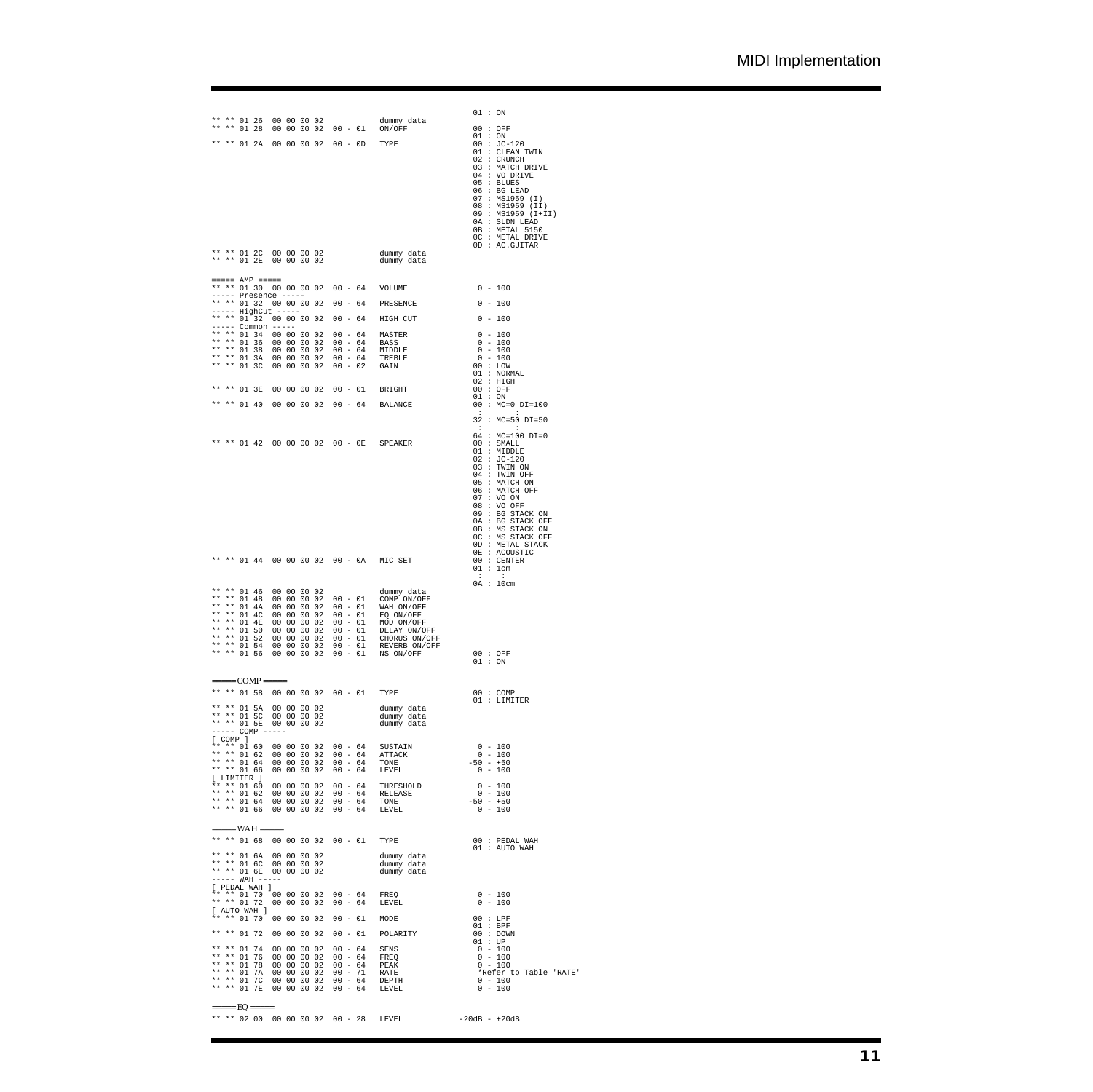| **<br>**<br>**<br>**<br>**                                                                                             | ** ** 02 02<br>$***$<br>$* *$<br>$***$<br>$** 02 12$<br>** ** 02 14<br>** ** 02 16                                   | 02 04<br>02 06<br>02 08<br>** 02 0A<br>** 02 OC<br>** 02 OE<br>** 02 10                                  |                                              |                            | 00 00 00 02<br>00 00 00 02<br>00 00 00 02<br>00 00 00 02<br>00 00 00 02<br>00 00 00 02<br>00 00 00 02<br>00 00 00 02<br>00 00 00 02<br>00 00 00 02<br>00 00 00 02                                                             |      |                                                                                                                                |                                      | dummy data<br>dummy data                                                                                                                                                                                                                                                                                                                                                                                       |                                                                                                                                                                                                                                                                                           |                                                                                              |      |
|------------------------------------------------------------------------------------------------------------------------|----------------------------------------------------------------------------------------------------------------------|----------------------------------------------------------------------------------------------------------|----------------------------------------------|----------------------------|-------------------------------------------------------------------------------------------------------------------------------------------------------------------------------------------------------------------------------|------|--------------------------------------------------------------------------------------------------------------------------------|--------------------------------------|----------------------------------------------------------------------------------------------------------------------------------------------------------------------------------------------------------------------------------------------------------------------------------------------------------------------------------------------------------------------------------------------------------------|-------------------------------------------------------------------------------------------------------------------------------------------------------------------------------------------------------------------------------------------------------------------------------------------|----------------------------------------------------------------------------------------------|------|
|                                                                                                                        |                                                                                                                      |                                                                                                          | $==== MOD == ==$                             |                            |                                                                                                                                                                                                                               |      |                                                                                                                                | ** ** 02 18 00 00 00 02 00 - 09 TYPE |                                                                                                                                                                                                                                                                                                                                                                                                                | 00 : HARMONIST<br>01 : P.SHIFTERER<br>02 : FLANGER<br>03 : PHASER<br>04 : SUB EO<br>05 : 2x2CHORUS<br>06 : TREMOLO<br>07 : PAN<br>$08:$ PD SHIFT                                                                                                                                          |                                                                                              |      |
|                                                                                                                        |                                                                                                                      |                                                                                                          | $--- MOD$ $---$                              |                            |                                                                                                                                                                                                                               |      |                                                                                                                                |                                      | ** ** 02 1A 00 00 00 02 dummy data<br>** ** 02 1C 00 00 00 02 dummy data<br>** ** 02 1E 00 00 00 02 dummy data                                                                                                                                                                                                                                                                                                 | 09 : VIBRATO                                                                                                                                                                                                                                                                              |                                                                                              |      |
|                                                                                                                        | ** ** 02 20                                                                                                          |                                                                                                          | [ HARMONIST ]                                |                            |                                                                                                                                                                                                                               |      |                                                                                                                                |                                      |                                                                                                                                                                                                                                                                                                                                                                                                                |                                                                                                                                                                                                                                                                                           |                                                                                              |      |
|                                                                                                                        | ** ** 02 22<br>** ** 02 24                                                                                           |                                                                                                          |                                              |                            |                                                                                                                                                                                                                               |      |                                                                                                                                |                                      |                                                                                                                                                                                                                                                                                                                                                                                                                | <b>CENTER CONTROL</b><br>$32 : L=50 R=50$<br><b>CENTER CONTROL</b>                                                                                                                                                                                                                        |                                                                                              |      |
| **<br>**<br>**<br>**<br>**<br>$\star\star$<br>$\star\star$<br>$\star\star$<br>$* *$<br>**<br>**<br>* *<br>$\star\star$ | ** 02 32<br>** 02 34<br>** 02 36<br>** 02 38<br>** 02 3A<br>** 02 3C<br>** ** 02 3E<br>** ** 02 40<br>** 02 42       | $** 02 26$<br>** 02 28<br>** 02 2A<br>** 02 2C<br>** 02 2E<br>** 02 30                                   |                                              |                            | 00 00 00 02<br>00 00 00 02<br>00 00 00 02<br>00 00 00 02<br>00 00 00 02<br>00 00 00 02<br>00 00 00 02<br>00 00 00 02<br>00 00 00 02<br>00 00 00 02<br>00 00 00 02<br>00 00 00 02<br>00 00 00 02<br>00 00 00 02<br>00 00 00 02 |      | $00 - 30$<br>$00 - 30$<br>$00 - 30$<br>$00 - 30$<br>$00 - 30$<br>$00 - 30$<br>$00 - 30$<br>$00 - 30$                           |                                      | 00 - 64 HR1 LEVEL<br>00 - 64 DIR LEVEL<br>$00 - 30$ HR1 USER SCALE C $-24 - +24$<br>$00 - 30$ HR1 USER SCALE Db $-24 - +24$<br>HR1 USER SCALE E<br>HR1 USER SCALE F<br>HR1 USER SCALE Ab<br>HR1 USER SCALE A<br>HR1 USER SCALE D<br>HR1 USER SCALE Eb<br>00 - 30 HR1 USER SCALE F#<br>HR1 USER SCALE G<br>HR1 USER SCALE Bb $-24 - +24$                                                                        | $64 : L=0 R=100$<br>$0 - 100$<br>$0 - 100$<br>$-24$ - $+24$<br>-24 - $+24$<br>$-24 - +24$<br>$-24 - +24$<br>$-24 - +24$<br>$-24$ - $+24$<br>$-24$ - $+24$<br>$-24$ - $+24$<br>$+24$                                                                                                       | $*3$<br>$*3$<br>$*3$<br>$*3$<br>$*3$<br>$*3$<br>$*3$<br>$*3$<br>$*3$<br>$*3$<br>$*3$         |      |
|                                                                                                                        | ** ** 02 44<br>** ** 02 46                                                                                           |                                                                                                          |                                              |                            | 00 00 00 02<br>00 00 00 02                                                                                                                                                                                                    |      |                                                                                                                                |                                      | $\begin{tabular}{lllllllllllllllll} \multicolumn{2}{c }{0.0\,-\,30} & $\text{HRL USER SCALE B}$ & $-24\,-\,4\,-\,4\,4$ & $\ast$3\\ \multicolumn{2}{c }{0.0\,-\,01} & $\text{HR2 ON/OFF}$ & 0.0: $OPT$ & $\ast$3\\ \multicolumn{2}{c }{0.0\,-\,01}$ & $\text{HR2 HARMONY}$ & $\phantom{-}1$ & $\ast$0$ & $\ast$0$\\ \multicolumn{2}{c }{0.0\,-\,01}$ & $\text{HR2 HARMONY}$ & $\ast$0$ & $\ast$1$ & $\ast$1$\\$ |                                                                                                                                                                                                                                                                                           |                                                                                              |      |
| **<br>$* *$<br>$* *$<br>$* *$<br>**<br>**<br>**<br>**<br>$* *$                                                         | $** 02 54$<br>** 02 56<br>** 02 5E<br>** ** 02 60<br>** ** 02 62<br>** ** 02 64                                      | ** 02 48<br>** 02 4A<br>** 02 4C<br>** 02 4E<br>** 02 50<br>** 02 52<br>** 02 58<br>** 02 5A<br>** 02 5C | ** ** 02 66 00 00 00 02<br>[ PITCH SHIFTER ] |                            | 00 00 00 02<br>00 00 00 02<br>00 00 00 02<br>00 00 00 02<br>00 00 00 02<br>00 00 00 02<br>00 00 00 02<br>00 00 00 02<br>00 00 00 02<br>00 00 00 02<br>00 00 00 02<br>00 00 00 02<br>00 00 00 02<br>00 00 00 02<br>00 00 00 02 |      | $00 - 30$<br>$00 - 30$<br>$00 - 30$<br>$00 - 30$<br>$00 - 30$<br>$00 - 30$<br>$00 - 30$<br>$00 - 30$<br>$00 - 30$<br>$00 - 30$ |                                      | 00 - 64 HR2 LEVEL<br>00 - 30 HR2 USER SCALE C<br>00 - 30 HR2 USER SCALE Db<br>HR2 USER SCALE E<br>HR2 USER SCALE F<br>HR2 USER SCALE Ab<br>HR2 USER SCALE A<br>HR2 USER SCALE D<br>HR2 USER SCALE Eb<br>dummy data<br>dummy data<br>dummy data                                                                                                                                                                 | <b>Experience of the State</b><br>$32 : L=50 R=50$<br><b>CENTRAL CONTRACTOR</b><br>$64 : L=0 R=100$<br>$0 - 100$<br>$-24 - +24$<br>$-24 - +24$<br>$\begin{array}{r} -24 - +24 \\ -24 - +24 \\ -24 - +24 \\ -24 - +24 \\ -24 - +24 \\ -24 - +24 \end{array}$<br>$-24 - +24$<br>$-24 - +24$ | $*3$<br>$*3$<br>$*3$<br>$*3$<br>$*3$<br>$*3$<br>$*3$<br>$*3$<br>$*3$<br>$*3$<br>$*3$<br>$*3$ |      |
|                                                                                                                        |                                                                                                                      |                                                                                                          | ** ** 02 20 00 00 00 04                      |                            |                                                                                                                                                                                                                               | 0000 | $-0139$                                                                                                                        |                                      | PS1 PRE DLY                                                                                                                                                                                                                                                                                                                                                                                                    |                                                                                                                                                                                                                                                                                           | *Refer to Table 'PS PreDly'                                                                  | $*2$ |
| **<br>**<br>**                                                                                                         | ** ** 02 24<br>** ** 02 28<br>** ** 02 2A<br>** 02 32                                                                | ** 02 2C<br>** 02 2E<br>** 02 30                                                                         |                                              | 00 00 00 04<br>00 00 00 02 | 00 00 00 02<br>00 00 00 02<br>00 00 00 02<br>00 00 00 02<br>00 00 00 02                                                                                                                                                       | 0000 | $-0139$<br>$00 - 01$<br>$00 - 01$<br>$00 - 30$<br>$00 - 64$<br>$00 - 64$<br>$00 - 64$                                          |                                      | PS2 PRE DLY<br>PS1 ON/OFF<br>PS1 MODE<br>PS1 SHIFT<br>PS1 FINE<br>PS1 FEEDBACK<br>PS1 PAN                                                                                                                                                                                                                                                                                                                      | 00 : OFF<br>01:ON<br>$00$ : POLY<br>01 : MONO<br>$-24 - 24$<br>$-50 - +50$<br>$0 - 100$<br>$00 : L=100 R=0$<br><b>CENTER CONTRACTOR</b><br>$32 : L=50 R=50$<br><b>CENTER CONTROL</b>                                                                                                      | *Refer to Table 'PS_PreDly' *2                                                               |      |
| **                                                                                                                     | ** ** 02 34<br>** ** 02 3A<br>** ** 02 3C<br>** 02 3E<br>** 02 40                                                    | ** 02 36<br>** 02 38                                                                                     |                                              |                            | 00 00 00 02<br>00 00 00 02<br>00 00 00 02<br>00 00 00 02<br>00 00 00 02<br>00 00 00 02                                                                                                                                        |      | $00 00 00 02 00 - 64$<br>$00 - 64$<br>$00 - 01$<br>$00 - 01$<br>$00 - 30$<br>$00 - 64$<br>$00 - 64$                            |                                      | PS1 LEVEL<br>DIR LEV<br>PS2 ON/OFF<br>PS2 MODE<br>PS2 SHIFT<br>PS2 FINE<br>PS2 PAN                                                                                                                                                                                                                                                                                                                             | $64 : L=0 R=100$<br>$0 - 100$<br>$0 - 100$<br>00 : OFF<br>01:ON<br>00 : POLY<br>01 : MONO<br>$-24 - 24$<br>$-50 - +50$<br>$00 : L=100 R=0$<br><b>COLLEGE</b><br>- 11<br>$32 : L=50 R=50$<br><b>Committee Committee</b><br>$64 : L=0 R=100$                                                |                                                                                              |      |
|                                                                                                                        | ** ** 02 42                                                                                                          | ** 02 44                                                                                                 |                                              |                            | 00 00 00 02                                                                                                                                                                                                                   |      | $00 00 00 02 00 - 64$                                                                                                          |                                      | PS2 LEVEL<br>dummy data                                                                                                                                                                                                                                                                                                                                                                                        | $0 - 100$                                                                                                                                                                                                                                                                                 |                                                                                              |      |
|                                                                                                                        | ** ** 02 66<br>[ FLANGER ]<br>** ** 02 22<br>** ** 02 24<br>** ** 02 26<br>** ** 02 28<br>** ** 02 2A<br>** ** 02 2C | ** 02 20                                                                                                 | п.                                           | 00 00 00 02                | 00 00 00 02<br>00 00 00 02<br>00 00 00 02<br>00 00 00 02<br>00 00 00 02<br>00 00 00 02<br>00 00 00 02                                                                                                                         |      | $00 - 71$<br>$00 - 64$<br>$00 - 64$<br>$00 - 64$<br>$00 - 64$<br>$00 - 64$                                                     |                                      | dummy data<br>RATE<br>DEPTH<br>MANUAL<br>RESO<br>LEVEL<br>SEPARATE<br>dummy data                                                                                                                                                                                                                                                                                                                               | *Refer to Table 'Rate'<br>$0 - 100$<br>$0 - 100$<br>$0 - 100$<br>$0 - 100$<br>$0 - 100$                                                                                                                                                                                                   |                                                                                              |      |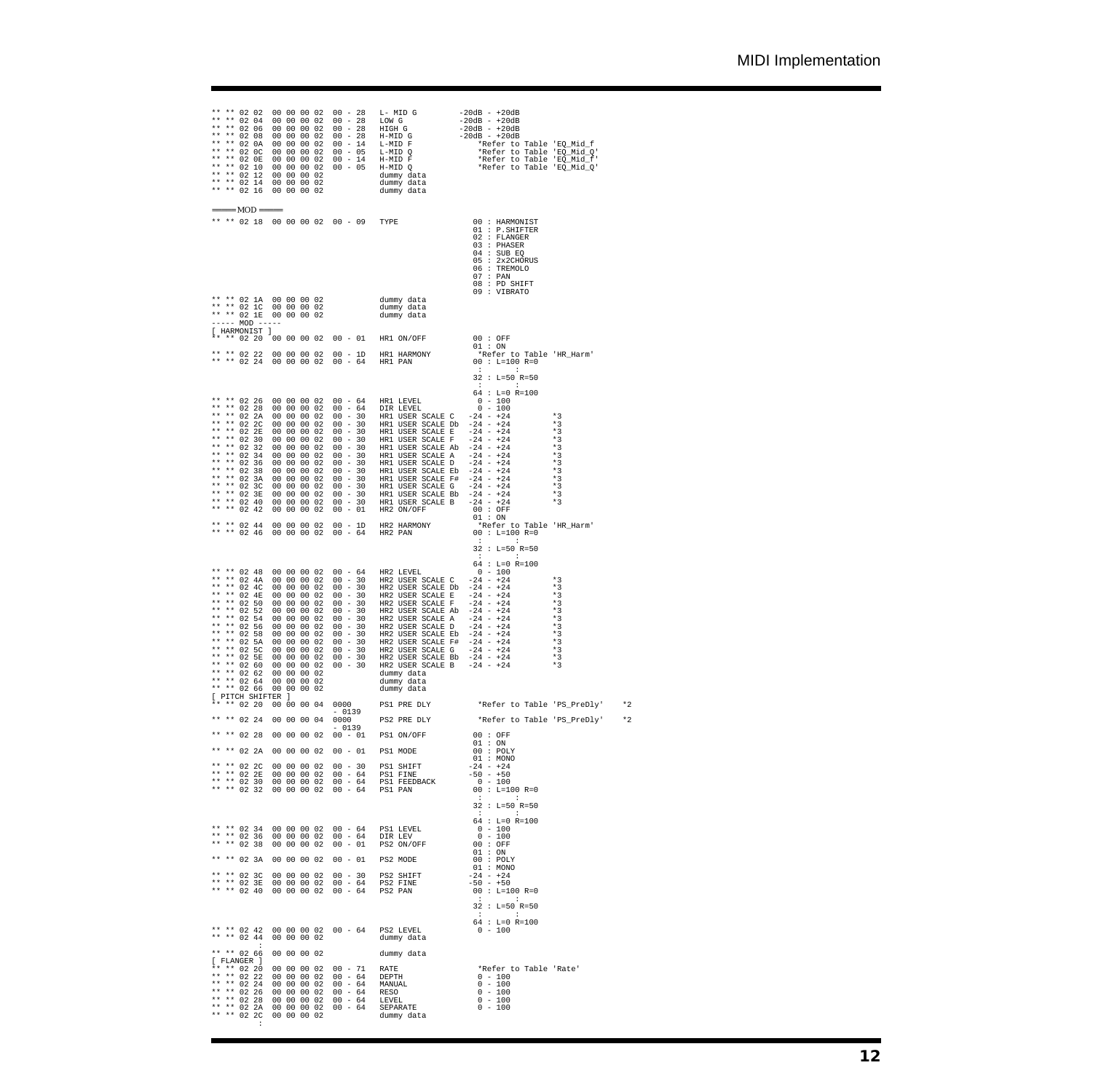| [ PHASER ]                                               |                         | ** ** 02 66 00 00 00 02                                         |  |                                                          |                                                |           |                                 | dummy data                                                                                                                                                                                                                                                                          |                                                                                                                                                                                                                                                                   |
|----------------------------------------------------------|-------------------------|-----------------------------------------------------------------|--|----------------------------------------------------------|------------------------------------------------|-----------|---------------------------------|-------------------------------------------------------------------------------------------------------------------------------------------------------------------------------------------------------------------------------------------------------------------------------------|-------------------------------------------------------------------------------------------------------------------------------------------------------------------------------------------------------------------------------------------------------------------|
| ** ** 02 24<br>** ** 02 26                               | $***$ 02 20<br>** 02 22 |                                                                 |  |                                                          |                                                |           |                                 | 00 00 00 02 00 - 71 RATE<br>00 00 00 02 00 - 64 DEPTH<br>00 00 00 02 00 - 64 DEPTH<br>00 00 00 02 00 - 64 RANUAL<br>00 00 00 02 00 - 64 RESSO<br>00 00 02 00 - 64 LEVEL<br>00 00 02 00 - 64 LEVEL<br>** ** 02 28 00 00 00 02 00 - 64 LEVEL<br>** ** 02 2A 00 00 00 02 00 - 03 STAGE | *Refer to Table 'Rate'<br>$0 - 100$<br>$0 - 100$<br>$0 - 100$<br>$0 - 100$<br>$00:4$ STAGE<br>01 : 8STAGE<br>$02 : 12$ STAGE                                                                                                                                      |
| ** ** 02 2C<br>** ** 02 2E                               |                         |                                                                 |  |                                                          | $00 00 00 02 00 - 72$<br>00 00 00 02           |           |                                 | STEP<br>dummy data                                                                                                                                                                                                                                                                  | $03 : BI-PHASE$<br>*Refer to Table 'Step_Rate'                                                                                                                                                                                                                    |
| ** ** 02 66                                              |                         |                                                                 |  | 00 00 00 02                                              |                                                |           |                                 | dummy data                                                                                                                                                                                                                                                                          |                                                                                                                                                                                                                                                                   |
| $[$ SUB EQ $]$<br>** ** 02 32                            |                         |                                                                 |  | 00 00 00 02                                              |                                                |           |                                 | 00 00 00 02 00 - 28 LEVEL<br>dummy data                                                                                                                                                                                                                                             |                                                                                                                                                                                                                                                                   |
| ** ** 02 66                                              |                         | [ 2x2 CHORUS ]                                                  |  |                                                          | 00 00 00 02                                    |           |                                 | dummy data                                                                                                                                                                                                                                                                          |                                                                                                                                                                                                                                                                   |
| ** ** 02 30<br>** ** 02 32                               |                         |                                                                 |  | 00 00 00 02                                              |                                                |           |                                 | dummy data                                                                                                                                                                                                                                                                          | ** ** 02 2E 00 00 00 02 00 - 50 HIGH PRE DLY 0.0msec - 40.0msec (0.5msec step)<br>** ** 02 30 00 00 00 02 00 - 64 HIGH LEVEL 0 - 100                                                                                                                              |
| ** ** 02 66<br>[ TREMOLO ]                               |                         |                                                                 |  | 00 00 00 02                                              |                                                |           |                                 | dummy data                                                                                                                                                                                                                                                                          |                                                                                                                                                                                                                                                                   |
| ** ** 02 20<br>** ** 02 22<br>** ** 02 24<br>** ** 02 26 |                         |                                                                 |  | 00 00 00 02                                              |                                                |           |                                 | 00 00 00 02 00 - 64 WAVE<br>00 00 00 02 00 - 71 RATE<br>00 00 00 02 00 - 64 DEPTH<br>dummy data                                                                                                                                                                                     | $0 - 100$<br>*Refer to Table 'Rate'<br>$0 - 100$                                                                                                                                                                                                                  |
| ** ** 02 66<br>$[$ PAN $]$                               |                         |                                                                 |  | 00 00 00 02                                              |                                                |           |                                 | dummy data                                                                                                                                                                                                                                                                          |                                                                                                                                                                                                                                                                   |
| ** 02 20<br>** ** 02 22<br>** ** 02 24<br>** ** 02 26    |                         |                                                                 |  | 00 00 00 02                                              |                                                |           |                                 | $00\ 00\ 00\ 02\ 00 - 71$ RATE<br>00 00 00 02 00 - 71 RATE<br>00 00 00 02 00 - 64 DEPTH<br>00 00 00 02<br>dummy data                                                                                                                                                                | $0 - 100$<br>*Refer to Table 'Rate'<br>$0 - 100$                                                                                                                                                                                                                  |
|                                                          |                         | ** ** 02 66 00 00 00 02<br>[ PD SHIFT ]                         |  |                                                          |                                                |           |                                 | dummy data                                                                                                                                                                                                                                                                          |                                                                                                                                                                                                                                                                   |
|                                                          |                         | ** ** 02 20 00 00 00 04 0000                                    |  |                                                          |                                                |           | $-12C0$                         | PITCH                                                                                                                                                                                                                                                                               | $0000 : -24$<br><b>Contract Contract</b><br>$\sim$<br>0960 : 0<br>$\sim$ 1.000 $\sim$<br>$\mathbf{r}$                                                                                                                                                             |
|                                                          |                         |                                                                 |  |                                                          |                                                |           |                                 |                                                                                                                                                                                                                                                                                     | $12C0 : +24$<br>00 : MONO                                                                                                                                                                                                                                         |
| ** ** 02 26                                              |                         |                                                                 |  | 00 00 00 02                                              |                                                |           |                                 | dummy data                                                                                                                                                                                                                                                                          | $01$ : POLY                                                                                                                                                                                                                                                       |
| ** ** 02 66<br>[ VIBRATO ]                               |                         |                                                                 |  | 00 00 00 02                                              |                                                |           |                                 | dummy data                                                                                                                                                                                                                                                                          |                                                                                                                                                                                                                                                                   |
| ** ** 02 20                                              |                         |                                                                 |  |                                                          |                                                |           |                                 | 00 00 00 02 00 - 01 TRIGGER                                                                                                                                                                                                                                                         | 00 : OFF                                                                                                                                                                                                                                                          |
| ** ** 02 22<br>** ** 02 24<br>** ** 02 26<br>** ** 02 28 |                         |                                                                 |  | 00 00 00 02<br>00 00 00 02<br>00 00 00 02<br>00 00 00 02 |                                                |           |                                 | dummy data                                                                                                                                                                                                                                                                          | $\begin{tabular}{lllllllllllll} 00 & - & 01 & TRIGGER & 00: OFF \\ 00 & - & 71 & RATE & 01: ON \\ 00 & - & 64 & DEPTH & 0 & - & 100 \\ 00 & - & 64 & RISE TIME & 0 & - & 100 \\ 01 & - & 64 & RISE TIME & 0 & - & 100 \\ \end{tabular}$<br>*Refer to Table 'Rate' |
|                                                          |                         | ** ** 02 66 00 00 00 02                                         |  |                                                          |                                                |           |                                 | dummy data                                                                                                                                                                                                                                                                          |                                                                                                                                                                                                                                                                   |
|                                                          |                         | $= == ==$ DELAY =====                                           |  |                                                          |                                                |           |                                 |                                                                                                                                                                                                                                                                                     |                                                                                                                                                                                                                                                                   |
|                                                          |                         | ** ** 02 68 00 00 00 04 0000<br>** ** 02 6C 00 00 00 02 00 - 65 |  |                                                          |                                                | $-0715$   |                                 | DLY TIME<br>TAP TIME                                                                                                                                                                                                                                                                | $*2$<br>*Refer to Table 'DD_DlyTime'<br>00 : OFF                                                                                                                                                                                                                  |
|                                                          |                         |                                                                 |  |                                                          |                                                |           |                                 |                                                                                                                                                                                                                                                                                     | $01 : 0$ %<br>$\sim$<br>$\rightarrow$                                                                                                                                                                                                                             |
| ** ** 02 6E<br>** 02 70<br>** ** 02 72                   |                         | ** ** 02 74 00 00 00 02<br>** ** 02 76 00 00 00 02              |  |                                                          | $00 00 00 02 00 - 64$<br>$00 00 00 02 00 - 09$ |           |                                 | FEEDBACK<br>HIGH CUT<br>00 00 00 02 00 - 78 DLY LEV<br>dummy data<br>dummy data                                                                                                                                                                                                     | 65:100%<br>$0 - 100$<br>*Refer to Table 'High_Cut'<br>$0 - 120$                                                                                                                                                                                                   |
|                                                          |                         | $====$ CHORUS =====<br>** ** 02 78 00 00 00 02 00 - 01          |  |                                                          |                                                |           |                                 | MODE                                                                                                                                                                                                                                                                                | 00 : MONO                                                                                                                                                                                                                                                         |
| ** ** 02 7A                                              |                         |                                                                 |  | 00 00 00 02                                              |                                                |           |                                 | 00 - 71 RATE                                                                                                                                                                                                                                                                        | $01 :$ STEREO<br>*Refer to Table 'Rate'                                                                                                                                                                                                                           |
| ** ** 03 00                                              |                         | ** ** 02 7C 00 00 00 02<br>** ** 02 7E 00 00 00 02              |  |                                                          |                                                |           |                                 | $00 - 64$ DEPTH<br>00 - 64 DEFTH<br>00 - 50 PRE DLY<br>00 00 00 02 00 - 09 HIGH CUT                                                                                                                                                                                                 | $0 - 100$<br>$0.0$ msec - $40.0$ msec (0.5msec step)<br>*Refer to Table 'High_Cut'                                                                                                                                                                                |
|                                                          |                         | ** ** 03 04 00 00 00 02                                         |  |                                                          |                                                |           |                                 | ** ** 03 02 00 00 00 02 00 - 64 CE LEVEL<br>dummy data                                                                                                                                                                                                                              | $0 - 100$                                                                                                                                                                                                                                                         |
|                                                          |                         | ** ** 03 06 00 00 00 02                                         |  |                                                          |                                                |           |                                 | dummy data                                                                                                                                                                                                                                                                          |                                                                                                                                                                                                                                                                   |
|                                                          |                         | $====$ REVERB =====<br>** ** 03 08 00 00 00 02 00 - 04          |  |                                                          |                                                |           |                                 | MODE                                                                                                                                                                                                                                                                                | 00 : R00M1                                                                                                                                                                                                                                                        |
|                                                          |                         |                                                                 |  |                                                          |                                                |           |                                 |                                                                                                                                                                                                                                                                                     | 01 : ROOM2<br>02 : HAL1<br>03 : HALL2<br>$04$ : PLATE                                                                                                                                                                                                             |
|                                                          |                         |                                                                 |  |                                                          |                                                |           | ** ** 03 0A 00 00 00 02 01 - 64 | REV TIME                                                                                                                                                                                                                                                                            | 01 : 0.1sec<br>$\mathbb{R}^2$<br>$\sim$ 1.<br>64 : 10.0sec                                                                                                                                                                                                        |
| ** ** 03 0C<br>** ** 03 OE<br>** ** 03 10                |                         |                                                                 |  | 00 00 00 02                                              | $0000000200 - 09$                              | $00 - 64$ | 00 00 00 02 00 - 09             | LOW CUT<br>HIGH CUT<br>PRE DLY                                                                                                                                                                                                                                                      | *Refer to Table 'Low_Cut'<br>*Refer to Table 'High_Cut'<br>$00:0$ msec<br>$\cdot$ :<br>$\sim$ 1                                                                                                                                                                   |
|                                                          |                         |                                                                 |  |                                                          |                                                |           |                                 | ** ** 03 12 00 00 00 02 00 - 64 REV LEV                                                                                                                                                                                                                                             | 64 : 100msec<br>$0 - 100$                                                                                                                                                                                                                                         |
|                                                          |                         |                                                                 |  |                                                          |                                                |           |                                 |                                                                                                                                                                                                                                                                                     |                                                                                                                                                                                                                                                                   |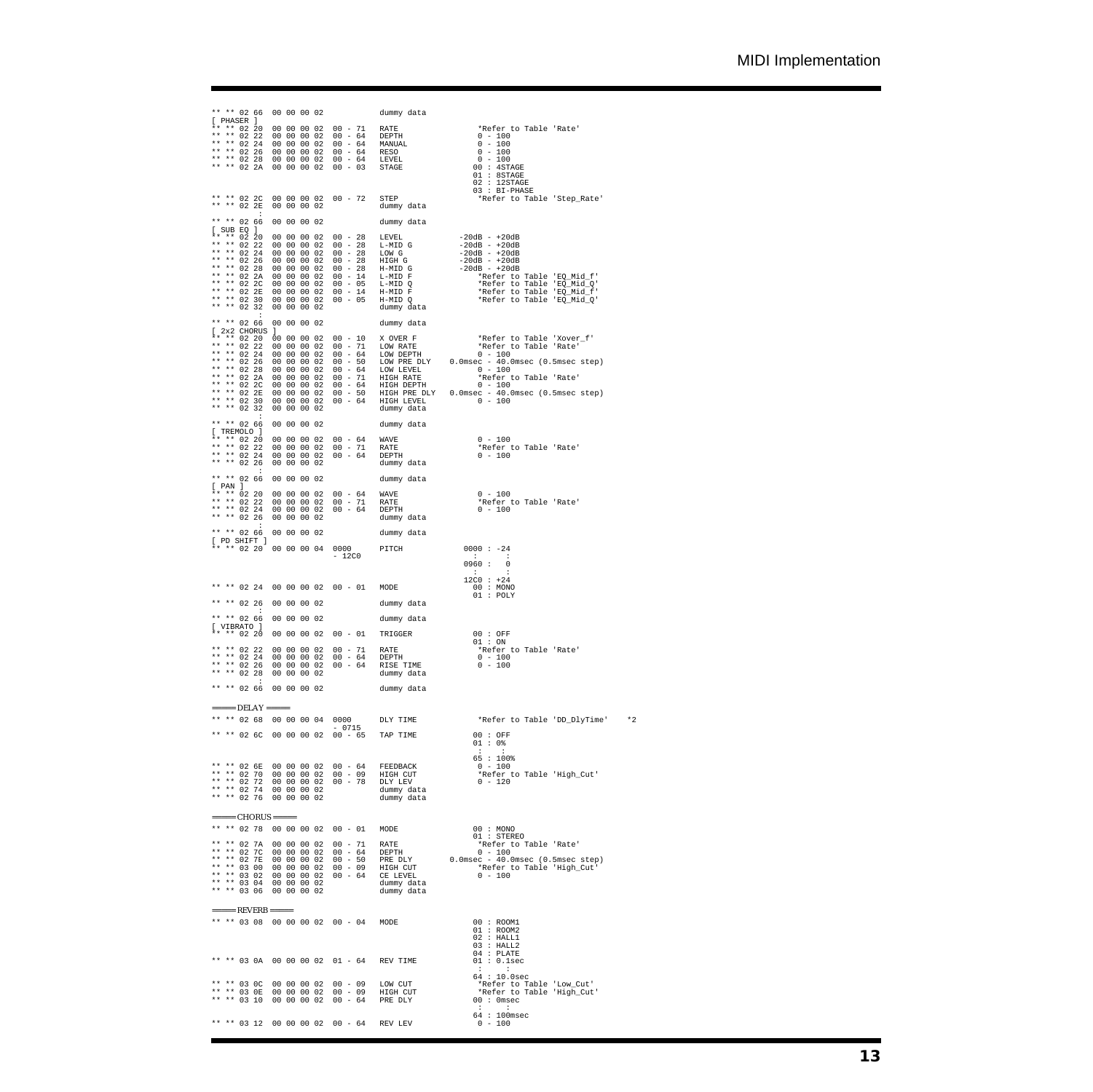```
** ** 03 14 00 00 00 02 00 - 0A DENSITY 0 - 10
** ** 03 16 00 00 00 02 dummy data
= =====
 ** ** 03 18 00 00 00 02 00 - 64 THRESHOLD 0 - 100
** ** 03 1A 00 00 00 02 00 - 64 RELEASE 0 - 100
==== FV == ==** ** 03 1C 00 00 00 02 00 - 64 LEVEL 0 - 100
** ** 03 1E 00 00 00 02 dummy data
  === ASSIGN ==** ** 03 20 00 00 00 04 0000 ASSIGN1 TARGET *Refer to Table 'Target' *2
  - 00D6
** ** 03 24 00 00 00 04 ASSIGN1 MIN *4
** ** 03 28 00 00 00 04 ASSIGN1 MAX *4
 ** ** 03 2C 00 00 00 02 00 - 45 ASSIGN1 SOURCE *Refer to Table 'Source'
 ** ** 03 2E 00 00 00 02 00 - 01 ASSIGN1 MODE 00 : NORMAL (DEC/INC)
** ** 03 2C 00 00 00 02 00 - 45 ASSIGNI MAR<br>** ** 03 2E 00 00 00 02 00 - 01 ASSIGNI MODE<br>** ** 03 30 00 00 00 04 0000 ASSIGN2 TARGET
 ** ** 03 30 00 00 00 04 0000 ASSIGN2 TARGET *Refer to Table 'Target' *2
  - 00D6
** ** 03 34 00 00 00 04 ASSIGN2 MIN *4
** ** 03 38 00 00 00 04 ASSIGN2 MAX *4
 ** ** 03 3C 00 00 00 02 00 - 45 ASSIGN2 SOURCE *Refer to Table 'Source'
 ** ** 03 3E 00 00 00 02 00 - 01 ASSIGN2 MODE 00 : NORMAL (DEC/INC)
** ** 03 34 00 00 00 04<br>
** ** 03 38 00 00 00 04<br>
** ** 03 36 00 00 00 04<br>
** ** 03 3E 00 00 00 02 00 - 45<br>
** ** 03 40 00 00 00 04 0000<br>
** ** 03 40 00 00 00 04 0000<br>
ASSIGN3 TARGET
 ** ** 03 40 00 00 00 04 0000 ASSIGN3 TARGET *Refer to Table 'Target' *2
  - 00D6
** ** 03 44 00 00 00 04 ASSIGN3 MIN *4
** ** 03 48 00 00 00 04 ASSIGN3 MAX *4
 ** ** 03 4C 00 00 00 02 00 - 45 ASSIGN3 SOURCE *Refer to Table 'Source'
 ** ** 03 4E 00 00 00 02 00 - 01 ASSIGN3 MODE 00 : NORMAL (DEC/INC)
 01 : TOGGLE
 ** ** 03 50 00 00 00 04 0000 ASSIGN4 TARGET *Refer to Table 'Target' *2
  - 00D6
** ** 03 54 00 00 00 04 ASSIGN4 MIN *4
** ** 03 58 00 00 00 04 ASSIGN4 MAX *4
 ** ** 03 5C 00 00 00 02 00 - 45 ASSIGN4 SOURCE *Refer to Table 'Source'
 ** ** 03 5E 00 00 00 02 00 - 01 ASSIGN4 MODE 00 : NORMAL (DEC/INC)
**** 03 58 00 00 00 04<br>**** 03 58 00 00 00 02 00 - 45<br>**** 03 5E 00 00 00 02 00 - 01 ASSIGN4 MODE<br>**** 03 60 00 00 00 02 00 - 01 ASSIGN4 MODE
 ** ** 03 60 00 00 00 04 0000 ASSIGN5 TARGET *Refer to Table 'Target' *2
 - 00D6<br>**** 03 64 00 00 00 04<br>**** 03 68 00 00 00 04<br>**** 03 6C 00 00 00 02 00 - 45<br>**** 03 6E 00 00 00 02 00 - 01 ASSIGN5 MODE 00 : NORMAL (DEC/INC)<br>**** 03 6E 00 00 00 02 00 - 01 ASSIGN5 MODE 00 : TOGGLE
** ** 03 6E 00 00 00 02 00 - 01 ASSIGN5 MODE . WORMAL (DEC/INC)<br>** ** 03 6E 00 00 00 02 00 - 01 ASSIGN5 MODE 01: TOGGLE<br>** ** 03 70 00 00 00 04 0000 ASSIGN6 TARGET *Refer to Table 'Target' *2
 ** ** 03 74 00 00 00 04 ASSIGN6 MIN *4<br>** ** 03 78 00 00 00 04 ASSIGN6 MAX *4<br>** ** 03 7C 00 00 00 02 00 - 45 ASSIGN6 SOURCE *Refer to Table 'Source'<br>** ** 03 7E 00 00 00 02 00 - 01 ASSIGN6 MODE 00 : NORMAL (DEC/INC)
  01 : TOGGLE
** ** 04 00 00 00 00 04 0000 ASSIGN7 TARGET *Refer to Table 'Target' *2
  - 00D6
** ** 04 04 00 00 00 04 ASSIGN7 MIN *4
** ** 04 08 00 00 00 04 ASSIGN7 MAX *4
 ** ** 04 0C 00 00 00 02 00 - 45 ASSIGN7 SOURCE *Refer to Table 'Source'
 ** ** 04 0E 00 00 00 02 00 - 01 ASSIGN7 MODE 00 : NORMAL (DEC/INC)
  01 : TOGGLE
** ** 04 10 00 00 00 04 0000 ASSIGN8 TARGET *Refer to Table 'Target' *2
 ** ** 04 14 00 00 00 04 ASSIGN8 MIN *4<br>** ** 04 18 00 00 00 04 ASSIGN8 MAX *4<br>** ** 04 1E 00 00 00 02 00 - 45 ASSIGN8 SOURCE *Refer to Table 'Source'<br>** ** 04 1E 00 00 00 02 00 - 01 ASSIGN8 MODE 00 : NORMAL (DEC/INC)
                                                                                  "+<br>"Refer to Table 'Source'<br>00 : NORMAL (DEC/INC)<br>01 : TOGGLE
  = EXP = = = = =** ** 04 20 00 00 00 04 0000 EXP TARGET *Refer to Table 'Target' *2
  - 00D6
** ** 04 24 00 00 00 04 EXP MIN *4
** ** 04 28 00 00 00 04 EXP MAX *4
===== CTL =====
** ** 04 2C 00 00 00 04 0000 CTL TARGET *Refer to Table 'Target' *2
  - 00D6
** ** 04 30 00 00 00 04 CTL MIN *4
** ** 04 34 00 00 00 04 CTL MAX *4
** ** 04 38 00 00 00 02 00 - 01 CTL MODE 00 : NORMAL
  01 : TOGGLE
** ** 04 3A 00 00 00 02 dummy data
==== GK VOL ====** ** 04 3C 00 00 00 04 0000 GK VOL TARGET *Refer to Table 'Target' *2
  - 00D6
** ** 04 40 00 00 00 04 GK VOL MIN *4
** ** 04 44 00 00 00 04 GK VOL MAX *4
= =====-K S1/S2 =====
** ** 04 48 00 00 00 04 0000 GK S1/S2 TARGET *Refer to Table 'Target' *2
 ** ** 04 4C 00 00 00 04 6K S1/S2 MIN *4<br>** ** 04 50 00 00 00 00 04 6K S1/S2 MAX *4<br>** ** 04 54 00 00 00 02 00 - 01 6K S1/S2 MODE 00 : DEC/INC
  01 : TOGGLE
** ** 04 56 00 00 00 02 dummy data
\begin{array}{lllllllll} \texttt{-----} & \texttt{ASSIGN} \texttt{-----} \\ \texttt{***} & 04 & 58 & 00 & 00 & 00 & 02 \\ \texttt{***} & 04 & 5 \texttt{A} & 00 & 00 & 00 & 02 \\ \texttt{***} & 04 & 5 \texttt{C} & 00 & 00 & 00 & 02 \\ \texttt{***} & 04 & 5 \texttt{E} & 00 & 00 & 00 & 02 \\ \texttt{***} & 04 & 6 \texttt{A} & 0 & 00 & 00 & 02 \\ \texttt{***} & 04 & 64** ** 04 58 00 00 00 02 00 - 7E ASSIGN1 ACTIVE RANGE LO 0 - 126 *5<br>** ** 04 5A 00 00 00 2 00 - 7E ASSIGN3 ACTIVE RANGE LO 0 - 126 *5<br>** ** 04 5C 00 00 00 02 00 - 7E ASSIGN3 ACTIVE RANGE LO 0 - 126 *5
                   ** ** 04 5E 00 00 00 02 00 - 7E ASSIGN4 ACTIVE RANGE LO 0 - 126 *5
                   ** ** 04 60 00 00 00 02 00 - 7E ASSIGN5 ACTIVE RANGE LO 0 - 126 *5
 ** ** 04 62 00 00 00 02 00 – 7E ASSIGNY ACTIVE RANGE LO 0 – 126 *55<br>** ** 04 66 00 00 00 02 00 – 7E ASSIGNY ACTIVE RANGE LO 0 – 126 *5<br>** ** 04 66 00 00 00 02 00 – 7E ASSIGN8 ACTIVE RANGE LO 0 – 126 *5<br>** ** 04 68 00 00 0
```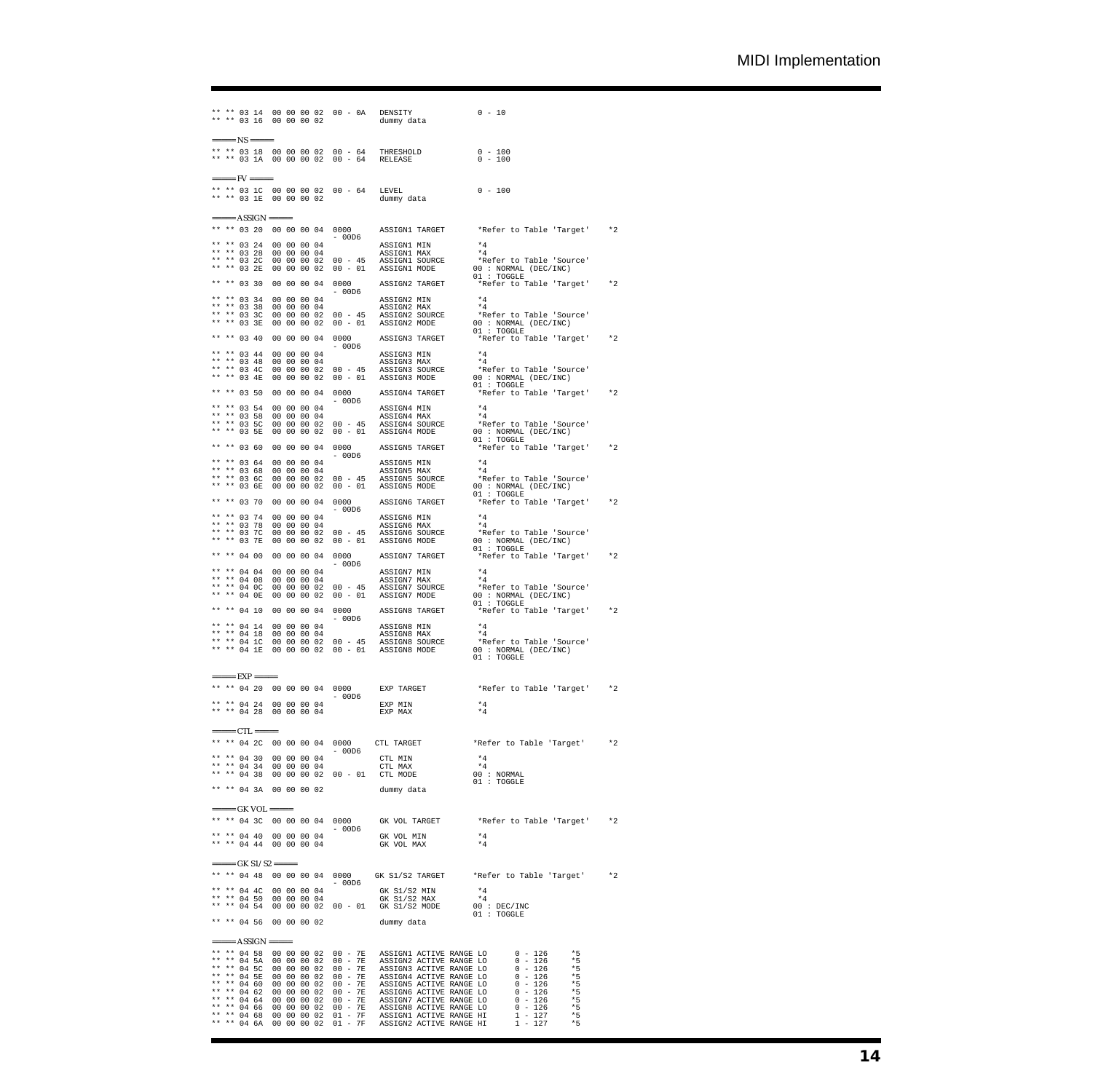| $* *$<br>**<br>$\star$ $\star$<br>$* *$                                                                                                                             | $* *$                                                                     | ** ** 04 6C<br>** 04 6E<br>04 70<br>** 04 72<br>** 04 74<br>** 04 76<br>** 04 78                                                                                                                                                 |  | 00 00 00 02<br>00 00 00 02<br>00 00 00 02<br>00 00 00 02<br>00 00 00 02<br>00 00 00 02<br>00 00 00 02                                                                                                                                                                                                    |           | 01 - 7F ASSIGN3 ACTIVE RANGE HI<br>$01 - 7F \quad \text{ASSICRA ACTIVE RANGE H1} \quad 1 - 127 \\ 01 - 7F \quad \text{ASSICRA ACTIVE RANGE H1} \quad 1 - 127 \\ 01 - 7F \quad \text{ASSICAN6 ACTIVE RANGE H1} \quad 1 - 127 \\ 01 - 7F \quad \text{ASSICAN6 ACTIVE RANGE H1} \quad 1 - 127 \\ 01 - 7F \quad \text{ASSICAN7 ACTIVE RANGE H1} \quad 1 - 127 \\ 01 - 7F \quad \text{ASSICAN8 ACTIVE RANGE H1} \quad 1 - 127 \\ 00 - 01 \quad \text{EXP} \quad \text{EXP} \quad \text$<br>EXP ON/OFF<br>CTL ON/OFF |                                             | $1 - 127$<br>01:ON                                                                                                                                                             | $*5$<br>$*5$<br>$*5$<br>$*5$<br>$*5$<br>$*5$ |  |
|---------------------------------------------------------------------------------------------------------------------------------------------------------------------|---------------------------------------------------------------------------|----------------------------------------------------------------------------------------------------------------------------------------------------------------------------------------------------------------------------------|--|----------------------------------------------------------------------------------------------------------------------------------------------------------------------------------------------------------------------------------------------------------------------------------------------------------|-----------|----------------------------------------------------------------------------------------------------------------------------------------------------------------------------------------------------------------------------------------------------------------------------------------------------------------------------------------------------------------------------------------------------------------------------------------------------------------------------------------------------------------|---------------------------------------------|--------------------------------------------------------------------------------------------------------------------------------------------------------------------------------|----------------------------------------------|--|
|                                                                                                                                                                     |                                                                           | ** ** 04 7A                                                                                                                                                                                                                      |  | 00 00 00 02                                                                                                                                                                                                                                                                                              | $00 - 01$ |                                                                                                                                                                                                                                                                                                                                                                                                                                                                                                                |                                             | 00:OFF                                                                                                                                                                         |                                              |  |
|                                                                                                                                                                     |                                                                           | ** ** 04 7C                                                                                                                                                                                                                      |  | 00 00 00 02                                                                                                                                                                                                                                                                                              |           | GK VOL ON/OFF                                                                                                                                                                                                                                                                                                                                                                                                                                                                                                  |                                             |                                                                                                                                                                                |                                              |  |
|                                                                                                                                                                     |                                                                           | ** ** 04 7E                                                                                                                                                                                                                      |  | 00 00 00 02                                                                                                                                                                                                                                                                                              |           |                                                                                                                                                                                                                                                                                                                                                                                                                                                                                                                |                                             |                                                                                                                                                                                |                                              |  |
|                                                                                                                                                                     |                                                                           | ** ** 05 00                                                                                                                                                                                                                      |  | 00 00 00 02                                                                                                                                                                                                                                                                                              |           |                                                                                                                                                                                                                                                                                                                                                                                                                                                                                                                |                                             |                                                                                                                                                                                |                                              |  |
|                                                                                                                                                                     |                                                                           | $** 05 02$                                                                                                                                                                                                                       |  | 00 00 00 02                                                                                                                                                                                                                                                                                              |           |                                                                                                                                                                                                                                                                                                                                                                                                                                                                                                                |                                             |                                                                                                                                                                                |                                              |  |
|                                                                                                                                                                     |                                                                           | ** ** 05 04                                                                                                                                                                                                                      |  | 00 00 00 02                                                                                                                                                                                                                                                                                              |           | 00 - 01 GK VOL ON/OFF<br>00 - 01 GK S1/S2 ON/OFF<br>00 - 01 ASSIGN1 ON/OFF<br>00 - 01 ASSIGN2 ON/OFF<br>00 - 01 ASSIGN3 ON/OFF                                                                                                                                                                                                                                                                                                                                                                                 |                                             |                                                                                                                                                                                |                                              |  |
|                                                                                                                                                                     |                                                                           | ** ** 05 06                                                                                                                                                                                                                      |  | 00 00 00 02                                                                                                                                                                                                                                                                                              |           |                                                                                                                                                                                                                                                                                                                                                                                                                                                                                                                |                                             |                                                                                                                                                                                |                                              |  |
|                                                                                                                                                                     |                                                                           | ** ** 05 08                                                                                                                                                                                                                      |  | 00 00 00 02                                                                                                                                                                                                                                                                                              |           | 00 - 01 ASSIGN4 ON/OFF<br>00 - 01 ASSIGN5 ON/OFF<br>00 - 01 ASSIGN6 ON/OFF<br>00 - 01 ASSIGN6 ON/OFF                                                                                                                                                                                                                                                                                                                                                                                                           |                                             |                                                                                                                                                                                |                                              |  |
|                                                                                                                                                                     |                                                                           | ** 05 0A                                                                                                                                                                                                                         |  | 00 00 00 02                                                                                                                                                                                                                                                                                              |           |                                                                                                                                                                                                                                                                                                                                                                                                                                                                                                                |                                             |                                                                                                                                                                                |                                              |  |
|                                                                                                                                                                     |                                                                           | $**$ 05 0C                                                                                                                                                                                                                       |  | 00 00 00 02                                                                                                                                                                                                                                                                                              |           |                                                                                                                                                                                                                                                                                                                                                                                                                                                                                                                |                                             | 00 : OFF<br>01:ON                                                                                                                                                              |                                              |  |
|                                                                                                                                                                     |                                                                           | ** ** 05 OE                                                                                                                                                                                                                      |  | 00 00 00 02                                                                                                                                                                                                                                                                                              |           | 00 - 01 ASSIGN7 ON/OFF<br>00 - 01 ASSIGN8 ON/OFF<br>00000 BPM 0028 : 40<br>00000 BPM 00228 : 40                                                                                                                                                                                                                                                                                                                                                                                                                |                                             | 00 : OFF<br>01 : ON                                                                                                                                                            |                                              |  |
|                                                                                                                                                                     |                                                                           | ** ** 05 10                                                                                                                                                                                                                      |  | 00 00 00 04                                                                                                                                                                                                                                                                                              |           | $0000$ BPM<br>-00FB                                                                                                                                                                                                                                                                                                                                                                                                                                                                                            | 0029 : 41<br>$\mathbf{r}$                   | $\cdot$ :                                                                                                                                                                      | $*2$                                         |  |
|                                                                                                                                                                     |                                                                           | ** ** 05 14<br>** ** 05 16                                                                                                                                                                                                       |  |                                                                                                                                                                                                                                                                                                          |           |                                                                                                                                                                                                                                                                                                                                                                                                                                                                                                                | $00FA$ : 250<br>00FB : MIDI<br>$04 \cdot E$ | 01 : Db (Bbm)<br>02 : D (Bm)<br>$03 :$ Eb (Cm )<br>$(C \# m)$<br>05 : F (Dm)<br>06 : F# (Ebm)<br>07 : G (Em)<br>$08:$ Ab (Fm )<br>09 : A (F#m)<br>0A : Bb (Gm)<br>OB : B (G#m) |                                              |  |
| $* *$<br>**<br>$* *$<br>$* *$<br>$* *$<br>$* *$<br>$* *$<br>$* *$<br>$* *$<br>$* *$<br>$* *$<br>$* *$<br>$* *$<br>$* *$<br>$* *$<br>$\star\star$<br>$\star$ $\star$ | $***$<br>$* *$<br>$* *$<br>$\star\star$<br>$***$<br>$***$<br>$\star\star$ | ** 05 18<br>05 1A<br>05 1C<br>05 1E<br>** $0520$<br>** $0522$<br>** 05 24<br>** 05 26<br>** $0528$<br>** 05 2A<br>05 2C<br>05 2E<br>** 05 30<br>05 32<br>05 34<br>** 05 36<br>** 05 38<br>** 05 3A<br>** ** 05 3C<br>** ** 05 3E |  | 00 00 00 02<br>00 00 00 02<br>00 00 00 02<br>00 00 00 02<br>00 00 00 02<br>00 00 00 02<br>00 00 00 02<br>00 00 00 02<br>00 00 00 02<br>00 00 00 02<br>00 00 00 02<br>00 00 00 02<br>00 00 00 02<br>00 00 00 02<br>00 00 00 02<br>00 00 00 02<br>00 00 00 02<br>00 00 00 02<br>00 00 00 02<br>00 00 00 02 |           |                                                                                                                                                                                                                                                                                                                                                                                                                                                                                                                |                                             |                                                                                                                                                                                |                                              |  |

\*1 It is not possible to set EXP PEDAL CALIBRATION RELEASE to a value greater than EXP PEDAL CALIBRATION PRESS.

\*2 When transmitted, the lower byte is sent first. For example, the order for 1234H will be 34H and then 12H.

\*3 This is for the case when the parameter name is KEY=C(Am). The correspondence between KEY and parameter name is shown below.

|                | KEY   |               |    |                     |    |              |               |              |                   |    |        |        |
|----------------|-------|---------------|----|---------------------|----|--------------|---------------|--------------|-------------------|----|--------|--------|
|                | C(Am) | Db(Bbm) D(Bm) |    | $Eb$ (Cm) $E$ (C#m) |    | F(Dm)        | F#(Ebm) G(Em) |              | $Ab(Fm)$ $A(F+m)$ |    | Bb (Gm | B(G#m) |
| ADDRESS        |       |               |    |                     |    |              |               |              |                   |    |        |        |
| ** ** 02 2A    | C     | Db            | D. | Eb                  | F. | F            | F#            | G            | Ab                | Α  | Bb     | B      |
| ** ** 02 2C    | Db    | D             | Eb | Е                   | F  | F#           | G             | Ab           | Α                 | Bb | В      |        |
| ** ** 02 2E    | Е.    | F             | F# | G                   | Ab | Α            | Bb            | <sub>R</sub> | ◠                 | Db | D      | Eb     |
| ** ** 02 30    | F     | F#            | G  | Ab                  | Α  | Bb           | В             | C            | Db                | D  | Eb     | E      |
| ** ** 02 32    | Ab    | Α             | Bb | в                   | C  | Db           | D             | Eb           | F.                | F  | F#     | G      |
| ** ** 02 34    | Α     | Bb            | В  | C                   | Db | D            | Eb            | E            | F                 | F# | G      | Ab     |
| ** ** 02 36    | D.    | Eb            | E  | F                   | F# | G            | Ab            | Α            | Bb                | R  | C      | Db     |
| ** ** 02 38    | Eb    | E             | F  | F#                  | G  | Ab           | А             | Bb           | В                 | C  | Db     | D      |
| ** ** 02.3A    | F#    | G             | Ab | Α                   | Bb | <sub>R</sub> | C             | Db           | D.                | Eb | F.     | F      |
| ** ** 02 3C    | G.    | Ab            | Α  | Bb                  | B  | C            | Db            | D            | Eb                | E  | F      | F#     |
| ** ** 02.3R    | Bb    | B             | C  | Db                  | D. | Eb           | Е             | F            | F#                | G  | Ab     | Α      |
| ** **<br>02 40 | в     |               | Db | D                   | Eb | E            | F             | F#           | G                 | Ab | Α      | Bb     |

\*4 MIN and MAX will be according to the data of the parameter selected for TARGET.

\*5 It is not possible to set ACTIVE RANGE LO above ACTIVE RANGE HI.

\*6 From the input side, this is CHAIN1, 2, 3 ... 10. Transmit consecutive data for CHAIN1--10 so that effects do not overlap.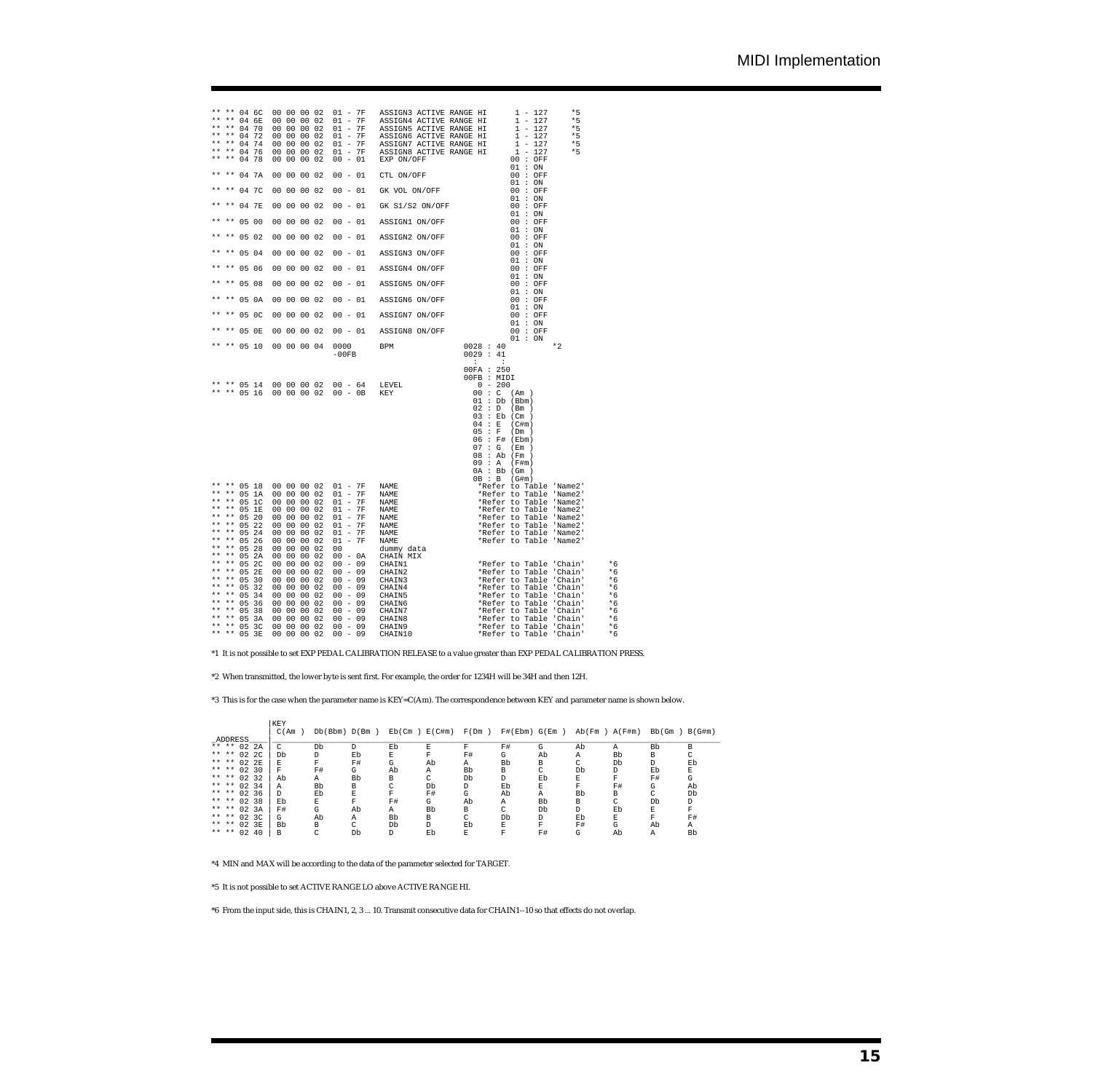## Table 'Program Map'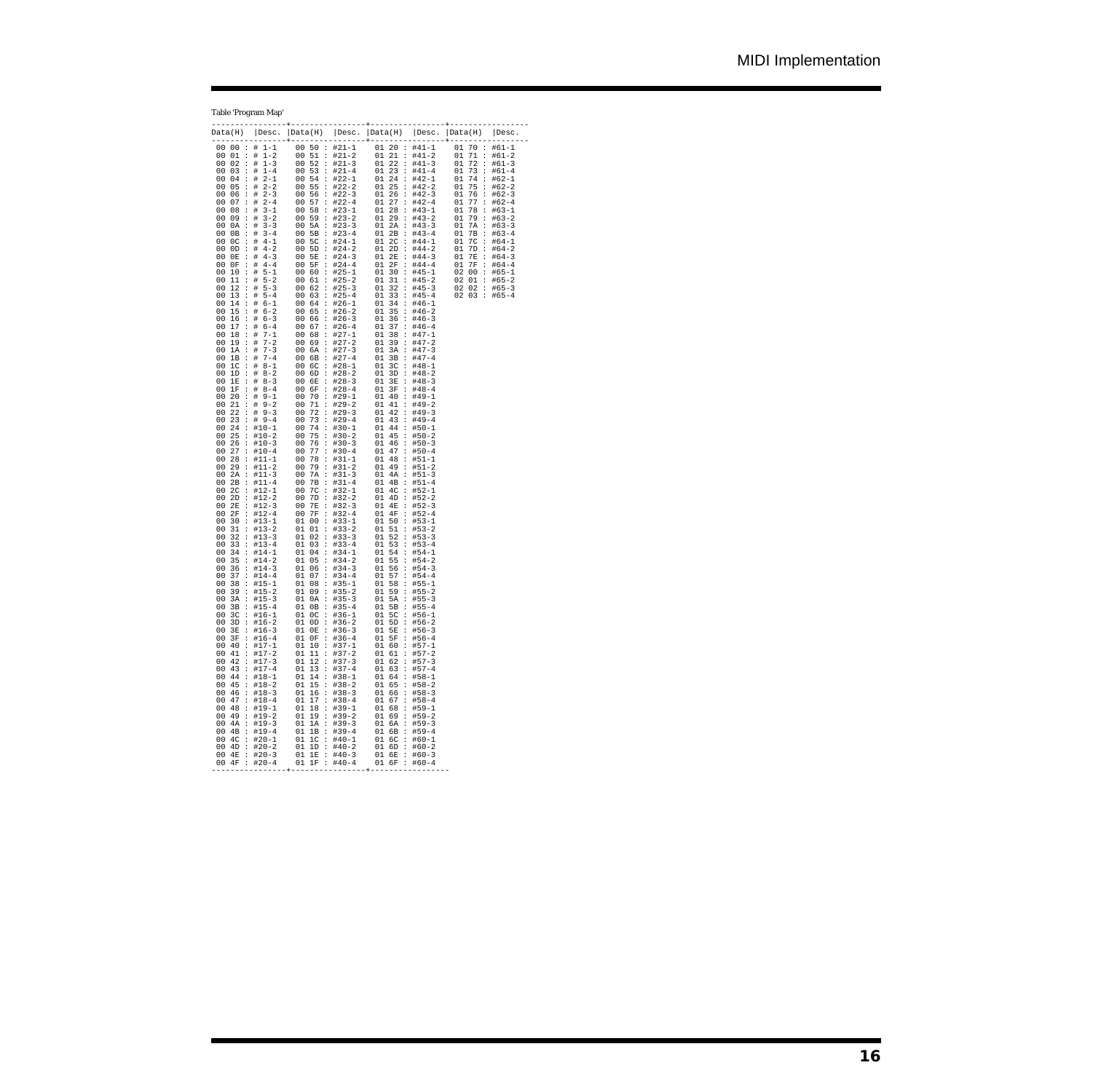# MIDI Implementation

# Table 'Pickup\_Position' Data(H) Description

| n۵ | $\mathbf{r}$ | 5mm        |
|----|--------------|------------|
|    |              |            |
| २म |              | $: 320$ mm |

# Table 'Pickup\_Angle'<br>Data(H) Description

|  | Data(H) Description |
|--|---------------------|
|  | $00 : -315$ mm      |
|  | 3F : 0mm            |

# 3F : 0mm : : 7E : +315mm

## Table 'Pickup\_Model'

| Data(H) _ |              | Description     |
|-----------|--------------|-----------------|
| 00 :      |              | T.P             |
|           |              |                 |
|           |              | $01$ : $CLA-ST$ |
|           |              | $02$ : MOD-ST   |
|           |              | 03 : TEL        |
|           |              | $04 : P-90$     |
|           |              | 05 : LIPS       |
|           |              | $06$ : $P.A.F.$ |
|           |              | 07 : RTCK       |
|           |              | 08 : CHET       |
|           |              | $09 : S-S-H$    |
| 0А        | $\mathbf{r}$ | <b>VART</b>     |
|           |              |                 |

#### Table 'Pickup\_Pickup'  $\overline{\text{Da}}$

|  | Data(H) Description  |
|--|----------------------|
|  | $00:$ REAR (REAR)    |
|  | $01 : C+R$           |
|  | $02:$ CENTER $(F+R)$ |
|  | $03 : F + C$         |
|  | 04 : FRONT (FRONT)   |

#### Table 'Pickup\_Type'

|          | Data(H) Description                  |
|----------|--------------------------------------|
| 01<br>02 | $00 :$ STNGLE<br>: DOUBLE<br>: PTEZO |
| 03       | : ACOUSTIC                           |
|          |                                      |

# Table 'Body\_Type'

|    | Data(H) Description |
|----|---------------------|
| 00 | : FLAT              |
| 01 | : ROUND             |
| 02 | $: f H$ $\cap F$    |
| 03 | : METAL             |
| 04 | : BANJO             |
|    |                     |

# Table 'Rate'<br>Data(H) \_ L

| Data(H)        |                      | <b>Description</b> |
|----------------|----------------------|--------------------|
| 0 <sub>0</sub> | ÷                    | 0                  |
|                | :                    |                    |
| 64             | $\cdot$              | 100                |
| 65             | - :                  | $4.0*BFM$          |
| რრ :           |                      | $3.0*BPM$          |
| 67             | $\cdot$ :            | 8/3*BPM            |
| 68 :           |                      | $2.0*$ BPM         |
| 69 :           |                      | $1.5*BPM$          |
| 6А             | $\cdot$ :            | $4/3*BPM$          |
| 6 <sub>B</sub> | ÷                    | $1.0*$ BPM         |
| 60             | $\ddot{\phantom{a}}$ | $3/4*BPM$          |
| 6D.            | $\mathbf{r}$         | $2/3*BPM$          |
| 6F.            | $\ddot{\phantom{a}}$ | $1/2*$ BPM         |
| 6F             | $\ddot{\phantom{a}}$ | $3/8*BPM$          |
| 70             | $\ddot{\phantom{a}}$ | $1/3*BPM$          |
| 71             | ÷                    | $1/4*$ BPM         |
|                |                      |                    |

#### Table 'Step\_Rate'

#### Table 'EQ\_Mid\_f'  $Dat$ </u>

| Data(H) |         | Description   |
|---------|---------|---------------|
| 0O      | ÷       | 100Hz         |
| 01      | $\cdot$ | 125Hz         |
| 02:     |         | 160Hz         |
| 03 :    |         | 200Hz         |
| 04 :    |         | 250Hz         |
| 05:     |         | 315Hz         |
| ი :     |         | 400Hz         |
| 07 :    |         | 500Hz         |
| 08 :    |         | 630Hz         |
| 09      | ÷       | 800Hz         |
| ΩA      | ÷       | 1.00kHz       |
| 0B      |         | $1.25$ k $Hz$ |
| 0C      |         | 1.60kHz       |

|                 | $_{\text{OD}}$<br>$\ddot{\phantom{0}}$<br>ï<br>0Е<br>0F<br>$\ddot{\phantom{0}}$<br>ï<br>10<br>11<br>11<br>12<br>13<br>ï<br>ï<br>$\ddot{\phantom{0}}$<br>14<br>$\ddot{\phantom{0}}$ | 00kHz<br>$\overline{c}$<br>50kHz<br>15kHz<br>3<br>4.<br>00kHz<br>5<br>00kHz<br>$\cdot$<br>.30kHz<br>6<br>8.00kHz<br>$10.0$ k $Hz$ |
|-----------------|------------------------------------------------------------------------------------------------------------------------------------------------------------------------------------|-----------------------------------------------------------------------------------------------------------------------------------|
|                 |                                                                                                                                                                                    | Table 'EQ_Mid_Q'                                                                                                                  |
| Data(H)         | $\ddot{\phantom{0}}$<br>00                                                                                                                                                         | Description<br>0.5                                                                                                                |
|                 | 01<br>$\ddot{\phantom{0}}$<br>02<br>$\ddot{\phantom{0}}$                                                                                                                           | 1<br>$\overline{\mathbf{c}}$                                                                                                      |
|                 | 03<br>ï<br>04<br>$\ddot{\phantom{0}}$                                                                                                                                              | 4<br>8                                                                                                                            |
|                 | 05<br>$\ddot{\phantom{0}}$                                                                                                                                                         | 16                                                                                                                                |
| Data(H)         |                                                                                                                                                                                    | Table 'VariGT_Harm'<br>Description                                                                                                |
|                 | 00<br>$\ddot{\phantom{0}}$<br>01<br>$\ddot{\phantom{0}}$                                                                                                                           | -2oct                                                                                                                             |
|                 | 02<br>ï<br>03<br>ï                                                                                                                                                                 | ----<br>14th<br>13th<br>12th<br>11th<br>L)<br>É,                                                                                  |
|                 | 04<br>ï<br>05<br>ï                                                                                                                                                                 | É,<br>E,<br>10th                                                                                                                  |
|                 | ï<br>06<br>07<br>ï                                                                                                                                                                 | -9th                                                                                                                              |
|                 | 08<br>ï<br>ï<br>09                                                                                                                                                                 | -loct<br>-7th<br>-6th                                                                                                             |
|                 | ï<br>0A                                                                                                                                                                            | -5th                                                                                                                              |
|                 | 0B<br>ï<br>0C<br>ï                                                                                                                                                                 | -4th<br>$-3rd$                                                                                                                    |
|                 | 0 <sub>D</sub><br>ï<br>0E<br>ï                                                                                                                                                     | $-2nd$<br>Tonic                                                                                                                   |
|                 | ï<br>0F<br>ï<br>10                                                                                                                                                                 | +2nd<br>+3rd                                                                                                                      |
|                 | - 1 1<br>1 2<br>1 3<br>- .<br>ï<br>ï                                                                                                                                               | $+4th$<br>+5th                                                                                                                    |
|                 | ï<br>14<br>ï                                                                                                                                                                       | +6th<br>$+7th$                                                                                                                    |
|                 | 15<br>ï                                                                                                                                                                            | $+1$ oct                                                                                                                          |
|                 | 16<br>ï<br>17<br>ï                                                                                                                                                                 | +9th<br>$+10th$<br>$+11th$                                                                                                        |
|                 | 18<br>ï<br>19<br>ï                                                                                                                                                                 | -----<br>11th<br>13th<br>14th<br>$\ddot{+}$                                                                                       |
|                 | ï<br>1А<br>$\ddot{\phantom{0}}$<br>1в                                                                                                                                              | $+$                                                                                                                               |
|                 | 1 <sup>C</sup><br>$\ddot{\phantom{0}}$                                                                                                                                             | $+14th$<br>$+2oct$                                                                                                                |
|                 |                                                                                                                                                                                    | Table 'HR_Harm'                                                                                                                   |
| Data(H)         |                                                                                                                                                                                    | <b>Description</b>                                                                                                                |
|                 | ï<br>00<br>01<br>ï                                                                                                                                                                 | -2oct<br>$-14th$                                                                                                                  |
|                 | 02<br>ï<br>03<br>ï                                                                                                                                                                 | 14th<br>13th<br>12th<br>11th                                                                                                      |
|                 | 04<br>ï                                                                                                                                                                            | $\frac{1}{2}$                                                                                                                     |
|                 | 05<br>ï<br>06<br>ï                                                                                                                                                                 | 10th<br>-9th                                                                                                                      |
|                 | 07<br>ï<br>08<br>ï                                                                                                                                                                 | -loct<br>-7th                                                                                                                     |
|                 | 09<br>ï<br>0A<br>ï                                                                                                                                                                 | -6th<br>-5th                                                                                                                      |
|                 | ï<br>0B<br>0C<br>ï                                                                                                                                                                 | -4th                                                                                                                              |
|                 | ï<br>$_{\text{OD}}$<br>ï<br>0E                                                                                                                                                     | -3rd<br>-2nd<br>Tonic                                                                                                             |
|                 | ï<br>0F                                                                                                                                                                            | $+2nd$<br>$+3rd$                                                                                                                  |
|                 | $\ddot{\phantom{0}}$<br>10<br>$\frac{11}{2}$<br>$\ddot{\phantom{0}}$                                                                                                               | $+4th$                                                                                                                            |
|                 | 12<br>13<br>ï<br>ï                                                                                                                                                                 | $+5th$<br>$+6th$                                                                                                                  |
|                 | $\frac{14}{5}$<br>ï<br>15<br>ï                                                                                                                                                     | $+7th$<br>$+1$ oct                                                                                                                |
|                 | 16<br>ï<br>17<br>ï                                                                                                                                                                 | +9th                                                                                                                              |
|                 | 18<br>ï<br>19<br>ï                                                                                                                                                                 | ---<br>+10th<br>+11th                                                                                                             |
|                 | 1 A<br>ï                                                                                                                                                                           | +12th<br>+12th<br>+13th                                                                                                           |
|                 | ï<br>1в<br>1C<br>$\ddot{\phantom{0}}$                                                                                                                                              | $+14th$<br>$+2oct$                                                                                                                |
|                 | 1D<br>$\ddot{\phantom{0}}$                                                                                                                                                         | USER                                                                                                                              |
|                 |                                                                                                                                                                                    | Table 'PS PreDly'                                                                                                                 |
| Data(H)<br>00   | $\ddot{\phantom{0}}$<br>00                                                                                                                                                         | Description<br>0 <sub>ms</sub>                                                                                                    |
| 00              | $\ddot{\phantom{0}}$<br>01<br>$\ddot{\cdot}$                                                                                                                                       | 1ms                                                                                                                               |
| 00<br>00        | 7F<br>$\ddot{\phantom{0}}$<br>80<br>$\ddot{\phantom{0}}$<br>$\ddot{\phantom{0}}$                                                                                                   | 127ms<br>128ms                                                                                                                    |
| 00<br>01        | $\ddot{\phantom{0}}$<br>FF<br>$\ddot{\phantom{0}}$<br>00                                                                                                                           | 255ms<br>256ms                                                                                                                    |
| 01              | $\ddot{\phantom{0}}$<br>2 <sup>c</sup><br>$\ddot{\phantom{0}}$<br>2D<br>$\ddot{\cdot}$                                                                                             | 300ms<br>$1/4*$ BPM                                                                                                               |
| $\frac{01}{01}$ | 2E<br>$\vdots$<br>2F<br>$\vdots$                                                                                                                                                   |                                                                                                                                   |
|                 | 30<br>$\vdots$                                                                                                                                                                     |                                                                                                                                   |
|                 | 31<br>$\vdots$<br>32<br>$\vdots$                                                                                                                                                   |                                                                                                                                   |
|                 | 33<br>$\vdots$<br>34<br>$\vdots$                                                                                                                                                   | 3/8"<br>1/2*BPM<br>2/3*BPM<br>3/4*BPM<br>1.0*BPM<br>4/3*BPM<br>4/3*BPM                                                            |
|                 | 35<br>$\vdots$<br>36<br>$\vdots$                                                                                                                                                   |                                                                                                                                   |
|                 | 37<br>$\vdots$<br>38<br>$\vdots$                                                                                                                                                   | 4/3*BPM<br>1.5*BPM<br>2.0*BPM<br>8/3*BPM<br>3.0*BPM<br>4.0*                                                                       |
| 01              | 39<br>$\mathbf{.}$                                                                                                                                                                 | $4.0*BPM$                                                                                                                         |
|                 |                                                                                                                                                                                    |                                                                                                                                   |

|                    |                       | Table 'DD_DlyTime'<br>Data(H) Description                                                                                                                            |                         |
|--------------------|-----------------------|----------------------------------------------------------------------------------------------------------------------------------------------------------------------|-------------------------|
| 00                 | 00                    | ÷<br>0 <sub>ms</sub>                                                                                                                                                 |                         |
| 00                 | 01                    | $\ddot{\phantom{0}}$<br>lms<br>$\ddot{\phantom{0}}$                                                                                                                  |                         |
| 00<br>01           | FF<br>00              | $\ddot{\phantom{0}}$<br>255ms<br>$\ddot{\phantom{0}}$<br>256ms<br>$\ddot{\phantom{0}}$                                                                               |                         |
| 07                 | 08                    | $\ddot{\cdot}$<br>1800ms                                                                                                                                             |                         |
| 07<br>07           | 09<br>0A              | $1/4*$ BPM<br>$\ddot{\cdot}$<br>$1/3*BPM$<br>$\ddot{\cdot}$                                                                                                          |                         |
| 07                 | 0В                    | 3/8*BPM<br>$\ddot{\cdot}$                                                                                                                                            |                         |
| 07<br>07           | 0C<br>0D              | 1/2*BPM<br>2/3*BPM<br>3/4*BPM<br>$\ddot{\cdot}$<br>$\ddot{\cdot}$                                                                                                    |                         |
| 07<br>07           | 0Е                    | $\ddot{\cdot}$                                                                                                                                                       |                         |
| 07                 | $0\,\mathrm{F}$<br>10 | $\ddot{\cdot}$<br>$\ddot{\cdot}$                                                                                                                                     |                         |
| 07<br>07           | 11                    | 1.0*BPM<br>4/3*BPM<br>1.5*BPM<br>2.0*BPM<br>$\ddot{\cdot}$                                                                                                           |                         |
|                    | $\frac{12}{12}$<br>13 | $\vdots$<br>$\ddot{\cdot}$                                                                                                                                           |                         |
| $07$<br>$07$<br>07 | 14<br>⊥4<br>15        | 2.0*BPM<br>8/3*BPM<br>3.0*BPM<br>1.0*PPM<br>$\ddot{\cdot}$<br>$\vdots$<br>$4.0*BPM$                                                                                  |                         |
|                    |                       | Table 'Low_Cut'                                                                                                                                                      |                         |
|                    | Data(H)<br>00         | Description<br>55.OHz<br>I                                                                                                                                           |                         |
|                    | 01<br>02              | 110Hz<br>$\ddot{\cdot}$                                                                                                                                              |                         |
|                    | 03                    | $\ddot{\cdot}$<br>165Hz<br>$\ddot{\cdot}$<br>200Hz                                                                                                                   |                         |
|                    | 04<br>05              | $\ddot{\cdot}$<br>280Hz<br>340Hz<br>$\ddot{\cdot}$                                                                                                                   |                         |
|                    | 06                    | $\ddot{\cdot}$<br>400Hz                                                                                                                                              |                         |
|                    | 07<br>08              | $\ddot{\cdot}$<br>500Hz<br>$\ddot{\phantom{0}}$<br>630Hz                                                                                                             |                         |
|                    | 09                    | $\ddot{\phantom{0}}$<br>800Hz                                                                                                                                        |                         |
|                    |                       | Table 'Low_Cut_2'                                                                                                                                                    |                         |
| Data(H)            |                       | Description                                                                                                                                                          |                         |
|                    | 00<br>01              | $\ddot{\cdot}$<br>THRU<br>$\ddot{\phantom{0}}$<br>55.OHz                                                                                                             |                         |
|                    | 02<br>03              | 110Hz<br>$\ddot{\phantom{0}}$                                                                                                                                        |                         |
|                    | 04                    | $\ddot{\cdot}$<br>165Hz<br>ï<br>200Hz                                                                                                                                |                         |
|                    | 05<br>06              | ï<br>280Hz<br>340Hz<br>$\ddot{\phantom{0}}$                                                                                                                          |                         |
|                    | 07                    | $\ddot{\phantom{0}}$<br>400Hz                                                                                                                                        |                         |
|                    | 08<br>09              | $\ddot{\phantom{0}}$<br>500Hz<br>$\ddot{\phantom{0}}$<br>630Hz                                                                                                       |                         |
|                    | 0A                    | $\ddot{\phantom{0}}$<br>800Hz                                                                                                                                        |                         |
|                    |                       | Table 'High_Cut'                                                                                                                                                     |                         |
|                    | Data(H)               | Description                                                                                                                                                          |                         |
|                    | 00<br>01              | 700Hz<br>$\ddot{\phantom{0}}$<br>$\ddot{\phantom{0}}$<br>1.00kHz                                                                                                     |                         |
|                    | 02<br>03              | 1.40kHz<br>$\ddot{\cdot}$                                                                                                                                            |                         |
|                    | 04                    | $\ddot{\cdot}$<br>2.00kHz<br>3.00kHz<br>$\ddot{\cdot}$                                                                                                               |                         |
|                    | 05<br>06              | $\ddot{\cdot}$<br>4.00kHz<br>$\ddot{\cdot}$<br>6.00kHz                                                                                                               |                         |
|                    | 07                    | $\ddot{\phantom{0}}$<br>8.00kHz                                                                                                                                      |                         |
|                    | 08<br>09              | 11.0kHz<br>$\ddot{\phantom{0}}$<br>$\ddot{\phantom{0}}$<br>FLAT                                                                                                      |                         |
|                    |                       | Table 'Xover_f'                                                                                                                                                      |                         |
|                    | Data(H)               | <b>Description</b>                                                                                                                                                   |                         |
|                    | 00                    | $\ddot{\phantom{0}}$<br>100Hz<br>$\ddot{\phantom{0}}$                                                                                                                |                         |
|                    | 01<br>02              | $_{125Hz}$<br>160Hz<br>I                                                                                                                                             |                         |
|                    | 03<br>04              | $\ddot{\cdot}$<br>200Hz<br>$\ddot{\cdot}$<br>250Hz                                                                                                                   |                         |
|                    | 05                    | 315Hz<br>$\ddot{\cdot}$                                                                                                                                              |                         |
|                    | 06<br>07              | $\ddot{\cdot}$<br>400Hz<br>$\ddot{\phantom{0}}$<br>500Hz                                                                                                             |                         |
|                    | 08                    | $\ddot{\phantom{0}}$<br>630Hz                                                                                                                                        |                         |
|                    | 09<br>0A              | $\ddot{\cdot}$<br>800Hz<br>$\ddot{\cdot}$<br>1.00kHz                                                                                                                 |                         |
|                    | 0В                    | 1.25kHz<br>$\ddot{\cdot}$                                                                                                                                            |                         |
|                    | 0C<br>0D              | 1.60kHz<br>$\ddot{\cdot}$<br>$\ddot{\phantom{0}}$<br>2.00kHz                                                                                                         |                         |
|                    | 0Е                    | 2.50kHz<br>3.15kHz<br>$\ddot{\phantom{0}}$                                                                                                                           |                         |
|                    | 0F<br>10              | $\ddot{\phantom{0}}$<br>$\ddot{\phantom{0}}$<br>4.00kHz                                                                                                              |                         |
|                    | Table 'Target'        |                                                                                                                                                                      |                         |
|                    | Data(H)               | Description                                                                                                                                                          |                         |
| 00                 | 00                    | COSM GT<br>ï                                                                                                                                                         | ON/OFF                  |
| 00<br>00           | 01<br>02              | $\ddot{\cdot}$<br>F-BASS<br>$\ddot{\cdot}$<br>BODY                                                                                                                   | COLOR<br>ATTACK         |
| 00<br>00           | 03<br>04              | $\ddot{\cdot}$<br>BODY                                                                                                                                               | BODY<br>LOW CUT         |
|                    | 05                    | $\ddot{\cdot}$<br>BODY<br>$\ddot{\cdot}$<br>BODY                                                                                                                     | LEVEL                   |
| 00                 |                       | $\ddot{\cdot}$<br>COSM<br>EQ<br>$\ddot{\cdot}$                                                                                                                       | ON/OFF<br>LEVEL         |
| 00                 | 06                    | COSM<br>EQ                                                                                                                                                           |                         |
| 00<br>00           | 07<br>08              | $\ddot{\cdot}$<br>COSM<br>EQ                                                                                                                                         | L-MID<br>G              |
| 00                 | 09                    | $\ddot{\cdot}$<br>COSM<br>EQ                                                                                                                                         | LOW<br>G                |
| 00<br>00           | 0A<br>0В              | $\ddot{\cdot}$<br>COSM<br>EQ<br>$\ddot{\cdot}$<br>COSM<br>EQ                                                                                                         | HIGH<br>G<br>H-MID<br>G |
| 00                 | 0C                    | $\ddot{\cdot}$<br>PICKUP                                                                                                                                             | PICKUP                  |
| 00<br>00           | 0D<br>0E              | $\ddot{\cdot}$<br>PICKUP<br>$\ddot{\cdot}$<br>PICKUP                                                                                                                 | TONE<br>LEVEL           |
| 00                 | 0F                    | $\ddot{\cdot}$<br>PТ                                                                                                                                                 | ON/OFF                  |
| 00<br>00           | 10                    | $\overbrace{\mathop{\mathsf{SHTFT}}\limits_{\mathop{\mathsf{err}}\limits^{\mathcal{C}}}}$<br>$_{\rm PT}$<br>$\ddot{\cdot}$<br>SHIFT<br>PT<br>$\ddot{\cdot}$<br>SHIFT | SHIFT1<br>SHIFT2        |
| 00                 |                       | $_{\rm PT}$<br>$\ddot{\cdot}$<br>SHIFT                                                                                                                               | SHIFT3                  |
| 00<br>00           | 11<br>12<br>13<br>14  | $_{\rm PT}$<br>$\ddot{\cdot}$<br>SHIFT<br>$_{\rm PT}$<br>$\ddot{\cdot}$<br>SHIFT                                                                                     | SHIFT4<br>SHIFT5        |
| 00<br>00           | 15<br>16              | PT<br>$\ddot{\cdot}$<br>SHIFT<br>PT<br>$\cdot$<br>SHIFT                                                                                                              | SHIFT6<br>FINE1         |

| 0 <sub>0</sub><br>18<br>$\ddot{\phantom{0}}$                         | PΤ<br>SHIFT                                               | FINE3                        |
|----------------------------------------------------------------------|-----------------------------------------------------------|------------------------------|
| 00<br>19<br>$\ddot{\cdot}$                                           | SHIFT<br>PТ                                               | FINE4                        |
| 00<br>1A<br>$\ddot{\phantom{a}}$                                     | PΤ<br>SHIFT                                               | FINE5                        |
| 00<br>1B<br>$\ddot{\phantom{a}}$                                     | PΤ<br>SHIFT                                               | FINE6                        |
| 00<br>1 <sup>C</sup><br>$\ddot{\phantom{a}}$                         | PΤ<br>SHIFT                                               | E.LEVEL1                     |
| 0 <sub>0</sub><br>1D<br>$\ddot{\phantom{a}}$                         | $\rm PT$<br>SHIFT                                         | E.LEVEL2                     |
| 00<br>1E<br>$\ddot{\cdot}$                                           | $\rm PT$<br>SHIFT                                         | E.LEVEL3                     |
| 00<br>1F<br>$\ddot{\cdot}$                                           | $\rm PT$<br>SHIFT                                         | E.LEVEL4                     |
| 00<br>20<br>$\ddot{\cdot}$                                           | $\rm PT$<br>SHIFT                                         | E.LEVEL5                     |
| 00<br>21<br>$\ddot{\cdot}$                                           | $\rm PT$<br>SHIFT                                         | E. LEVEL6                    |
| 22<br>00<br>$\ddot{\cdot}$                                           | $\mathbb{P}\mathbb{T}$<br>SHIFT                           | D.LEVEL1                     |
| 23<br>00<br>$\ddot{\cdot}$                                           | $\mathbb{P}\mathbb{T}$<br>SHIFT                           | D.LEVEL2                     |
| 24<br>00<br>$\ddot{\cdot}$<br>25                                     | $\mathbb{P}\mathbb{T}$<br>SHIFT<br>$\mathbb{P}\mathbb{T}$ | D.LEVEL3                     |
| 00<br>$\ddot{\cdot}$<br>26                                           | SHIFT<br>$\mathbb{P}\mathbb{T}$                           | D.LEVEL4                     |
| 00<br>$\ddot{\cdot}$<br>27                                           | SHIFT                                                     | D.LEVEL5                     |
| 00<br>$\ddot{\cdot}$                                                 | $\rm PT$<br>SHIFT                                         | D.LEVEL6                     |
| 00<br>28<br>$\ddot{\cdot}$<br>29<br>00<br>$\ddot{\cdot}$             | $\rm PT$<br>SHIFT<br>$\mathbb{P}\mathbb{T}$<br>SHIFT      | HARMO1<br>HARMO <sub>2</sub> |
| 00<br>2A<br>$\ddot{\cdot}$                                           | $\mathbb{P}\mathbb{T}$<br>SHIFT                           | HARMO3                       |
| 00<br>2B<br>$\ddot{\cdot}$                                           | $\mathbb{P}\mathbb{T}$<br>SHIFT                           | HARMO4                       |
| 00                                                                   | $\mathbb{P}\mathbb{T}$                                    |                              |
| 2 <sub>C</sub><br>$\ddot{\cdot}$<br>00<br>2D<br>$\ddot{\cdot}$       | SHIFT<br>PT SHIFT                                         | HARMO5                       |
| 0 <sub>0</sub><br>2E<br>$\ddot{\cdot}$                               | TUNE                                                      | HARMO6<br>ON/OFF             |
| 00<br>2F<br>$\ddot{\cdot}$                                           | TUNE                                                      | TUNE TYPE                    |
| 00<br>30<br>$\ddot{\cdot}$                                           | TUNE                                                      | SHIFT1                       |
| 31<br>00<br>$\ddot{\cdot}$                                           | TUNE                                                      | SHIFT <sub>2</sub>           |
| 32<br>00<br>$\ddot{\cdot}$                                           | TUNE                                                      | SHIFT3                       |
| 33<br>00<br>$\ddot{\cdot}$                                           | TUNE                                                      | SHIFT4                       |
| 34<br>00<br>$\ddot{\cdot}$                                           | TUNE                                                      | SHIFT5                       |
| 35<br>00<br>$\ddot{\cdot}$                                           | TUNE                                                      | SHIFT6                       |
| 36<br>00<br>$\ddot{\cdot}$                                           | DETUNE                                                    | ON/OFF                       |
| 37<br>00<br>$\ddot{\cdot}$                                           | DETUNE                                                    | DETUNE                       |
| 38<br>00<br>$\ddot{\cdot}$                                           | COSM PAN                                                  |                              |
| 39<br>0 <sub>0</sub><br>$\ddot{\cdot}$                               | COSM PAN                                                  | STRING-1<br>STRING-2         |
| 3A<br>0 <sub>0</sub><br>$\ddot{\cdot}$                               | COSM PAN                                                  | STRING-3                     |
| $\overline{3}B$<br>0 <sub>0</sub><br>$\ddot{\cdot}$                  | COSM<br>PAN                                               | STRING-4                     |
| 3C<br>0 <sub>0</sub><br>$\ddot{\cdot}$                               | COSM PAN                                                  | STRING-5                     |
| 3D<br>0 <sub>0</sub><br>$\ddot{\cdot}$                               | COSM PAN                                                  | STRING-6                     |
| 3E<br>0 <sub>0</sub><br>$\ddot{\cdot}$                               | PD SHIFT                                                  | ON/OFF                       |
| 3F<br>0 <sub>0</sub><br>$\ddot{\cdot}$                               | PD SHIFT                                                  | PITCH                        |
| 0 <sub>0</sub><br>40<br>$\ddot{\cdot}$                               | PD SHIFT                                                  | STRING-1<br>STRING-2         |
| 0 <sub>0</sub><br>41<br>$\ddot{\cdot}$                               | PD SHIFT                                                  |                              |
| 0 <sub>0</sub><br>42<br>$\ddot{\cdot}$                               | PD SHIFT                                                  | STRING-3                     |
| 0 <sub>0</sub><br>43<br>$\ddot{\cdot}$                               | PD SHIFT                                                  | STRING-4                     |
| 0 <sub>0</sub><br>44<br>$\ddot{\cdot}$                               | SHIFT<br>PD                                               | STRING-5                     |
| 45<br>0 <sub>0</sub><br>$\ddot{\cdot}$                               | PD SHIFT                                                  | STRING-6                     |
| 0 <sub>0</sub><br>46<br>$\ddot{\cdot}$<br>0 <sub>0</sub>             | DIST                                                      | ON/OFF                       |
| 47<br>$\ddot{\cdot}$<br>00<br>48<br>$\ddot{\cdot}$                   | DIST<br>DIST                                              | DRIVE                        |
| 49<br>00<br>$\ddot{\cdot}$                                           | DIST                                                      | LEVEL<br>POLY RATE           |
| 00<br>4A<br>$\ddot{\cdot}$                                           | DIST                                                      | DRV BAL                      |
| 00<br>$4B$<br>$\ddot{\cdot}$                                         | COSM<br>COMP                                              | ON/OFF                       |
| 00<br>4 <sup>C</sup><br>$\ddot{\cdot}$                               | COSM<br>COMP                                              | SUSTAIN                      |
| 00<br>4D<br>$\ddot{\cdot}$                                           | COSM<br>COMP                                              | TONE                         |
| 00<br>4E<br>$\ddot{\cdot}$                                           | COSM<br>COMP                                              | LEVEL                        |
| 00<br>4F<br>$\ddot{\cdot}$                                           |                                                           | COSM COMPTHRESHOLD           |
| 00<br>50<br>$\ddot{\cdot}$                                           | OCTAVE                                                    | ON/OFF                       |
|                                                                      |                                                           |                              |
| 00<br>51<br>$\ddot{\cdot}$                                           | <b>OCTAVE</b>                                             | $-10CT1$                     |
| 52<br>00<br>$\ddot{\cdot}$                                           | <b>OCTAVE</b>                                             | $-10CT2$                     |
| 53<br>00<br>$\ddot{\cdot}$                                           | <b>OCTAVE</b>                                             | $-10CT3$                     |
| 54<br>00<br>$\ddot{\cdot}$<br>55<br>00<br>$\ddot{\cdot}$             | <b>OCTAVE</b><br><b>OCTAVE</b>                            | $-10CT4$<br>$-10CT5$         |
| 56<br>00<br>$\ddot{\cdot}$                                           | <b>OCTAVE</b>                                             | $-10CT6$                     |
| 57<br>00<br>$\ddot{\cdot}$                                           | <b>OCTAVE</b>                                             | $-20CT1$                     |
| 00<br>58<br>$\ddot{\cdot}$                                           | <b>OCTAVE</b>                                             | $-20CT2$                     |
| 59<br>00<br>$\ddot{\cdot}$                                           | <b>OCTAVE</b>                                             | $-20CT3$                     |
| 00<br>5A<br>$\ddot{\cdot}$                                           | <b>OCTAVE</b>                                             | $-20CT4$                     |
| 00<br>5В<br>$\ddot{\cdot}$                                           | <b>OCTAVE</b>                                             | $-20CT5$                     |
| 00<br>5С<br>$\ddot{\cdot}$                                           | <b>OCTAVE</b>                                             | $-20CT6$                     |
| 00<br>5D<br>$\ddot{\cdot}$                                           | OCTAVE                                                    | DIR1                         |
| 0 <sub>0</sub><br>5E<br>$\ddot{\cdot}$                               | OCTAVE                                                    | DIR2                         |
| 00<br>5F<br>$\ddot{\cdot}$<br>0 <sub>0</sub><br>$\ddot{\phantom{0}}$ | OCTAVE                                                    | DIR3                         |
| 60<br>00<br>$\ddot{\phantom{a}}$                                     | <b>OCTAVE</b>                                             | DIR4                         |
| 61<br>00<br>62<br>$\ddot{\phantom{a}}$                               | OCTAVE<br>OCTAVE                                          | DIR5<br>DIR6                 |
| 63<br>00<br>$\ddot{\cdot}$                                           | SG                                                        | ON/OFF                       |
| 64<br>00<br>$\ddot{\cdot}$                                           | MIXER                                                     | <b>BALANCE</b>               |
| 65<br>00<br>$\ddot{\phantom{a}}$                                     | MIXER                                                     | LEVEL                        |
| 00<br>66<br>$\ddot{\phantom{a}}$                                     | FILTER                                                    | <b>CUTOFF</b>                |
| 67<br>00<br>$\ddot{\phantom{a}}$                                     | FILTER                                                    | DECAY                        |
| 00<br>68<br>$\ddot{\cdot}$                                           | ATTACK                                                    | LENGTH                       |
| 00<br>69<br>$\ddot{\cdot}$                                           | ATTACK                                                    | MOD-TUNE                     |
| 00<br>6A<br>$\ddot{\phantom{a}}$                                     | ATTACK                                                    | MOD-DEP                      |
| 00<br>6B<br>$\ddot{\cdot}$<br>00<br>$\ddot{\phantom{a}}$             | ATTACK                                                    | LEVEL                        |
| 6C<br>00<br>6D<br>$\ddot{\phantom{a}}$                               | ORGAN<br>ORGAN                                            | $FEET-4$<br>$FEET-8$         |
| 00<br>6E<br>$\ddot{\phantom{a}}$                                     | ORGAN                                                     | $FEET-16$                    |
| 00<br>6F<br>$\ddot{\phantom{a}}$                                     | $P-BEND$                                                  | P-BEND Q                     |
| 00<br>70<br>$\ddot{\phantom{a}}$                                     | <b>GLIDE</b>                                              | GLD-SENS                     |
| 71<br>00<br>$\ddot{\phantom{a}}$                                     | COSM MOD                                                  | DEPTH                        |
| 72<br>00<br>$\ddot{\cdot}$                                           | COSM MOD                                                  | RATE                         |
| 73<br>00<br>$\ddot{\cdot}$                                           | COSM AMP                                                  | ON/OFF                       |
| 74<br>00<br>$\ddot{\cdot}$                                           | COSM AMP                                                  | VOLUME                       |
| 75<br>00<br>$\ddot{\cdot}$                                           | COSM AMP                                                  | PRESENCE                     |
| 76<br>0 <sub>0</sub><br>$\ddot{\cdot}$                               | COSM AMP                                                  | HIGH CUT                     |
| 77<br>00<br>$\ddot{\cdot}$<br>78<br>00<br>$\ddot{\cdot}$             | COSM AMP<br>COSM AMP                                      | MASTER<br>BASS               |
| 79<br>00<br>$\ddot{\cdot}$                                           | COSM AMP                                                  | MIDDLE                       |
| 7A<br>00<br>$\ddot{\cdot}$                                           | COSM AMP                                                  | TREBLE                       |
| 7B<br>00<br>$\ddot{\cdot}$                                           | COSM AMP                                                  | GAIN                         |
| 7 <sup>c</sup><br>00<br>$\ddot{\cdot}$                               | COSM AMP                                                  | BRIGHT                       |
| 7D<br>00<br>$\ddot{\phantom{a}}$                                     | FX:COMP                                                   | ON/OFF                       |
| $7\,\mathrm{E}$<br>00<br>$\ddot{\cdot}$                              | FX:COMP                                                   | SUSTAIN                      |
| $7\,\mathrm{F}$<br>00<br>$\ddot{\phantom{a}}$                        | FX: COMP                                                  | TONE                         |
| 00<br>80<br>$\ddot{\phantom{a}}$                                     | FX: COMP                                                  | LEVEL                        |
| 00<br>81<br>$\ddot{\phantom{a}}$<br>00<br>$\ddot{\cdot}$             | FX:LM                                                     | THRESHOLD                    |
| 82<br>00<br>83<br>$\ddot{\cdot}$                                     | FX:LM<br>FX:LM                                            | TONE                         |
| 00<br>84<br>$\ddot{\cdot}$                                           | FX: WAH                                                   | LEVEL<br>ON/OFF              |
| 85<br>00<br>$\ddot{\cdot}$                                           | FX:PD WAH                                                 | FREQ                         |
| 00<br>86<br>$\ddot{\cdot}$                                           | FX:PD WAH                                                 | LEVEL                        |
| 00<br>87<br>$\ddot{\phantom{a}}$                                     | FX:AT WAH                                                 | FREQ                         |
| 00<br>88<br>$\ddot{\phantom{a}}$                                     | FX:AT WAH                                                 | PEAK                         |
| 00<br>89<br>$\ddot{\phantom{a}}$                                     | FX : AT<br>WAH                                            | RATE                         |
| 00<br>8A<br>$\ddot{\phantom{a}}$                                     | FX : AT<br>WAH                                            | DEPTH                        |
| 00<br>8B<br>$\ddot{\phantom{a}}$<br>00<br>8C<br>$\ddot{\phantom{a}}$ | FX:AT WAH<br>FX:EQ                                        | LEVEL<br>ON/OFF              |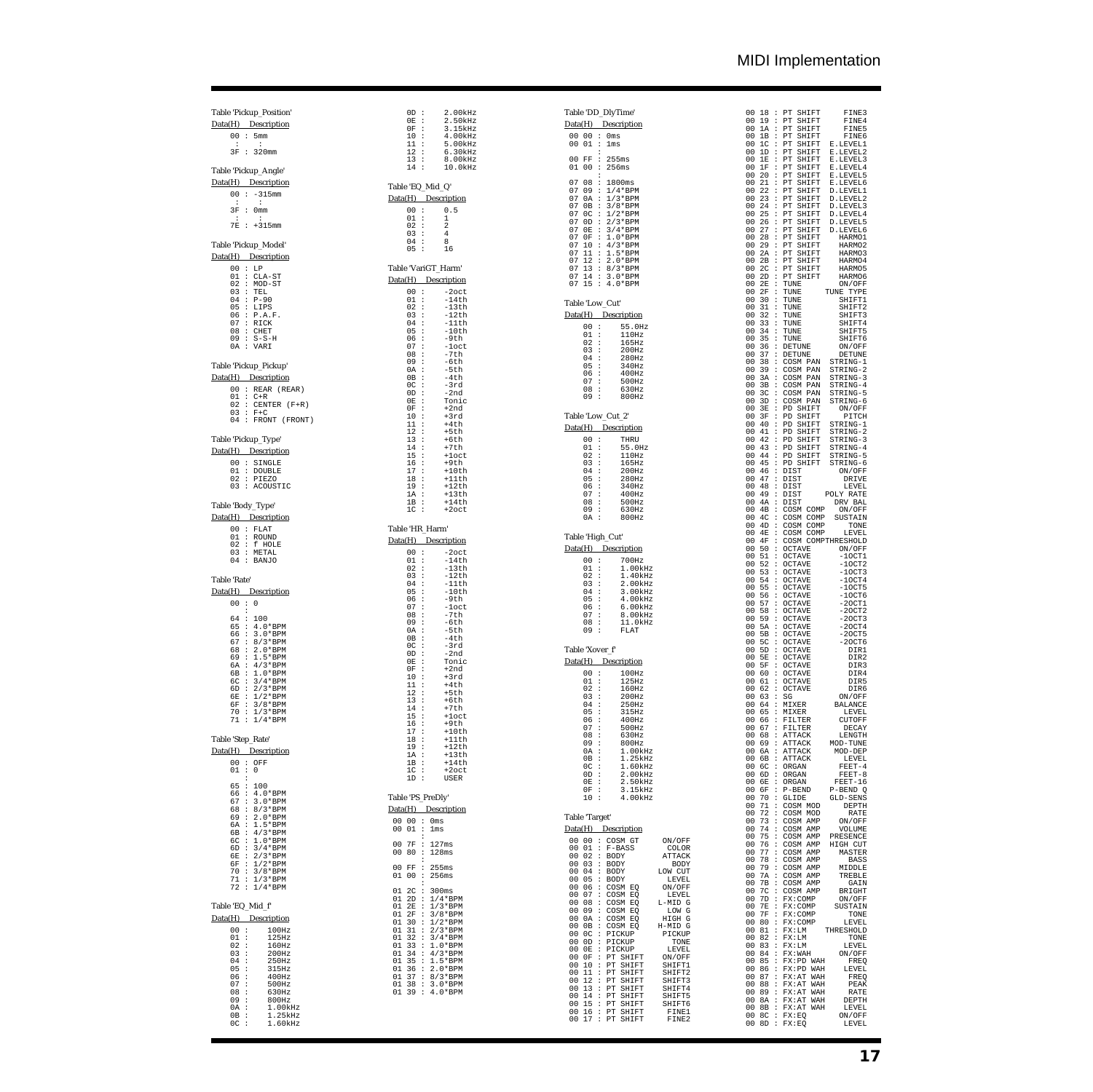| 00 8E : FX:EQ<br>00 8F : FX:EQ | L-MID G<br>LOW G                                      | 37 :<br>38:   | 7<br>8                             | 29:<br>$2A$ :                  |
|--------------------------------|-------------------------------------------------------|---------------|------------------------------------|--------------------------------|
| 00<br>90                       | : FX:EQ<br>HIGH G                                     | 39            | $\cdot$ :<br>9                     | 2в<br>$\cdot$                  |
| 00<br>91                       | : FX:EQ<br>H-MID G                                    | 3A            | $\cdot$<br>÷                       | 2 <sup>c</sup><br>$\cdot$      |
| 00<br>92                       | : FX:MOD<br>ON/OFF                                    | 3B            | $\cdot$<br>÷                       | 2D<br>$\cdot$                  |
| 00<br>93                       | : FX:HARMO<br>1:ON/OFF                                | 3C            | $\cdot$<br>$\prec$                 | 2Ε<br>$\cdot$                  |
| 00<br>94                       | : FX:HARMO 1:HARMONY                                  | 3D            | $\cdot$                            | 2F<br>$\cdot$                  |
| 00<br>95                       | : FX:HARMO<br>1: PAN                                  | 3Ε            | $\cdot$<br>$\geq$                  | 30<br>$\cdot$                  |
| 00<br>96                       | : FX:HARMO<br>1:LEVEL                                 | 3F            | ?<br>$\cdot$                       | 31<br>$\cdot$                  |
| 00<br>97                       | : FX:HARMO<br>DIR LEV                                 | 40            | $\cdot$<br>@                       | 32<br>$\cdot$                  |
| 00<br>98                       | : FX:HARMO<br>2:ON/OFF                                | 41            | $\cdot$ :<br>Α                     | 33<br>$\cdot$                  |
| 00<br>99                       | : FX:HARMO 2:HARMONY                                  | 42:<br>43 :   | B                                  | 34<br>$\cdot$                  |
| 00<br>00                       | 9A : FX: HARMO<br>2: PAN<br>9B : FX: HARMO<br>2:LEVEL | 44 :          | C<br>D                             | 35<br>$\cdot$<br>36<br>$\cdot$ |
| 00                             | 9C : FX:P.SFT<br>1:ON/OFF                             | 45            | $\cdot$<br>Ε                       | 37<br>$\cdot$                  |
| 00                             | $9D$ : $FX: P.SFT$<br>$1:$ SHIFT                      | 46            | $\cdot$<br>F                       | 38<br>$\cdot$                  |
| 00<br>9E                       | : FX:P.SFT<br>$1:$ FINE                               | 47 :          | G                                  | 39<br>$\cdot$                  |
| 00                             | 9F : FX:P.SFT<br>1:F.BACK                             | 48 :          | Η                                  | 3A<br>$\cdot$                  |
| 00<br>A0                       | : FX:P.SFT<br>$1:$ PAN                                | 49:           | I                                  | 3B<br>$\cdot$                  |
| 00                             | A1 : FX:P.SFT<br>1:LEVEL                              | 4A :          | J                                  | 3C<br>$\cdot$                  |
| 00                             | A2 : FX:P.SFT DIR LEVEL                               | 4B            | $\cdot$<br>К                       | 3D<br>$\cdot$                  |
| 00                             | A3 : FX:P.SFT<br>2:ON/OFF                             | 4C            | $\cdot$<br>L                       | 3Ε<br>$\cdot$                  |
| 00                             | A4 : FX:P.SFT<br>$2:$ SHIFT                           | 4D            | $\cdot$<br>М                       | 3F<br>$\cdot$                  |
| 00                             | A5 : FX:P.SFT<br>2:FTNE                               | 4E            | $\cdot$<br>N                       | 40<br>$\cdot$                  |
| 00                             | A6 : FX:P.SFT<br>2: PAN                               | 4F            | $\cdot$<br>O                       | 41<br>$\cdot$                  |
| 00                             | A7 : FX:P.SFT<br>2:LEVEL                              | 50            | $\cdot$<br>P                       | 42<br>$\cdot$                  |
| 00                             | AB : FX: FL<br>RATE                                   | 51            | $\cdot$<br>Q                       | 43<br>$\cdot$                  |
| 00                             | A9 : FX:FL<br>DEPTH                                   | 52:           | R                                  | 44<br>$\cdot$                  |
| 00                             | AA : FX:FL<br>MANUAL                                  | 53:           | S                                  | 45<br>$\cdot$                  |
| 00<br>00                       | AB : FX:FL<br>RESONANCE<br>$AC$ : $FX:FL$             | 54:<br>55     | Т<br>$\cdot$<br>U                  | 46<br>$\cdot$<br>47<br>$\cdot$ |
| 00                             | LEVEL<br>AD : FX:PH<br>RATE                           | 56            | $\cdot$<br>V                       | 48<br>$\cdot$                  |
| 00                             | AE : FX:PH<br>DEPTH                                   | 57:           | W                                  | 49<br>$\cdot$                  |
| 00<br>AF                       | $\therefore$ FX:PH<br>MANUAL                          | 58            | $\cdot$<br>Χ                       | 4A<br>$\cdot$                  |
| 00                             | BO : FX:PH<br>RESONANCE                               | 59            | $\cdot$<br>Υ                       | 4Β<br>$\cdot$                  |
| 00                             | B1 : FX:PH<br>LEVEL                                   | 5A            | $\cdot$<br>Ζ                       | 4C<br>$\cdot$                  |
| 00<br>B <sub>2</sub>           | $\therefore$ FX:PH<br>STEP                            | 5В            | $\cdot$<br>ſ                       | 4D<br>$\cdot$                  |
| 00<br>B <sub>3</sub>           | : FX:SUB EQ<br>LEVEL                                  | 5C            | $\cdot$<br>∖                       | 4E<br>$\cdot$                  |
| 00<br><b>B4</b>                | : FX:SUB EQ<br>L-MID G                                | 5D            | $\cdot$<br>J                       | 4F<br>$\cdot$                  |
| 00<br>B <sub>5</sub>           | : FX:SUB EQ<br>LOM G                                  | 5E            | ۸<br>$\cdot$                       | 50<br>$\cdot$                  |
| 00<br>B <sub>6</sub>           | : FX:SUB EQ<br>HIGH G                                 | 5F            | $\cdot$<br>τ                       | 51<br>$\cdot$                  |
| 00<br>B7                       | : FX:SUB EQ<br>H-MID G                                | 60            | $\cdot$                            | 52<br>$\cdot$                  |
| 00<br>B8                       | $:$ FX: $2x2CE$<br>L-RATE                             | 61            | $\cdot$<br>a                       | 53<br>$\cdot$                  |
| 00<br>B <sub>9</sub>           | $:$ FX: $2x2CE$<br>L-DEPTH                            | 62            | $\cdot$<br>b                       | 54<br>$\cdot$                  |
| 00<br>00                       | BA : FX: 2x2CE<br>L-LEVEL                             | 63 :<br>64 :  | C                                  | 55<br>$\cdot$<br>$\cdot$       |
| 00                             | BB : FX:2x2CE<br>H-RATE<br>BC : FX: 2x2CE<br>H-DEPTH  | 65            | d<br>$\cdot$<br>e                  | 56<br>57<br>÷                  |
| 00                             | BD : FX:2x2CE<br>H-LEVEL                              | 66            | $\cdot$<br>f                       | 58<br>$\cdot$                  |
| 00                             | BE : FX:TR<br>RATE                                    | 67 :          | g                                  | 59<br>$\cdot$                  |
| 00                             | $BF$ : $FX:TR$<br>DEPTH                               | 68            | $\cdot$ :<br>h                     | 5A<br>$\cdot$                  |
| 00<br>C <sub>0</sub>           | : FX:PAN<br>RATE                                      | 69            | $\cdot$ :<br>i                     | 5B<br>$\cdot$                  |
| 00<br>C1                       | : FX:PAN<br>DEPTH                                     | 6A            | $\cdot$<br>j                       | 5C<br>$\cdot$                  |
| 00                             | $C2$ : $FX:PD$ SFT<br>PITCH                           | 6В            | $\cdot$<br>k                       | 5D<br>$\cdot$                  |
| 00                             | $C3$ : $FX:VB$<br>TRIGGER                             | 6C            | $\cdot$<br>1                       | 5Ε<br>$\cdot$                  |
| 00                             | $C4$ : $FX:VB$<br>RATE                                | 6D            | $\cdot$<br>m                       | 5F<br>$\cdot$                  |
| 00<br>C <sub>5</sub>           | : FX:VB<br>DEPTH                                      | 6E            | $\cdot$<br>n                       | 60<br>$\cdot$                  |
| 00<br>C <sub>6</sub>           | : FX:DELAY<br>ON/OFF                                  | 6F            | $\cdot$<br>$\circ$                 | 61<br>÷                        |
| 00<br>C7                       | : FX:DELAY<br>DLY TIME                                | 70            | $\cdot$<br>p                       | 62<br>$\cdot$                  |
| 00<br>C8                       | : FX:DELAY<br>FEEDBACK                                | 71            | $\cdot$<br>đ                       | 63<br>$\cdot$                  |
| 00<br>C <sub>9</sub>           | : FX:DELAY DLY LEVEL                                  | 72            | $\cdot$<br>r                       | 64<br>$\cdot$                  |
| 00                             | CA : FX: CHORUS<br>ON/OFF                             | 73            | $\cdot$<br>s                       | 65<br>÷                        |
| 00<br>СB<br>00<br>CC           | : FX:CHORUS<br>RATE<br>DEPTH                          | 74<br>75      | $\cdot$<br>t<br>$\cdot$            | 66<br>÷<br>67<br>$\colon$      |
| 00<br>CD                       | : FX: CHORUS<br>: FX:CHORUS CE LEVEL                  | 76            | u<br>$\cdot$                       | 68<br>$\colon$                 |
| 00<br>CE                       | : FX:REVERB<br>ON/OFF                                 | 77            | V<br>$\cdot$<br>W                  | 69<br>$\colon$                 |
| 00<br>CF                       | : FX:REVERB REV TIME                                  | 78            | $\cdot$<br>X                       | 6A<br>$\colon$                 |
| 00<br>D0                       | : FX:REVERB<br>REV LEV                                | 79            | $\cdot$<br>У                       | 6В<br>$\cdot$                  |
| 00<br>D1                       | $:$ $FX:NS$<br>ON/OFF                                 | 7A            | $\cdot$<br>z                       | 6C<br>$\cdot$                  |
| 00<br>D <sub>2</sub>           | : FX:FV<br>LEVEL                                      | 7в            | ₹<br>$\cdot$                       | 6D<br>$\cdot$                  |
| 00<br>D3                       | : MASTER<br>LEVEL                                     | 7C            | $\cdot$                            | 6E<br>$\ddot{\phantom{a}}$     |
| 00                             | D4 : MASTER<br>BPM (TAP)                              | 7D            | $\cdot$                            | 6F<br>$\cdot$                  |
| 00 D5 : MASTER                 | KEY                                                   | 7E            | $\cdot$                            | 70<br>$\cdot$                  |
| 00 D6 : TUNER                  | ON/OFF                                                | 7F            | $\cdot$<br>$\lt$ –                 | 71<br>$\cdot$                  |
|                                |                                                       |               |                                    | 72 :                           |
| Table 'Source'                 |                                                       | Table 'Name2' |                                    | 73:                            |
|                                |                                                       |               |                                    | 74 :                           |
| Data(H) Description            |                                                       |               | Data(H) Description                | 75:                            |
| $00$ :                         | EXP PEDAL                                             | 01:           | $^\copyright$                      | 76 :<br>77:                    |
| 01 :                           | CTL PEDAL                                             | 02 :          | $^\copyright$                      | 78 :                           |
| 02:                            | SUB EXP                                               | 03:           | $^{\copyright}$                    | 79 :                           |
| 03:                            | SUB CTL1                                              | 04 :          | $^{\copyright}$                    | 7A :                           |
| $04$ :                         | SUB CTL2                                              | 05:           | $^{\copyright}$                    | 7B :                           |
| 05:                            | GK VOL                                                | 06:           | $^{\copyright}$                    | $7C$ :                         |
| 06 :                           | GK S1/S2                                              | 07 :          | $^{\copyright}$                    | 7D:                            |
| 07:<br>$\cdot$                 | MIDI #CC1<br>$\cdot$                                  | 08:<br>09:    | $^{\copyright}$<br>$^{\copyright}$ | 7E :                           |
| 25:                            | MIDI #CC31                                            | 0A :          | $^{\circ}$                         | 7F :                           |
| 26 :                           | MIDI #CC64                                            | $0B$ :        | $^{\circ}$                         |                                |
| $\cdot$ :                      | $\mathbf{r}$                                          | $0C$ :        | $^{\circ}$                         | Table 'Chain'                  |
| 45:                            | MIDI #CC95                                            | OD:           | $^{\copyright}$                    |                                |
|                                |                                                       | $0E$ :        | $^{\copyright}$                    | $Data(H)$ $De$                 |
| Table 'Name1'                  |                                                       | $0F$ :        | $^{\copyright}$                    | 00 : C                         |
|                                |                                                       | 10:           | $^\copyright$                      | 01 : W                         |
| Data(H) Description            |                                                       | 11:           | $^\copyright$                      | $02$ : A                       |
| 20:                            |                                                       | 12:           | $^\copyright$                      | $03 \div E$                    |
| 21:                            | Ţ                                                     | 13:           | $^\copyright$                      | $04$ : F                       |
| 22:                            | $\mathbf{u}$                                          | 14:           | $^\copyright$                      | 05: N                          |
| 23:                            | $\#$                                                  | 15:           | $^\copyright$                      | 06 : M                         |
| 24:                            | \$                                                    | 16:           | $^\copyright$                      | 07 : D                         |
| 25:                            | g,                                                    | 17:           | $^\copyright$                      | 08 : C                         |
| 26:                            | &                                                     | 18:           | $^\copyright$                      | 09 : R                         |
| 27:                            | $\,$                                                  | 19:           | $^{\copyright}$                    |                                |
| 28 :                           | $\overline{\phantom{a}}$                              | 1A :          | $^{\copyright}$                    |                                |
| 29:                            | $\left( \right)$                                      | IB:<br>$1C$ : | $^\copyright$<br>$^\copyright$     |                                |
| 2A :                           | $\star$                                               | 1D :          | $^\copyright$                      |                                |
| $2B$ :                         | $\ddot{}$                                             | $1E$ :        | $^\copyright$                      |                                |
| $2C$ :                         | $\pmb{\cdot}$                                         | $1F$ :        | $^{\circ}$                         |                                |
| 2D:                            | ٠                                                     | 20:           |                                    |                                |
| $2E$ :                         | $\ddot{\phantom{0}}$                                  | 21:           | 1                                  |                                |
| $2F$ :<br>30:                  | $\overline{1}$                                        | 22:           | ×                                  |                                |
|                                |                                                       |               |                                    |                                |
|                                | 0                                                     | 23:           | #                                  |                                |
| 31:                            | 1                                                     | 24:           | \$                                 |                                |
| 32:                            | $\overline{2}$                                        | 25:           | နွ                                 |                                |
| 33:                            | 3                                                     | 26:           | &                                  |                                |
| 34 :<br>35:                    | 4<br>5                                                | 27:<br>28 :   | $\,$<br>$\overline{\phantom{a}}$   |                                |

2014年1月12日,1922年1月12日,1922年1月12日,1922年1月12日,1922年1月12日,1922年1月12日,1922年1月12日,1922年1月12日,1923年1月12日,1923年1月12日,1923年1月12日,1923年1月12日,1923年1月12日,1923年1月12日,1923年1月12日,1923年1月12日,1923年1月12日,1923年1月12日,1923年1月12日,1923年1月12日,1

Data(H) Description

00 : COMP<br>
02 : NAH<br>
02 : RMP<br>
03 : EQ<br>
04 : FV<br>
05 : MOD<br>
07 : DLY<br>
08 : CHO<br>
09 : REV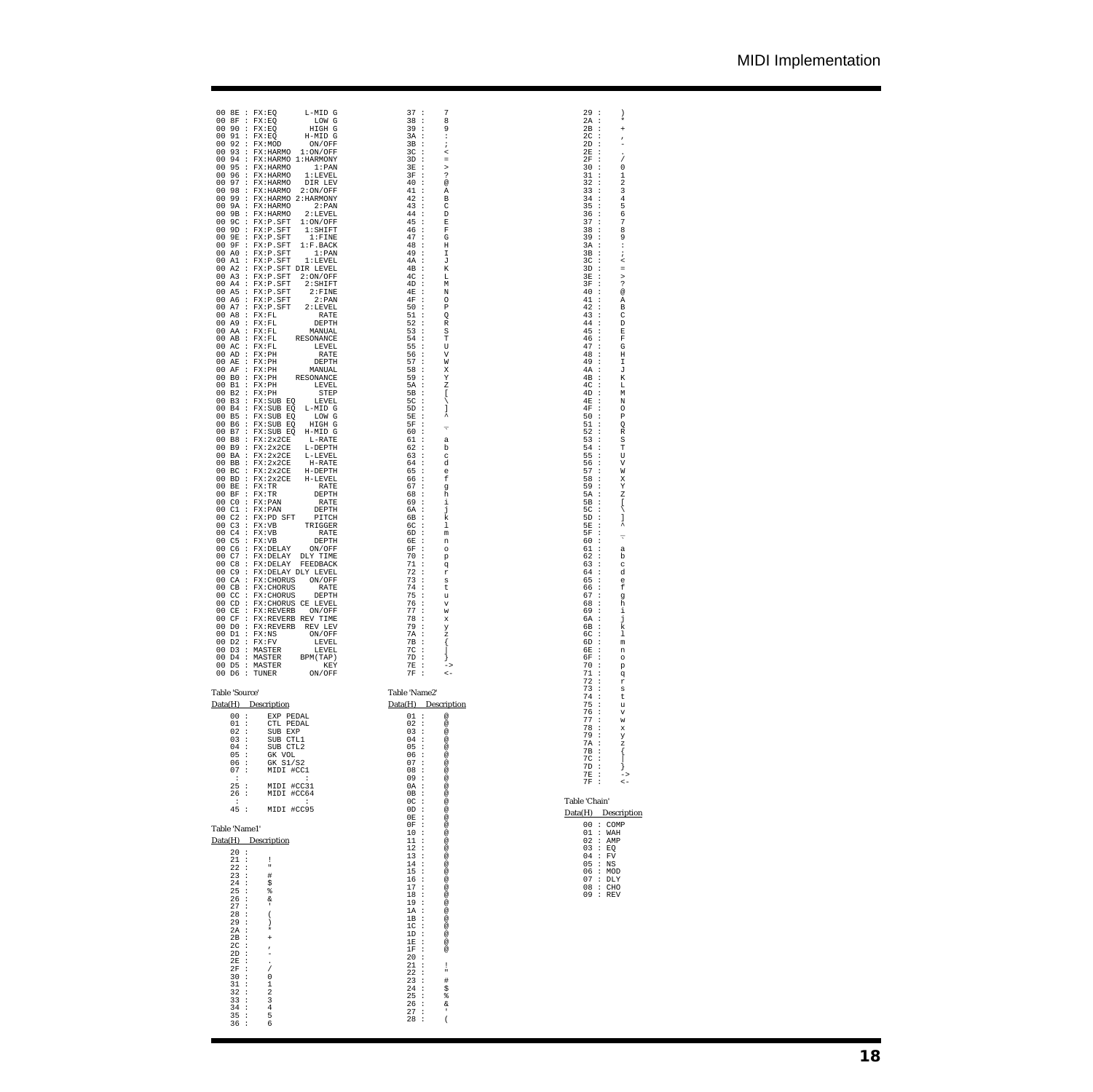# **Roland Exclusive Messages**

# **1. Data Format for Exclusive Messages**

Roland's MIDI implementation uses the following data format for all Exclusive messages (type IV):

| Byte                  | Description              |
|-----------------------|--------------------------|
| <b>F<sub>OH</sub></b> | <b>Exclusive Status</b>  |
| 41H                   | Manufacturer ID (Roland) |
| DEV                   | Device ID                |
| <b>MDL</b>            | Model ID                 |
| CMD                   | Command ID               |
| [BODY]                | Main data                |
| F7H                   | End of exclusive         |

## **•MIDI status: F0H, F7H**

 An Exclusive message must be flanked by a pair of status codes, starting with a Manufacturer ID immediately after F0H (MIDI version 1.0).

#### **•Manufacturer ID: 41H**

 The Manufacturer ID identifies the manufacturer of a MIDI instrument that sends an Exclusive message. Value 41H represents Roland's Manufacturer ID.

#### **•Device ID: DEV**

The Device ID contains a unique value that identifies individual devices in the implementation of several MIDI instruments. It is usually set to 00H–0FH, a value smaller by one than that of a basic channel, but value 00H–1FH may be used for a device with several basic channels.

#### **•Model ID: MDL**

 The Model ID contains a value that identifies one model from another. Different models, however, may share an identical Model ID if they handle similar data.

 The Model ID format may contain 00H in one or more places to provide an extended data field. The following are examples of valid Model IDs, each representing a unique model:

| 01H |               |
|-----|---------------|
| 02H |               |
| 03H |               |
|     | 00H.01H       |
|     | 00H.02H       |
|     | 00H. 00H. 01H |

#### **•Command ID: CMD**

 The Command ID indicates the function of an Exclusive message. The Command ID format may contain 00H in one or more places to provide an extended data field. The following are examples of valid Command IDs, each representing a unique function:

 $01H$  $02H$  03H 00H, 01H 00H, 02H 00H, 00H, 01H

#### **•Main data: BODY**

This field contains a message to be exchanged across an interface. The exact data size and content will vary with the Model ID and Command ID.

# **2. Address-mapped Data Transfer**

Address mapping is a technique for transferring messages conforming to the data format given in Section 1. It assigns a series of memory-resident records—waveform and tone data, switch status, and parameters, for example, to specific locations in a machine-dependent address space, thereby allowing access to data residing at the address a message specifies.

 Address-mapped data transfer is therefore independent of models and data categories. This technique allows use of two different transfer procedures: one-way transfer and handshake transfer.

## **•One-way transfer procedure (See Section 3 for details.)**

 This procedure is suited to the transfer of a small amount of data. It sends out an Exclusive message completely independent of the receiving device's status.

#### **Connection Diagram**



Connection at point 2 is essential for "Request data" procedures. (See Section 3.)

#### **•Handshake-transfer procedure (This device does not use this procedure)**

 This procedure initiates a predetermined transfer sequence (handshaking) across the interface before data transfer takes place. Handshaking ensures that reliability and transfer speed are high enough to handle a large amount of data.

#### **Connection Diagram**



Connection at points 1 and 2 is essential.

#### **Notes on the above procedures**

*\* There are separate Command IDs for different transfer procedures.*

*\* Devices A and B cannot exchange data unless they use the same transfer procedure, share identical Device ID and Model ID, and are ready for communication.* 

# **3. One-way Transfer Procedure**

 This procedure sends out data until it has all been sent and is used when the messages are so short that answerbacks need not be checked. For longer messages, however, the receiving device must acquire each message in time with the transfer sequence, which inserts 20 milliseconds intervals.

#### **Types of Messages**

| Message        | Command ID |
|----------------|------------|
| Request data 1 | RQ1 (11H)  |
| Data set 1     | DT1 (12H)  |

## **•Request data #1: RQ1 (11H)**

 This message is sent out when there is a need to acquire data from a device at the other end of the interface. It contains data for the address and size that specify designation and length, respectively, of data required. On receiving an RQ1 message, the remote device checks its memory for the

data address and size that satisfy the request.

 If it finds them and is ready for communication, the device will transmit a "Data set 1 (DT1)" message, which contains the requested data. Otherwise, the device won't send out anything.

| <b>Byte</b>      | Description              |
|------------------|--------------------------|
| F <sub>0</sub> H | <b>Exclusive Status</b>  |
| 41H              | Manufacturer ID (Roland) |
| <b>DEV</b>       | Device ID                |
| <b>MDL</b>       | Model ID                 |
| 11H              | Command ID               |
| aaH              | <b>Address MSB</b>       |
|                  |                          |
|                  |                          |
|                  | LSB                      |
| ssH              | <b>MSB</b><br>Size       |
|                  |                          |
|                  |                          |
|                  | LSB                      |
| sum              | Check sum                |
| F7H              | End of exclusive         |